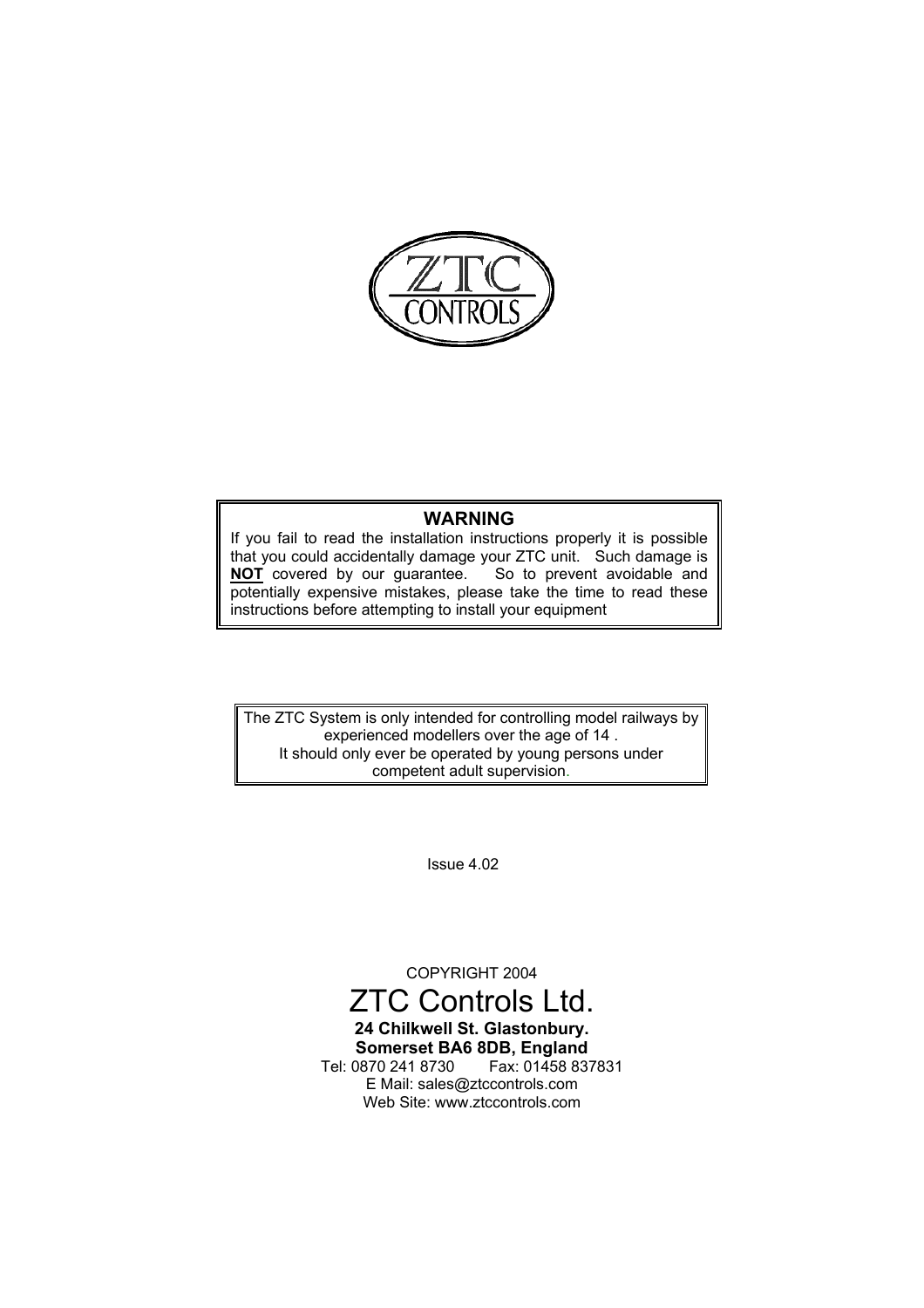# **Table of Contents**

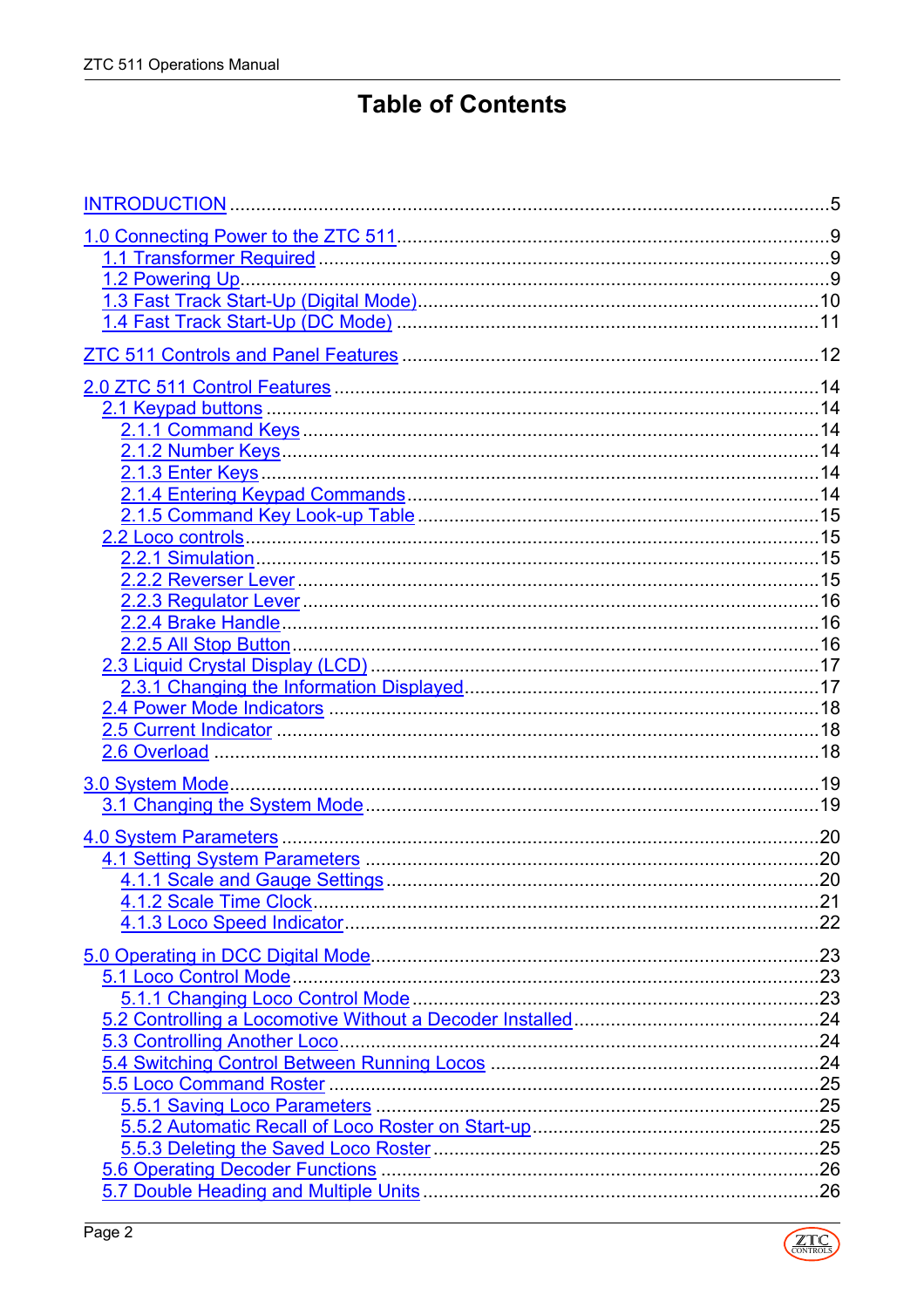| <u>Note:- A break can only be done by the controller that is driving the group</u> 27 |  |
|---------------------------------------------------------------------------------------|--|
|                                                                                       |  |
|                                                                                       |  |
|                                                                                       |  |
|                                                                                       |  |
|                                                                                       |  |
|                                                                                       |  |
|                                                                                       |  |
|                                                                                       |  |
|                                                                                       |  |
|                                                                                       |  |
|                                                                                       |  |
|                                                                                       |  |
|                                                                                       |  |
|                                                                                       |  |
|                                                                                       |  |
|                                                                                       |  |
|                                                                                       |  |
|                                                                                       |  |
|                                                                                       |  |
|                                                                                       |  |
|                                                                                       |  |
|                                                                                       |  |
|                                                                                       |  |
|                                                                                       |  |
| Use the ZTC 114 Decoder Slide Rule to assist in this type of calculation. 36          |  |
|                                                                                       |  |
|                                                                                       |  |
|                                                                                       |  |
|                                                                                       |  |
|                                                                                       |  |
|                                                                                       |  |
|                                                                                       |  |
|                                                                                       |  |
|                                                                                       |  |
|                                                                                       |  |
|                                                                                       |  |
|                                                                                       |  |
|                                                                                       |  |
|                                                                                       |  |
|                                                                                       |  |
|                                                                                       |  |
|                                                                                       |  |
|                                                                                       |  |
|                                                                                       |  |
|                                                                                       |  |
|                                                                                       |  |
|                                                                                       |  |
|                                                                                       |  |
|                                                                                       |  |
|                                                                                       |  |
|                                                                                       |  |

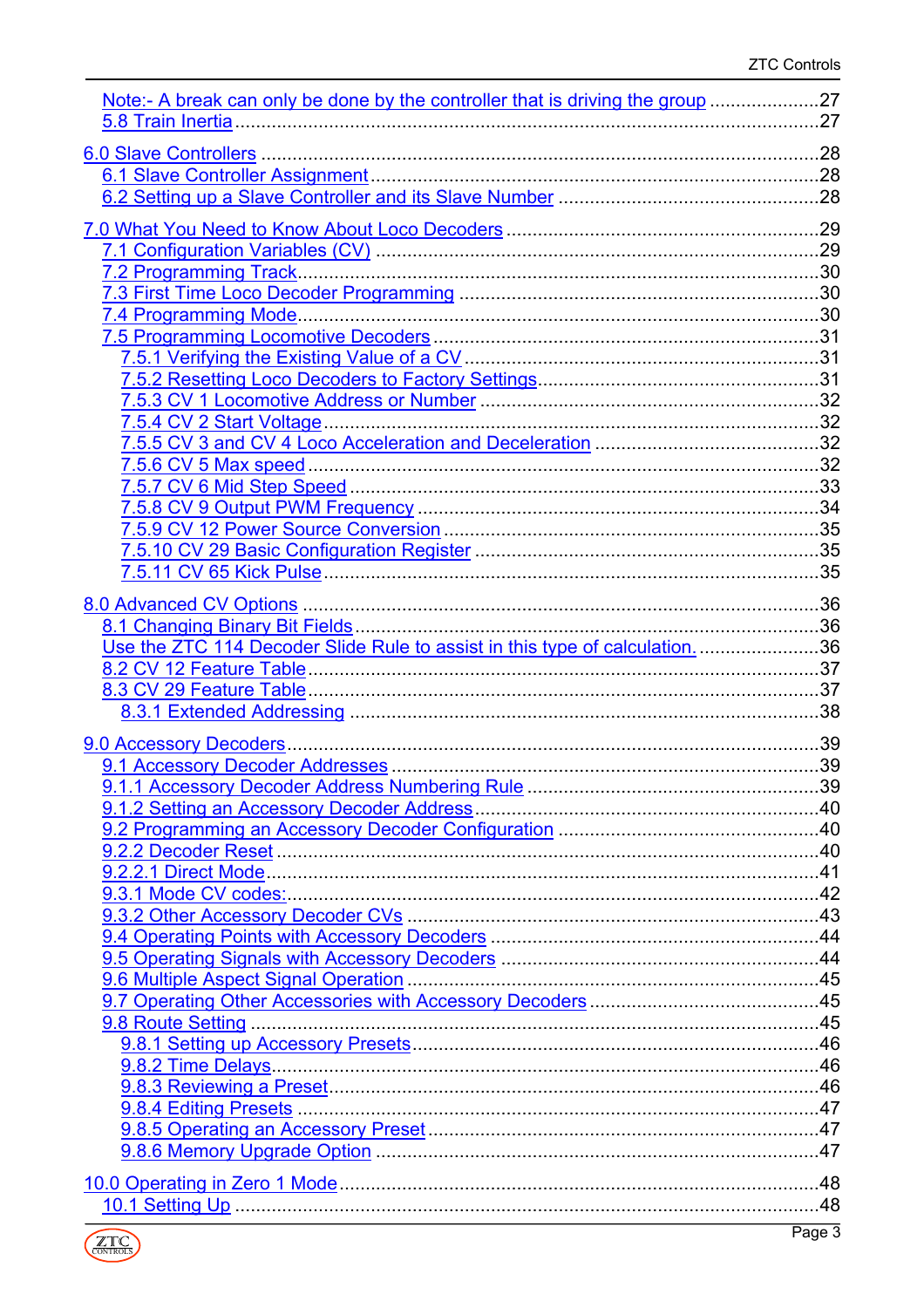| .61 |
|-----|
|     |
|     |
|     |
|     |
|     |
|     |
|     |
|     |
|     |
|     |
|     |
|     |
|     |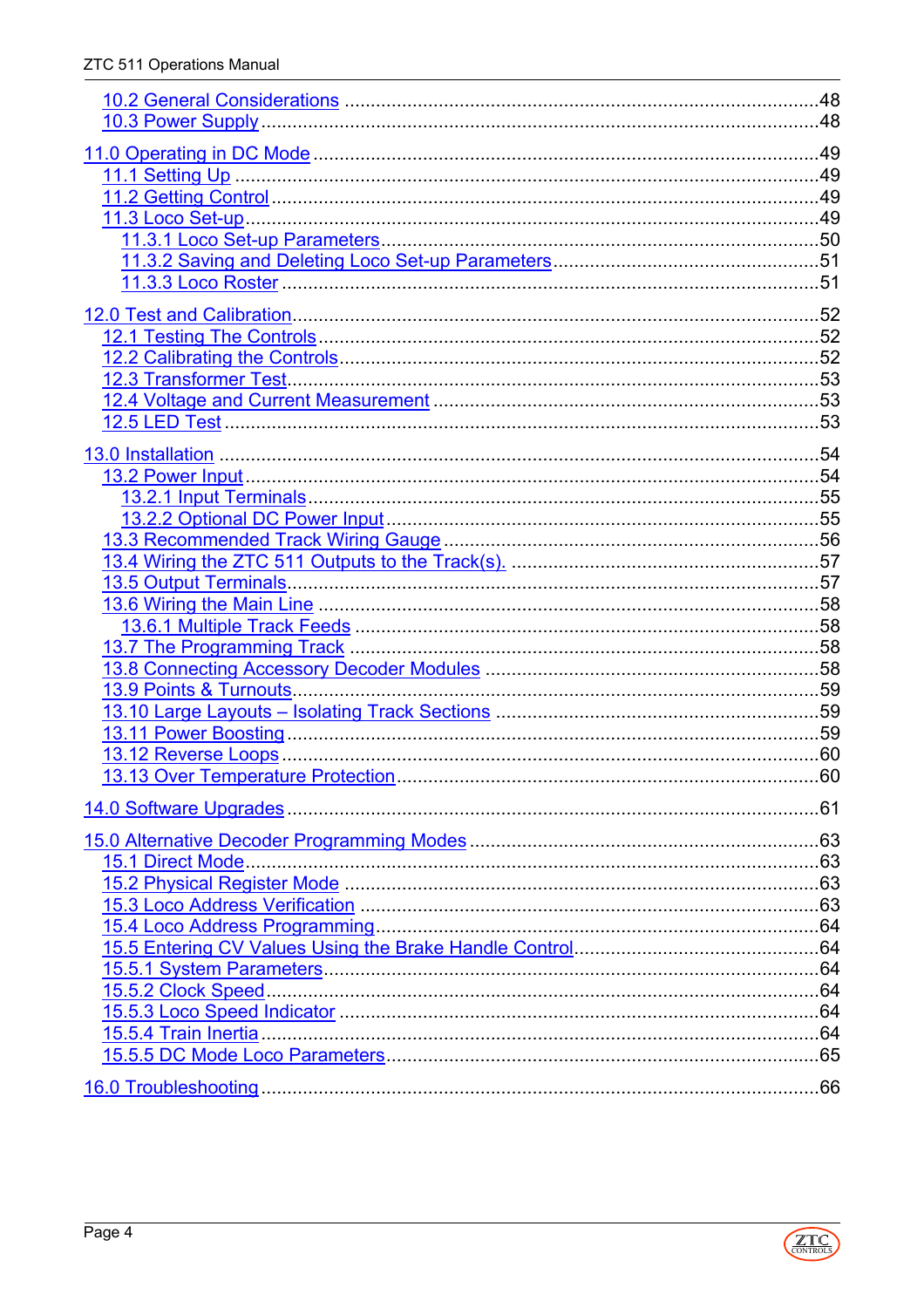# <span id="page-4-0"></span>**INTRODUCTION**

Controlling a model railway with a simple variable resistance, or voltage, regulator has been the classic way of doing things since the introduction of the electric train set at the beginning of the 20th century. Now there is the ZTC 511 Digital Controller, with RealFeel™ controls that look and perform like the real controls of a traditional locomotive.

The ZTC 511 is the most versatile model railway controller ever, as it can be used in so many different ways. It can be used conventionally as a DC power controller, or to support the old Hornby Zero 1 system. But it comes into its own as a DCC controller or command station, for multi-train operation either as a master or a slave.

#### **Running a Railway**

Varying the voltage on the track to control a train is quite satisfactory for a simple layout. However, when it comes to larger layouts with a number of running lines and multiple train operation, you need a lot of switching and wiring to block sections to get the power from multiple controllers to the right parts of the track. Add a reverse loop or whatever, and running one train alone can become quite complex. Running many engines, some on the same track, becomes practically impossible using conventional DC.

#### **What's on the Track?**

With Digital Command & Control or **DCC** for short, power is on all of the track all of the time. DCC power is a low voltage digital AC signal. The actual regulation of the loco speed goes on in the loco itself. A decoder fitted inside the loco, converts the AC power to run the DC motor of the loco.

So to control a loco, instead of varying the track voltage, a command is sent along the track to the loco to tell it what speed it should be going at. This remote control means that you can have as many trains in operation as you like without having to use block section switching.

#### **Simple Wiring**

This then greatly simplifies the wiring, especially for complex layouts. Since independent control of locos on the same track is possible, you can have much more realistic operations with double heading, banking and shunting.

#### **More movements**

The most important benefit of digital operation is to not have to make numerous track section switching actions every time you want to move anything. You can now have more enjoyment by letting out as many locos as you could wish whenever you want to.

#### **More Benefits**

There are many other benefits of going DCC. The control is much smoother than you would expect from a conventional controller, with very slow loco speeds being easy to achieve. You can also simulate train inertia when accelerating or braking. You can also remotely operate auxiliary functions for each loco, such as lights, sound , smoke effects or even electric couplers if you have them.

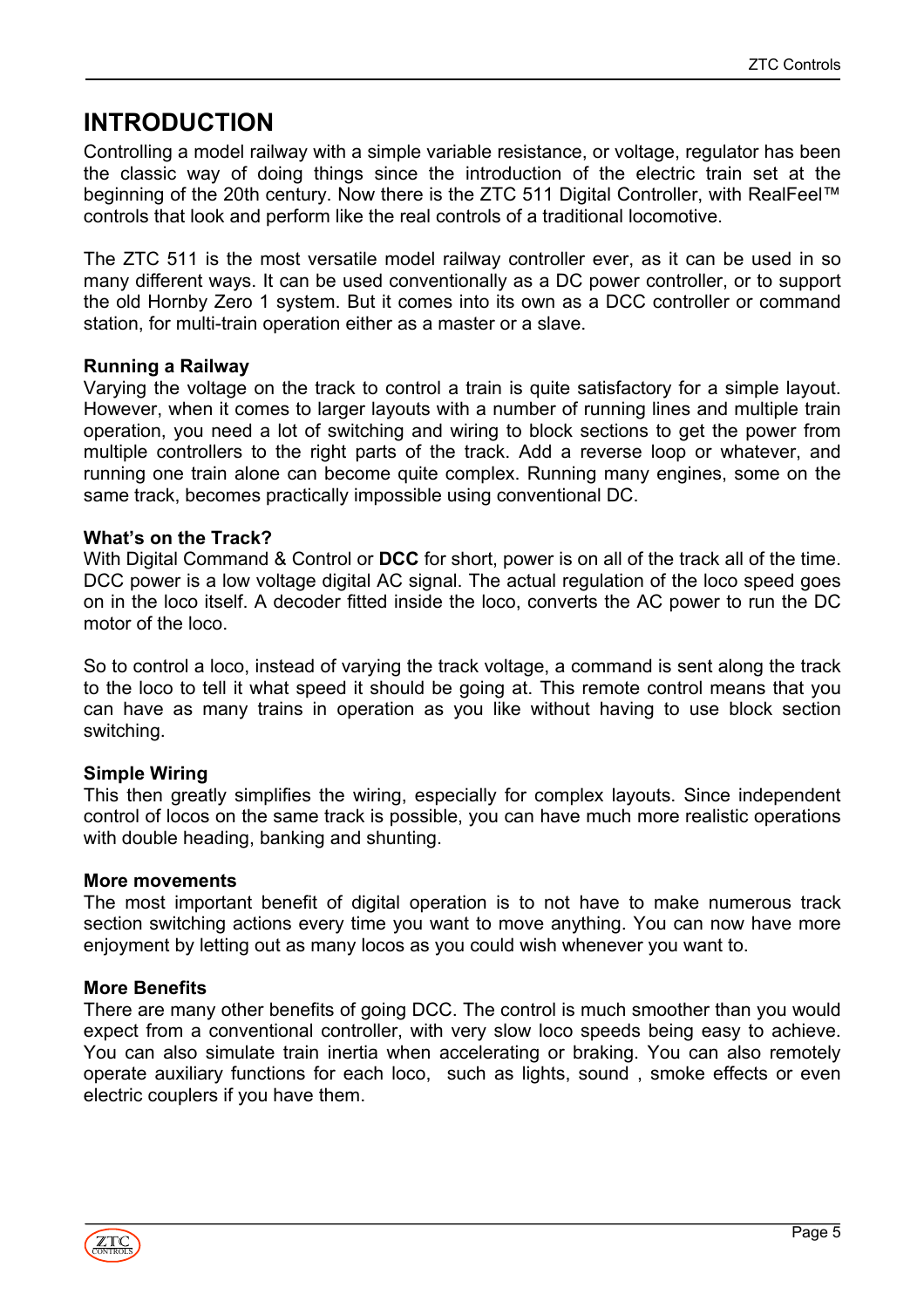#### **Accessories**

You can control far more than the locos, if you desire. A remote controlled device, called an accessory or stationary decoder, can be used to operate everything else on your layout from the Master Controller. Also, points, signals and other motorised accessories can be easily called-up from the keyboard, rather than relying on banks of electrical switches. Since each of these decoders can handle 4 switched devices, complexity of wiring is substantially reduced.

#### **Control**

The controller in a DCC layout does much more than the old-fashioned box with a knob on it. It can handle a number of locos simultaneously, up to at least 16.

You can start controlling any loco at once without having to switch power to the track. After keying in a loco number, the controller will allow you to move a particular engine and run it right up to another stationery loco, couple up, and go off double headed or as a multiple unit. Similarly, you can bank or shunt realistically. But beware, you might be in danger of having the worst prototypical accident - the head on collision!

#### **Better Controls**

This is where RealFeel comes into its own. The regulator lever is much better for controlling locomotives than rotary knobs, after all, that's what is used in full scale practice. The reverser lever is normally used together with the regulator to apply progressive power to the loco. However, this feature can be turned off so that the reverser lever only has a switching action. This set-up might be more appropriate to driving diesel or electric locos. The power profile of the regulator can be tailored to your taste by making the low speed end have even finer resolution. The controller has a built-in memory to retain your set-up preferences.

The FWD and REV indicators are provided to show present loco direction before control is seized or when inertia causes a lag in direction response.

#### **Inertia Simulation**

The momentum of a train can be optionally applied to any loco so that, once in motion, the train can only be positively halted by application of the brake control. There are many different levels of momentum that can be set-up for each engine. High levels make driving quite realistic as a train can be hard to pull-up spot-on at a platform or bufferstop without a fair degree of skill. Inertia can also be turned off completely for an instantaneous speed response.

With any number of trains moving on a complex layout, without full attention given to the rules, the inevitable could perhaps happen - a head-on collision. If the situation looks like getting out of hand the ZTC 511 has an emergency stop button to bring everything to an instant halt before any damage (to pride) is done!

#### **Multiple Train Control**

One ZTC 511 can command up to 16 locos in motion at any one time from up to 9,999 different loco numbers. A roster is maintained of the currently running engines so that only one button press is needed to swap between each one.

Additional slave controllers can be plugged into the rear of the master unit so that other locos can be simultaneously operated. These slaves can either be further ZTC 511 units or one or more of the Slave Hand Controllers. In this way, Up to 15 additional friends can help

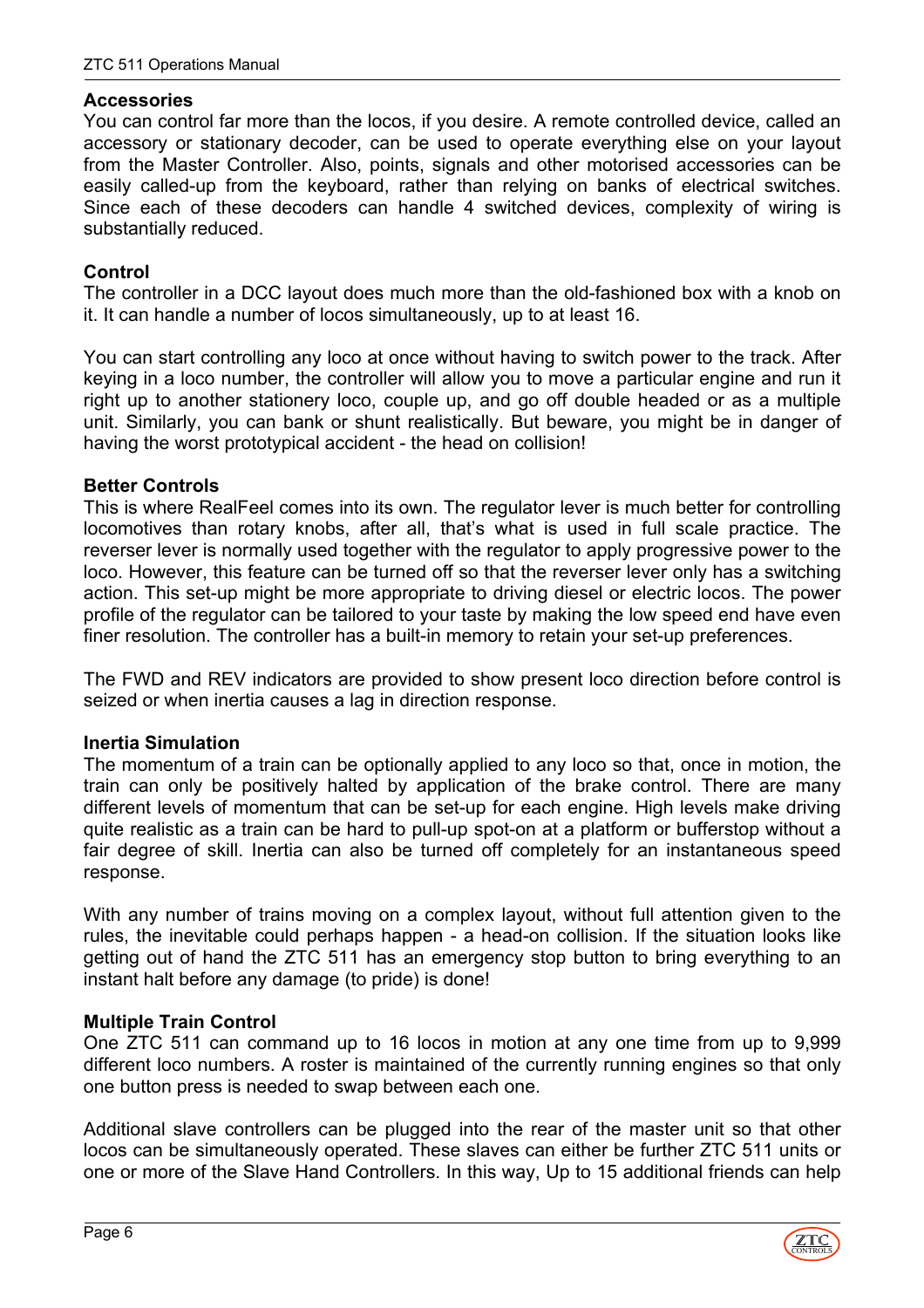operate the railway and make it much more fun. Extension leads and sockets (ZTC 309) allow remote operation from 3 to 300 metres away!

#### **Locomotive (Loco) decoders**

A locomotive decoder has to be fitted inside each loco or its tender to operate in digital mode. The exception is that DCC does allow a single loco without any decoder 'chip' to be run on the system as if it had one. The function of these 'chips' is to receive the signals sent along the track and control the power to the DC motor of the loco according to the commands decoded. The power control is on-board the loco not in the controller. However, converted locos will still run on any conventional pure DC controlled layout. These will also be able to operate on other layouts powered by other manufacturers' DCC controllers. Some ZTC loco decoders can also be configured to run on the old Hornby Zero 1 system.

The decoders can be set-up for their loco addresses and all other characteristics from the keyboard of the ZTC 511 by using the programming output connected to a short stub of track. There are no links or conductive paint needed (as with Zero 1). With 9,999 numbers to choose from, even the biggest loco collections can be catered for. The memory inside the decoder storing the address and set-up characteristics is non-volatile and will remember its settings for more than 10 years and yet can be re-programmed as many times as necessary.

ZTC makes a complete range of these miniature remote control circuits of different shapes, sizes and power ratings. This will allow maximum flexibility in their application to different types of loco, scale and gauge

#### **How the System Works**

To use the ZTC System you do not need to know any of the technicalities, but the basics are quite easy to understand. You do not need to know this but if you are curious, then read on...

The actual voltage on the track is in the range of 12 to 24 VAC according to the gauge or scale requirements. Superimposed on the track voltage is a digital signal containing the commands to the various locos or accessory decoders on the layout.

Locos have a decoder between the power pickup from the wheels and the electric motor. The function of the decoder is to rectify the AC voltage on the track and convert it to DC for use by the electric motor. A power controller stage smoothly varies the applied voltage according to the received commands decoded from the track signal by a small, dedicated, microprocessor. Direction is also controlled by the same stage and has nothing to do with the polarity of the track.

#### **Motor Drive**

Moving the unmodified (no decoder installed) loco is achieved by the controller varying the symmetry of the AC voltage on the track so that a DC bias appears in one direction. The controller uses a special address to control this mode, but for the user, it is as if the loco actually had a decoder!

In a decoder, the voltage control to the DC motor in a loco is achieved by pulse width modulation (PWM). This means that the on/off ratio of an electronic switch is varied, so that

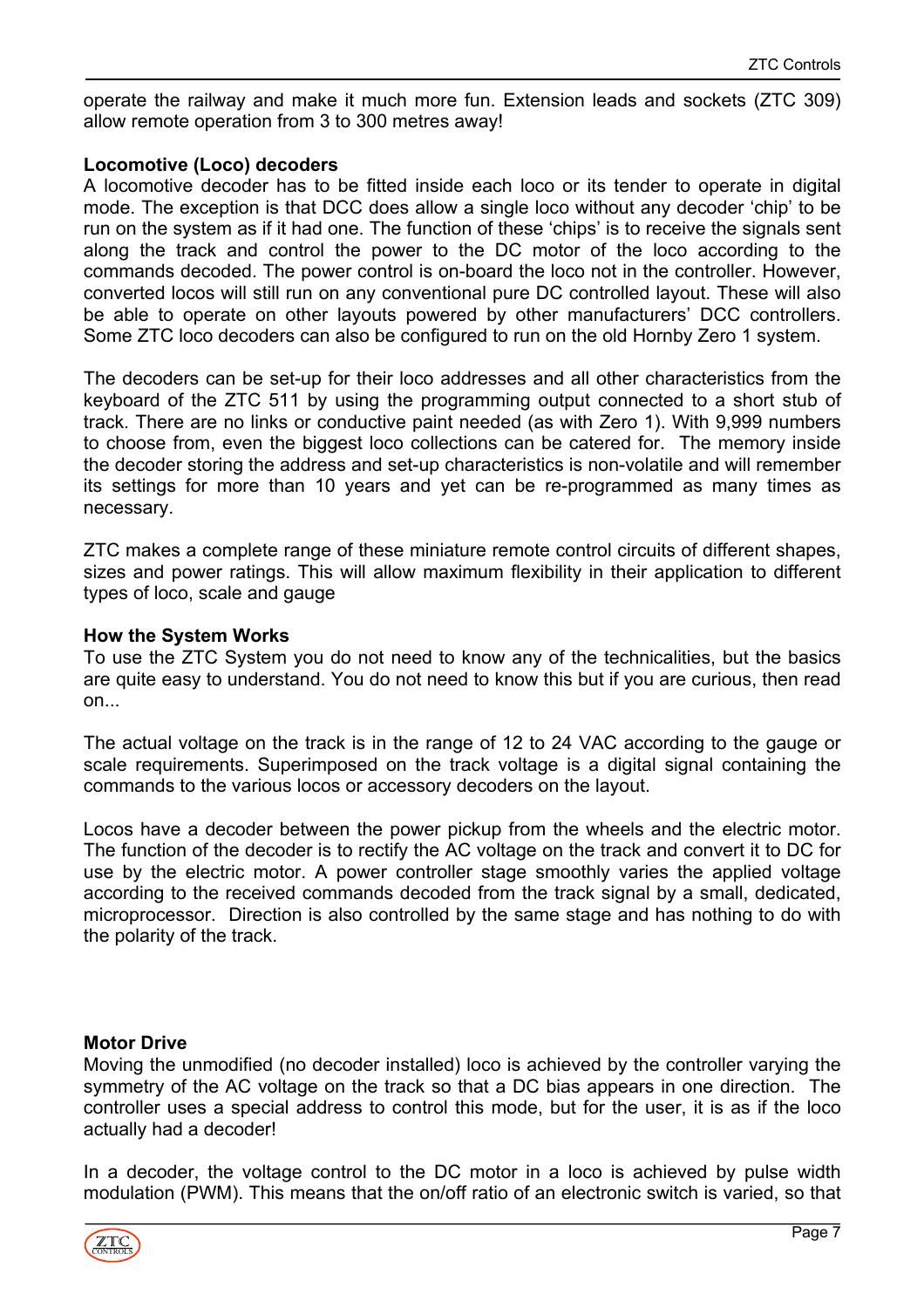the average voltage can be controlled. This method is very power efficient, a factor that must be considered due to the tiny dimensions of the typical loco decoder. The frequency at which this is done is about 70 Hz, which is generally suitable for most commercial model motors. However, not all motors have the same characteristics and so the ZTC decoders have the ability to have the PWM frequency changed. Lower frequencies suit some larger motors better such as G and Gauge 1 models. The coreless precision motors such as Portescap and Faulhaber type vibrate too much at 70 Hz, but the decoder can be set to a much higher frequency to suit them.

#### **Power Boosting**

The ZTC 511 Master Controller has a maximum current output of 5 amps to the track. This is of course fed to all the track in parallel. The maximum power is drawn when locos are simultaneously starting, which might be double their nominal running currents. Accessory modules may also be connected to the track or the controller and taking power as well. So eventually the system could 'run out of steam'!

The power booster operates like an amplifier, taking the signal from the master controller and providing a separate power output feed. This is connected to additional (remote) parts of the railway system and can provide up to another 5 amps of power. A separate mains transformer has to be connected to the booster to provide its source of power. More boosters can be connected if even more power is needed.

#### **Reverse Loops**

The main problem with a reverse loop is the fact that the left rail sweeps round to join up with the right and vica-versa. To prevent short circuits an insulated joint must be placed at the entry and exit of the loop. However, if the loop section is fed by a ZTC power booster (ZTC 550), continuous running will be possible through the loop. The booster senses the polarity of the track signal needed and automatically switches itself at either the entry or exit as the train passes the insulated joint.

Additional material on the subject is available on the ZTC one hour DVD (ZTC 110) or the Video (ZTC 111) DCC Expert Programme or In the Digital Command Control Book sub titled "DCC for beginners" writen by Stan Ames, Rutger Friberg & Ed Loizeaux, which is also available from ZTC Controls ltd. As product number ZTC 112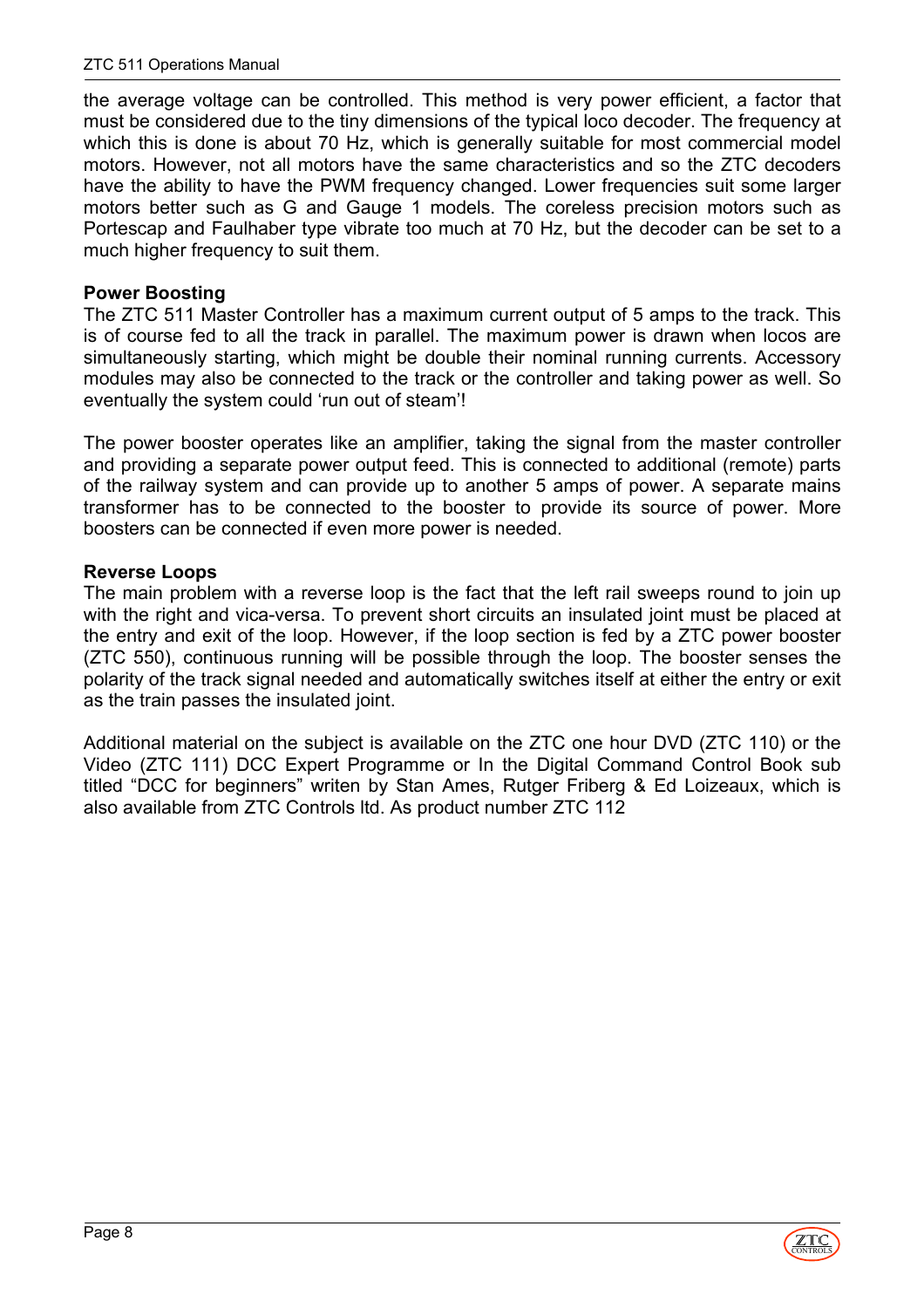# <span id="page-8-0"></span>**1.0 Connecting Power to the ZTC 511**

# <span id="page-8-1"></span>**1.1 Transformer Required**

**DO NOT CONNECT THE ZTC 511 DIRECTLY TO THE MAINS POWER SUPPLY.** Power for the ZTC 511 is provided by a suitable, low voltage, transformer. The ZTC 560 transformer unit is recommended for most applications. A plug-in, 4-way, terminal block connector, with screw terminals for connecting wires, is provided with all ZTC transformers. Additional 4 pin connectors can be supplied for use with your own transformers if required. This must be used for connecting the transformer to the unit. It plugs into the power socket on the rear of the ZTC 511. Ensure that the transformer wires are connected to the two outer screw terminals and that the white wire with black trace connects to the terminal closest to the side of the ZTC 511. The diagram below shows how power is connected to the unit. See section 13.2 for transformer specification details and more instructions on how connections are made to the ZTC 511.



# <span id="page-8-2"></span>**1.2 Powering Up**

There is no power switch on the unit. Power is applied when the ZTC 560 transformer unit is connected to mains power. When power is applied to the unit, all the indicator lamps (except the "REMOTE" lamp) will illuminate for a brief period. Power on is indicated when one, or both, of the TRACK power indicators are lit continuously. The unit will also give a short "beep" to indicate that power is now present on the output. The liquid crystal display (LCD) will also show a series of start-up messages, including which output power mode is currently selected. The ZTC 511 can be configured to operate in any one of three different output power modes. The power and signals fed to the track are different in each case. The two TRACK power indicators show in which output power mode the ZTC 511 is currently operating. **Do not connect the output of the ZTC 511 to any locos until you are sure that the output power mode is compatible with your locos. Permanent damage to your locos could result. See Section 3.0 for more details.**

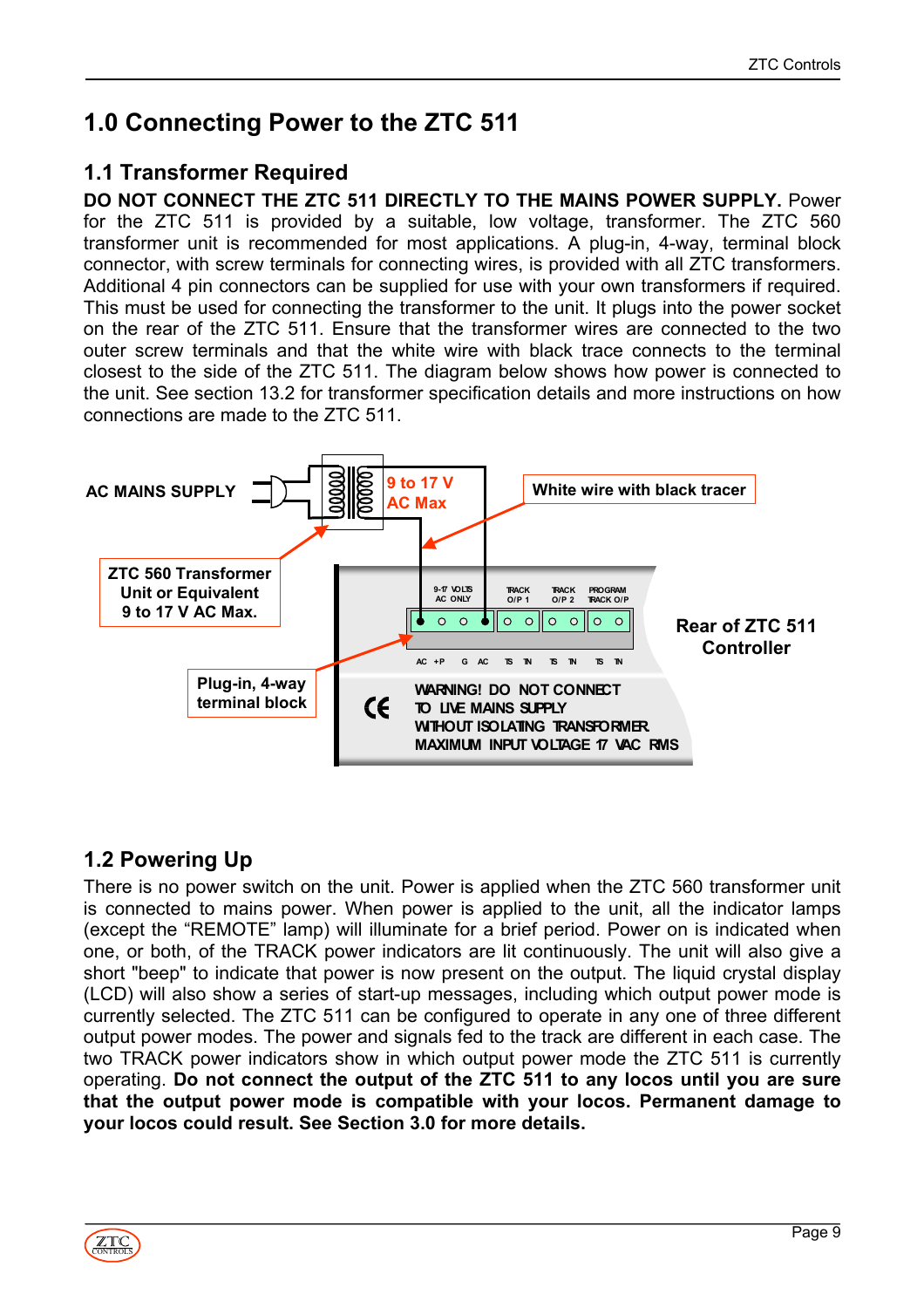# <span id="page-9-0"></span>**1.3 Fast Track Start-Up (Digital Mode)**

The ZTC 511 is shipped from the factory with the system mode pre-set to DCC Digital operation. On powering-up the unit, the system will immediately operate in the DCC Digital mode, with loco number 3 (default address of a new loco decoder) selected.

In the event that the system has been operating in a different mode previously, the following instructions allow you to select DCC Digital mode quickly, without reading the rest of the manual, and gain control of loco number 3:

- 1. Check that the ZTC 511 Display unit is plugged into its socket at the rear of the unit.
- 2. Plug the ZTC 56X Transformer power unit into the POWER INPUT socket
- 3. Plug the transformer into the mains supply and switch on.
- 4. As the unit powers up the display will tell you which output mode is operating. If you want **DC** operation, then see Section 1.4
- 5. For DCC Digital operation use the following key sequence:

**CLEAR** → **SYSTEM** → **CONTROL** → **3** → **ENTER R**

- 6. Make sure that the reversing gear lever is in the **MID** position and that the regulator is fully **OFF**.
- 7. Attach two wires to some track using a 2 way plug-in terminal block and plug it into the TRACK O/P 1 socket at the rear of the unit.
- 8. Now call up the loco (default address 3) by keying in:

 $\begin{array}{|c|c|c|c|c|}\n\hline\n\text{LOCO} & \rightarrow & 3 & \rightarrow & \text{ENTER R}\n\end{array}$ 

- 9. Turn the BRAKE handle fully anti-clockwise to the **OFF** position.
- 10. Push the reverser gear lever to the **FWD** position.
- 11. Operate the regulator lever to adjust the speed of the loco.

**To gain the most benefit from operating the controller in DCC Digital mode, read the rest of this manual before proceeding. More details of the DCC Digital mode of operation can be found in Section 5.0.**

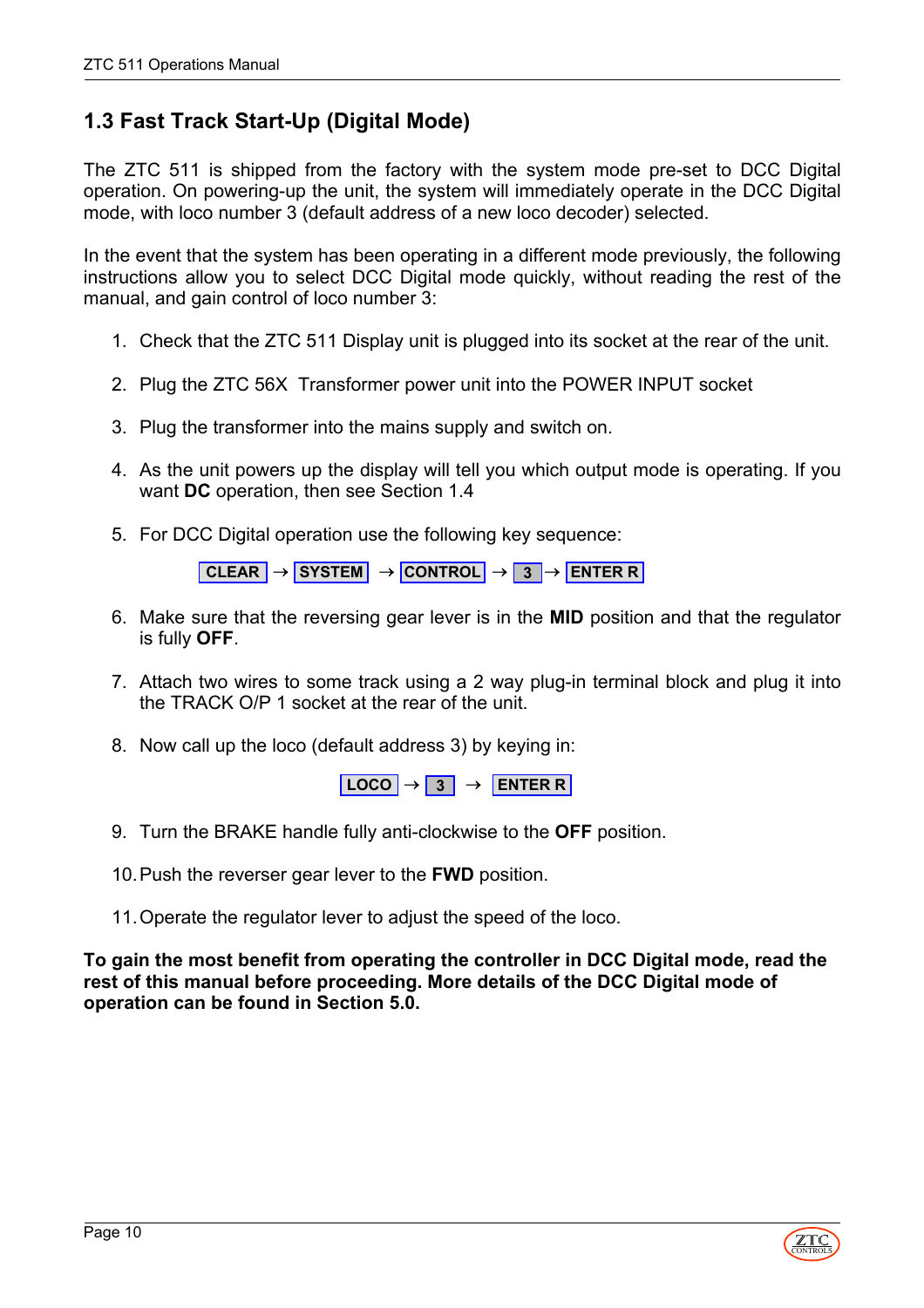# <span id="page-10-0"></span>**1.4 Fast Track Start-Up (DC Mode)**

To control a standard DC loco without reading the rest of this manual do the following:

- 1. Check that the ZTC 511 Display unit is plugged into its socket at the rear of the unit.
- 2. Plug the ZTC 56X Transformer power unit into the POWER INPUT socket
- 3. Plug the transformer into the mains supply and switch on.
- 4. As the unit powers up the display will tell you which output mode is operating. If you want **Digital** operation, then see Section 1.3
- 5. For Pure DC output use the following key sequence:

**CLEAR** → **SYSTEM** → **CONTROL** → **1** → **ENTER R**

- 6. Make sure that the reversing gear lever is in the **MID** position and that the regulator is fully **OFF**.
- 7. Attach two wires to some track using a 2 way plug-in terminal block and plug it into the TRACK O/P 1 socket at the rear of the unit.
- 8. Now key in **LOCO** → **0** → **ENTER R**
- 9. Turn the BRAKE handle fully anti-clockwise to the **OFF** position.
- 10. Push the reverser gear lever to the **FWD** position.
- 11. Operate the regulator lever to control a single DC locomotive.

**It is recommended that you read the rest of this manual before proceeding, but to gain the most benefit from operating the controller in DC mode refer to Section 11.0.**

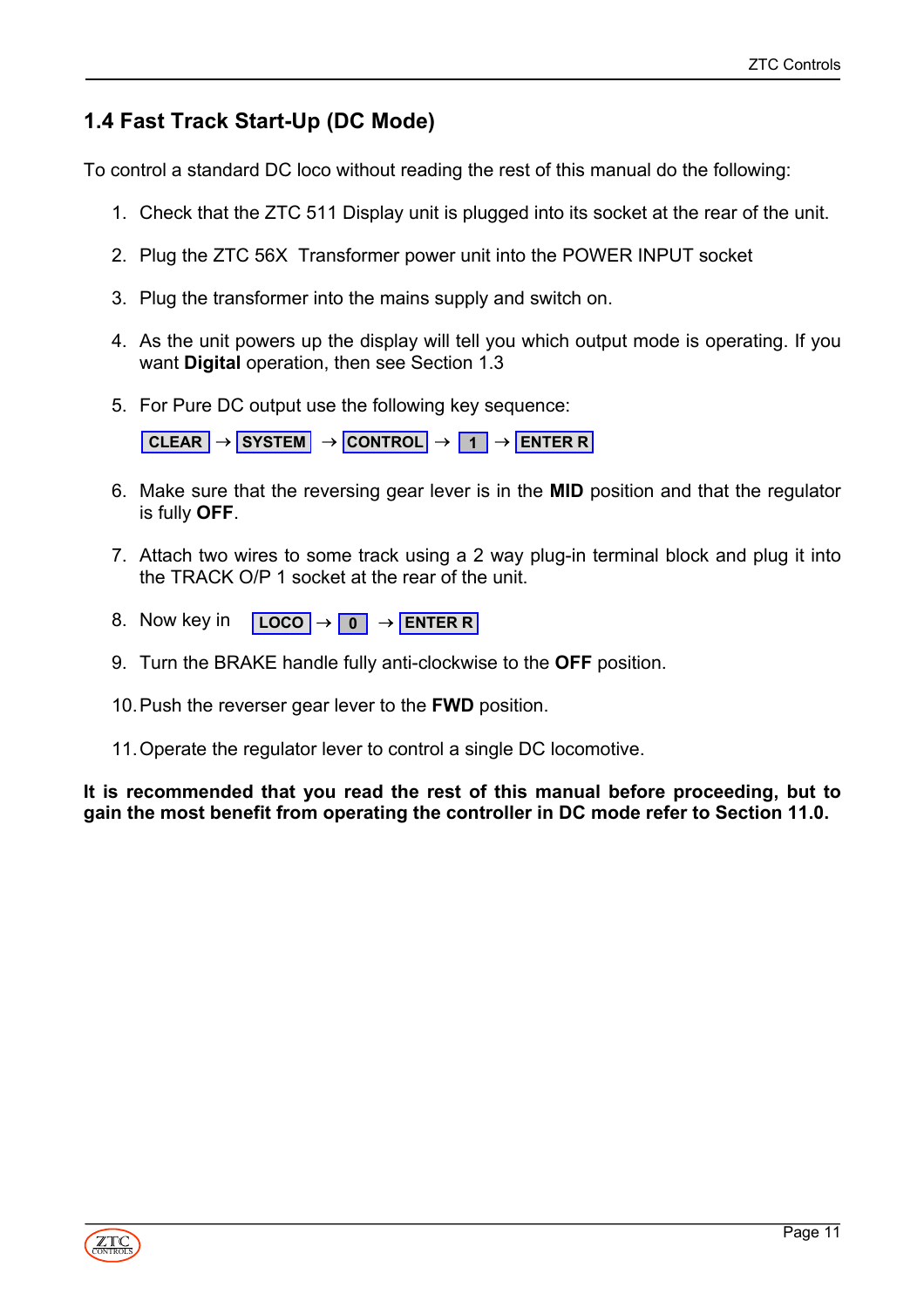

# <span id="page-11-0"></span>**ZTC 511 Controls and Panel Features**

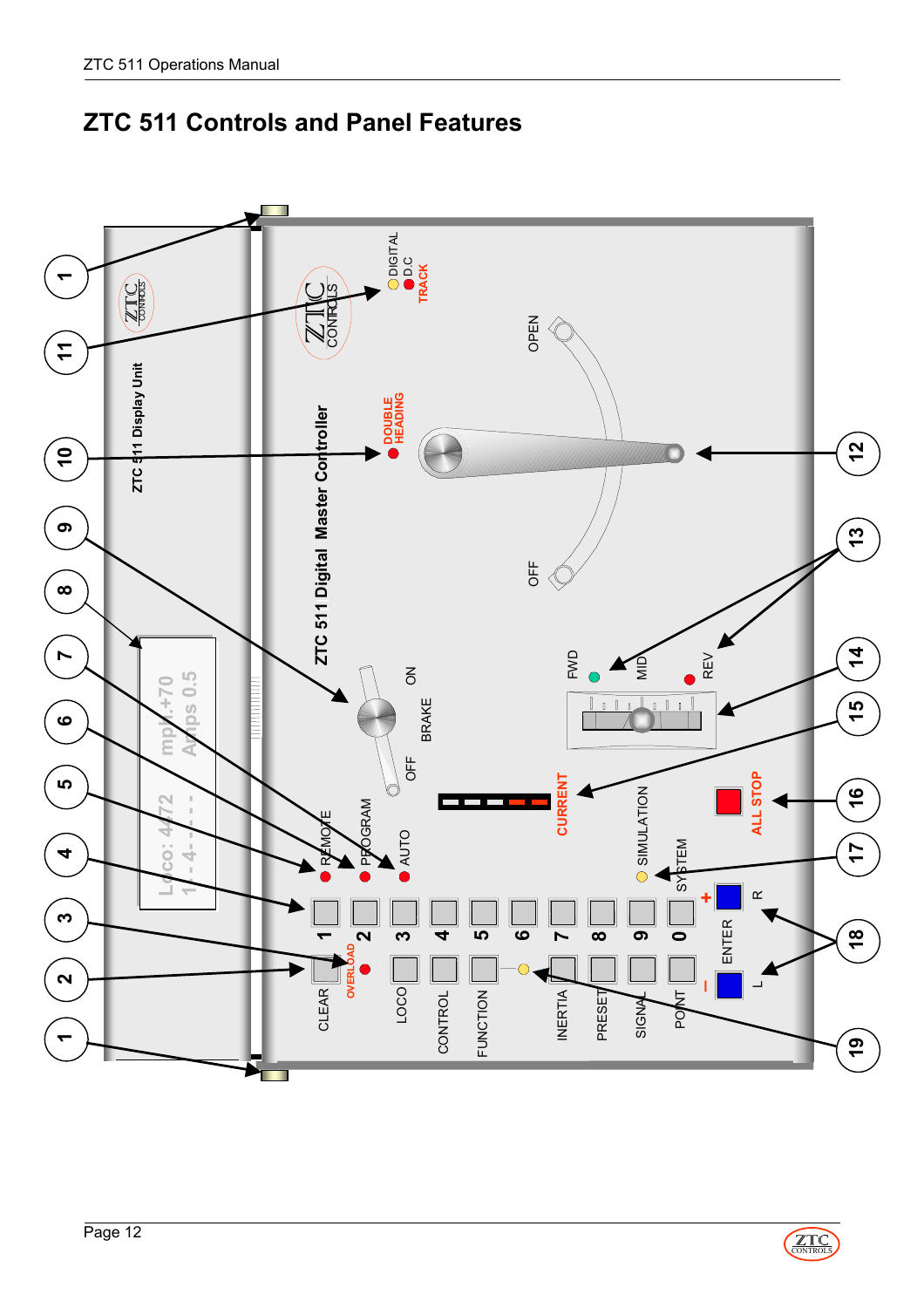

# **Key to ZTC 511 Controls and Panel Features**

| <b>Key</b>     | <b>Description</b>                                              | <b>Manual</b>     |
|----------------|-----------------------------------------------------------------|-------------------|
|                |                                                                 | <b>Reference</b>  |
| 1              | Display Unit tilt adjust screws                                 | 2.3               |
| $\overline{2}$ | Command keys                                                    | 2.1.1             |
| $\mathbf 3$    | Overload indicator LED                                          | 2.6               |
| 4              | Number keys                                                     | 2.1.2             |
| 5              | Remote LED flashes intermittently when one or more slave        | 6.0               |
|                | controllers are connected                                       |                   |
| 6              | Program LED illuminates when in programming mode                | 7.4               |
| $\overline{7}$ | Automatic control LED - future application                      |                   |
| 8              | Liquid crystal display (LCD) screen                             | 2.3               |
| $\overline{9}$ | Brake handle applies braking effort to loco                     | 2.2.4             |
| 10             | Double heading LED flashes when 2 or more locos are being       | 5.7               |
|                | linked as a multiple unit                                       |                   |
| 11             | Track power and system mode LEDs                                | $\overline{2.4}$  |
| 12             | Regulator lever controls the speed of a loco                    | 2.2.3             |
| 13             | <b>Direction indicator LEDs</b>                                 | 2.2.2             |
| 14             | Reverser lever controls direction of loco                       | 2.2.2             |
| 15             | Current indicator shows the amount of current being drawn from  | 2.5               |
|                | the controller                                                  |                   |
| 16             | All stop button is used to stop all locos in an emergency       | 2.2.5             |
| 17             | Reverser mode LED shows when the Reverser lever is in the       | 2.2.1             |
|                | simulation mode                                                 |                   |
| 18             | Enter keys used for entering programming commands into the      | 2.1.3             |
|                | controller                                                      |                   |
| 19             | Loco functions LED illuminates when loco function can be        | 5.6               |
|                | keyed in directly                                               |                   |
| 20             | Isolating power transformer $-9$ to 17 V AC $-$ input terminals | 1.1 & 13.2        |
| 21             | DC power terminals for external DC power supply feed            | 13.2.2            |
| 22             | Output to track feed 1                                          | 13.3              |
| 23             | Output to track feed 2                                          | 13.3              |
| 24             | Programming track output                                        | 13.6              |
| 25             | Accessory connector - future application                        | ÷,                |
| 26             | Slave controller connector                                      | 6.0               |
| 27             | Power booster connector                                         | 13.10             |
| 28             | Display unit connector                                          | 2.3               |
| 29             | Computer port - future application                              | $\qquad \qquad -$ |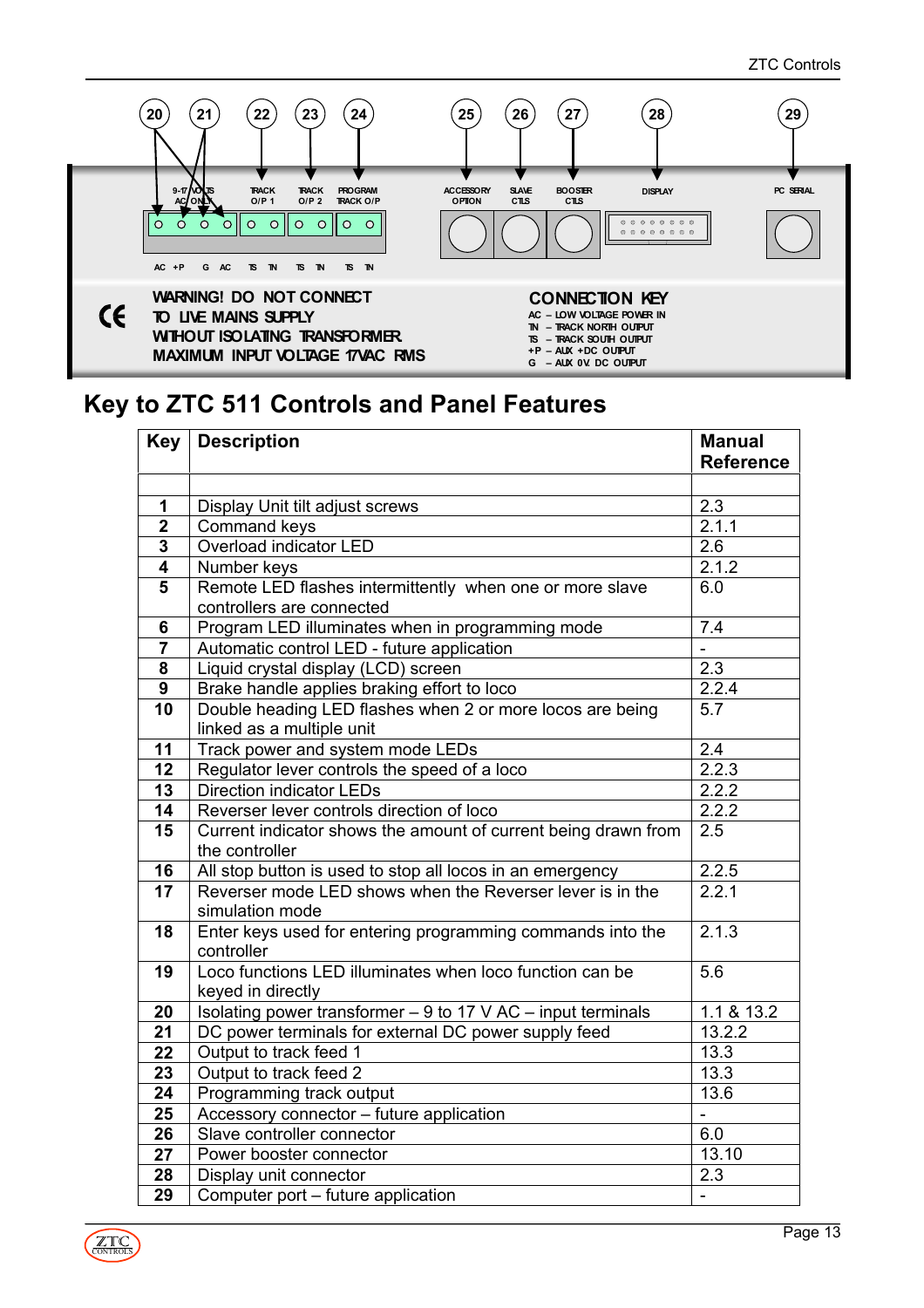# <span id="page-13-0"></span>**2.0 ZTC 511 Control Features**

The diagram of the ZTC 511 shows all the control features. The operation of each feature is described below:

# <span id="page-13-1"></span>**2.1 Keypad buttons**

All the keypad buttons are clustered on the left hand side of the ZTC 511 front panel.

### <span id="page-13-2"></span>**2.1.1 Command Keys**

The left hand column of grey push buttons is the Command keypad. Each key has a command associated with it, which is printed beside it. These keys are used, in conjunction with other keys, to configure the ZTC 511 controller and any decoder modules that are installed in locomotives or connected to the ZTC 511 output.

### <span id="page-13-3"></span>**2.1.2 Number Keys**

The right hand column of grey push buttons is the Number keypad. The number zero (0) push button is also a command key (SYSTEM), as is number 9 (SIMULATION). The number keys are used in conjunction with other keys to configure the ZTC 511 and decoder modules.

### <span id="page-13-4"></span>**2.1.3 Enter Keys**

On the bottom left of the front panel are two buttons marked "**L**" and "**R**". These are referred to as the **ENTERL** and **ENTER B** buttons. These buttons are usually pressed at the end of a sequence of key presses to enter a command into the ZTC 511 computer.

### <span id="page-13-5"></span>**2.1.4 Entering Keypad Commands**

The entry of a sequence of keystrokes is represented by a list of command keys, or number keys, to be pressed in the order that each appears in the list. An arrow  $(\rightarrow)$  is placed between each keystroke to more clearly show which key to press next. At no time are buttons held down, or more than one button pressed at the same time.

Example:

```
CONTROL → SIGNAL → 1 → ENTER R
```
The example indicates that the CONTROL button is pressed first, then the SIGNAL button, followed by the number 1 button and finally by the ENTER R button.

Where the entry requires the user to choose a numeric value (a loco number, or system parameter number, for example), this is represented by words in *bold lower case italics*.

Example:

**LOCO** → *loco number* → **ENTER R**

This translates into pressing the LOCO button first, followed by the desired loco number (e.g. 123) entered from the number keypad and then followed by the ENTER R button. The above convention is used throughout this manual.

If a mistake is made in keying in a sequence of commands, provided an ENTER key has not already been pressed, pressing the CLEAR button will abort the operation and allow you to start again.

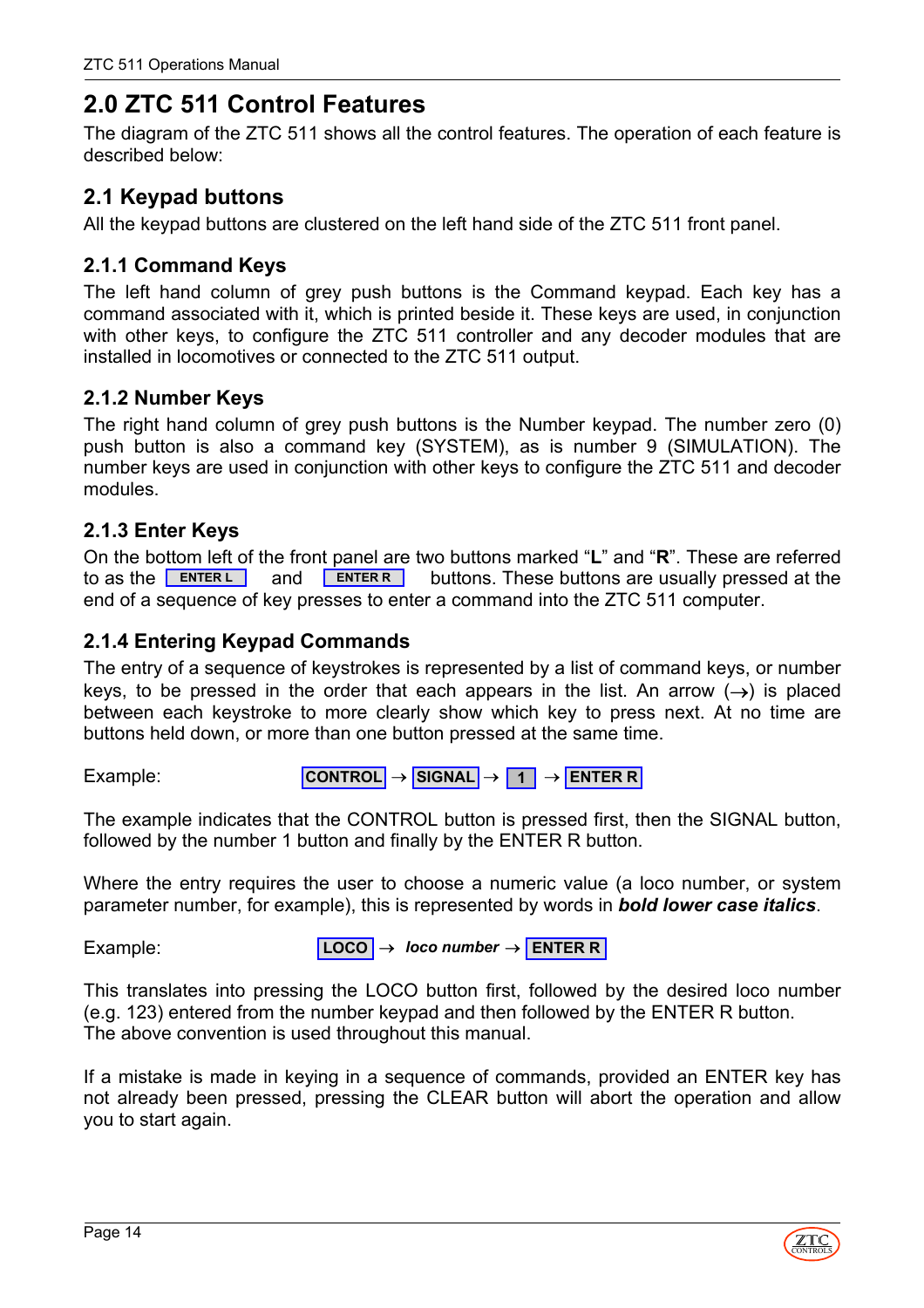### <span id="page-14-0"></span>**2.1.5 Command Key Look-up Table**

The back outside cover of this manual shows a quick reference table of command key functions. Find the feature that you require in the body of the table. The first key to press will be that shown opposite the feature, in the left hand column. The second key is that shown above the feature in the top row. The "solo" column indicates that the only command key required is that shown in the left-hand column. You may have to enter a numeric value after the command key sequence, using the number keys, depending on the selected feature, followed by ENTER R.

# <span id="page-14-1"></span>**2.2 Loco controls**

Rather than the conventional knob to control the speed of a loco, the ZTC 511 provides controls similar to those used in a real locomotive. There is a regulator lever, a reverser lever and a brake handle. These represent the RealFeel™ feature of the ZTC 511 controller.

### <span id="page-14-2"></span>**2.2.1 Simulation**

When SIMULATION is selected, the REVERSER LEVER performs much as it would on a steam locomotive. The REVERSER LEVER position impacts how the REGULATOR LEVER controls the loco. With no simulation on, the REVERSER LEVER acts much as it would on a diesel or electric loco (forward, neutral and reverse).

To turn SIMULATION on, enter the following keystrokes:

**FUNCTION** → **SIMULATION** → **ENTER R**

(The SIMULATION indicator LED will turn on)

To turn simulation off, enter the following keystrokes:



(The SIMULATION indicator LED will turn off)

### <span id="page-14-3"></span>**2.2.2 Reverser Lever**

When SIMULATION is not on, the reverser operates like a three position switch. The FWD and REV positions dictate the direction of the currently selected loco. MID represents midgear on a steam locomotive, or neutral on a diesel or electric loco.

If SIMULATION is on, then the action of the lever is progressive in combination with the REGULATOR lever.

Moving the reverser lever rapidly from FWD to REV (or vise versa) causes inertia to be automatically applied to the loco. The selected direction LED flashes slowly to indicate this. The loco will slow down, come to a halt and then move away in the opposite direction. This safeguard prevents abrupt changes in direction that could cause damage to locos and/or rolling stock.

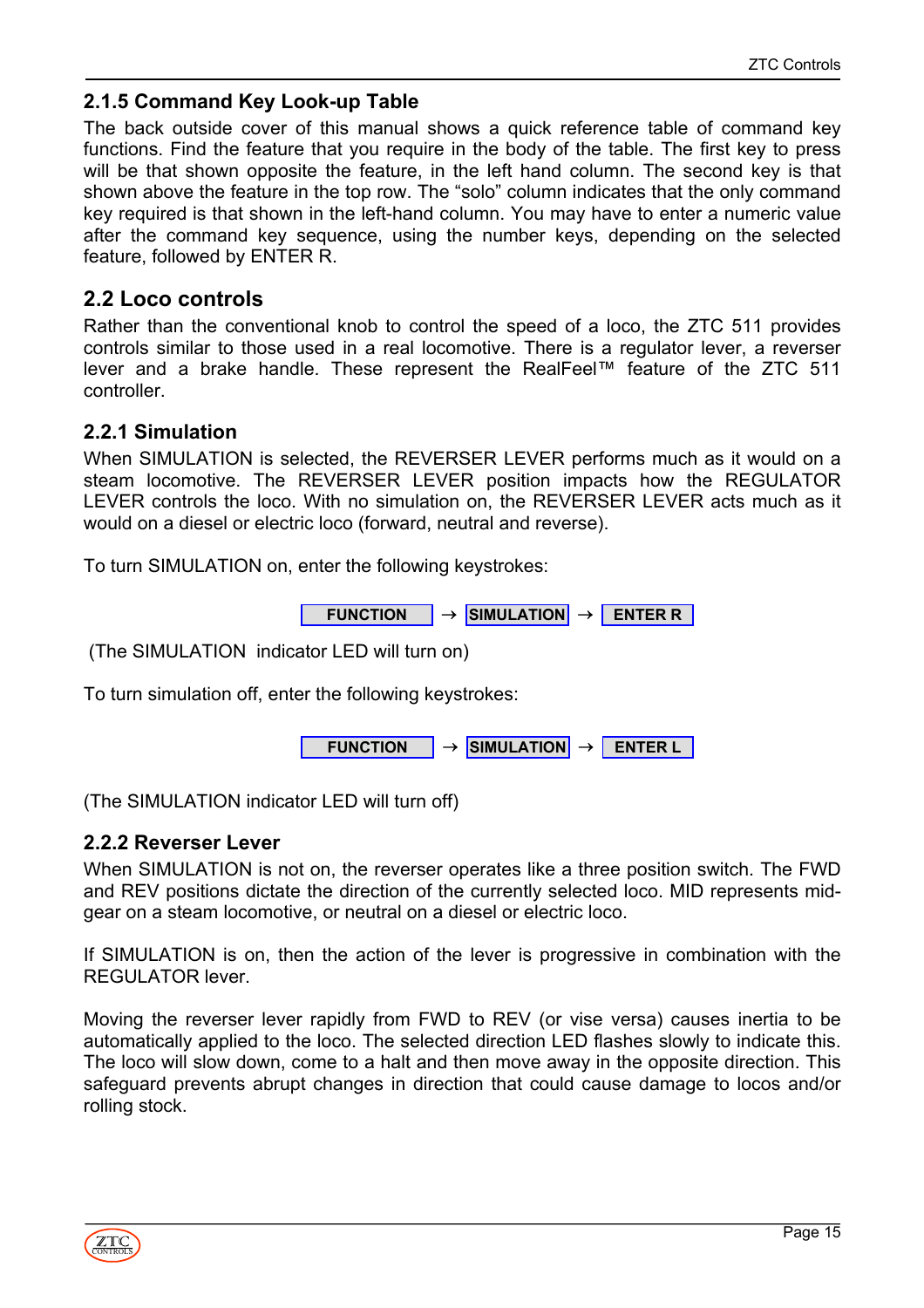#### <span id="page-15-0"></span>**2.2.3 Regulator Lever**

The regulator lever is used to control the speed of the loco. Its immediate affect on the speed of a loco depends on other settings of the ZTC 511 and the settings of the decoder module in the loco concerned.

If the SIMULATION indicator is on, the lever will have a progressive action depending on the position of the REVERSER lever. If the REVERSER lever is in the mid position, the regulator will have no effect.

If inertia has been applied to a train, then moving the regulator to the OFF position will have no immediate effect on a moving train. The train will coast for a while unless the BRAKE is applied. If stopped and the regulator moved to the OPEN position, the train will slowly accelerate to the set speed.

When in the OPEN position, the regulator will only have its maximum affect if the REVERSER is fully in the FWD or REV position.

#### <span id="page-15-1"></span>**2.2.4 Brake Handle**

If inertia is applied to a train (see section 5.8), setting the regulator to OFF will not stop the train immediately. The train will coast for a while, depending on the amount of inertia applied. The train can be brought to a controlled stop by applying the brake. This is achieved by rotating the brake handle clockwise to progressively apply more braking effort. An emergency stop is always applied if the brake handle is wound fully on (clockwise).

Note that if the brake handle is more than half way round, any effort to start a stationary locomotive will be unsuccessful. Return the brake handle to the off position to start any loco.

In addition to the above, the brake handle control can be used to dial in certain CV values during programming steps, instead of using the number keys. See Section 15.5 for more details

#### <span id="page-15-2"></span>**2.2.5 All Stop Button**

In DCC and Zero 1 power modes, pressing the **ALL STOP** button once will stop all locomotives. Power to the track is still present and any accessory decoders connected to the track or track output connectors can still be operated. Pressing the **ALL STOP** button for a second time cuts all power to the track.

**O** DIGITAL DC To show that power has been cut, the TRACK power indicator(s), shown at left, blinks and the LCD display will show "TRACK OFF/ALL HALTED".

TRACK

In DC power mode the **ALL STOP** button needs to be pressed twice (cuts power to the track) to stop the loco. To restore power to the track, press the **CLEAR** button.:<br>L.....................

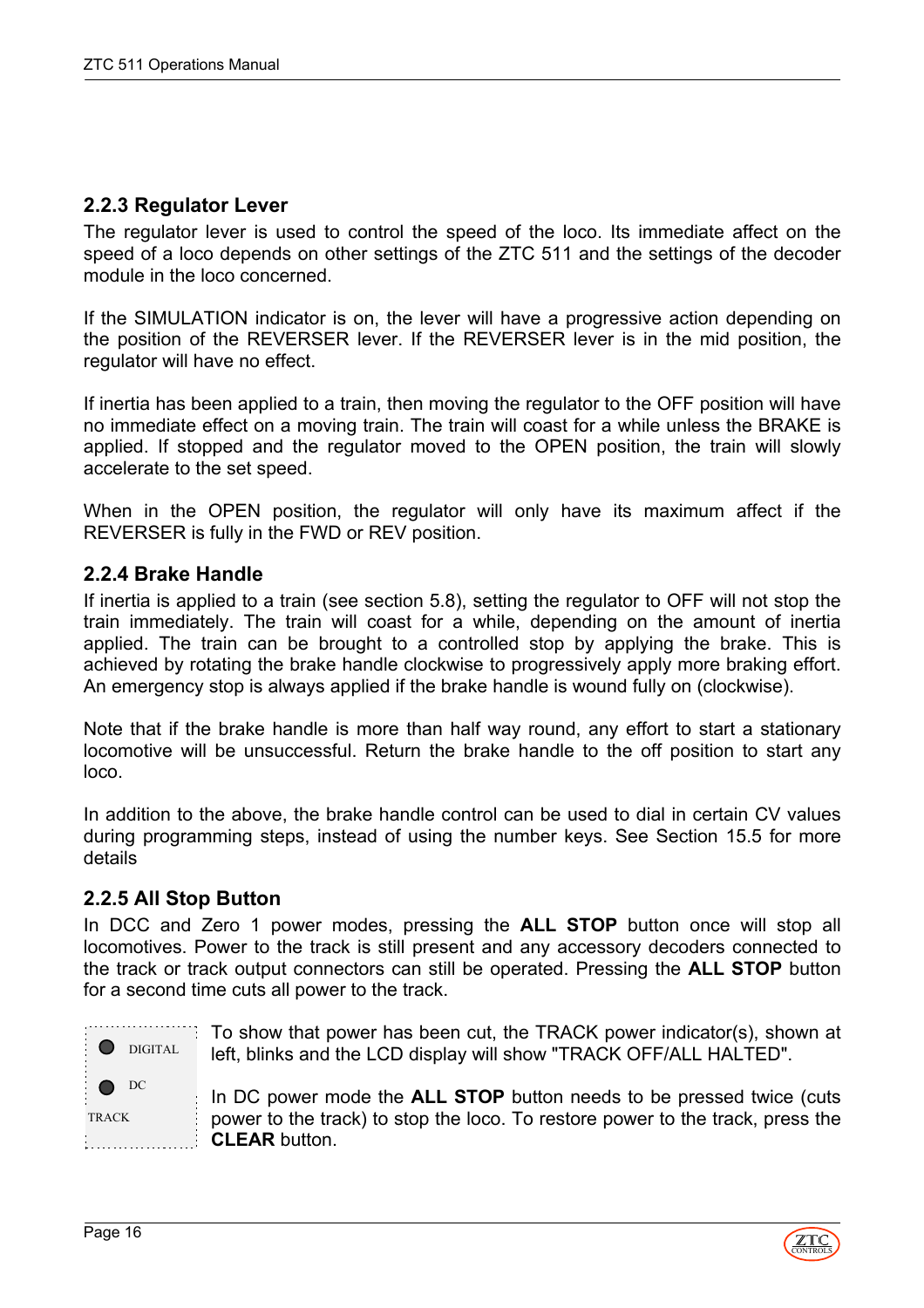# <span id="page-16-0"></span>**2.3 Liquid Crystal Display (LCD)**

The ZTC 511 comes equipped with a display unit that plugs into the back of the ZTC 511. The display unit can be tilted by loosening the two Display Tilt Adjust screws located on either side of the Display Unit with your fingers. Re-tighten the screws with your fingers when adjusted to your liking.

The display unit has a two-line LCD screen. The screen gives the user feedback when operating, or entering new commands into the system. When you are not entering commands, the top line of the display normally shows the loco number currently under control, along with its speed (see Section 4.1.3 to change the speed units displayed). The bottom line is divided into two sections. Different information can be selected and displayed in each section.



into two sections

### <span id="page-16-1"></span>**2.3.1 Changing the Information Displayed**

Set your display preference for the left hand section by keying in the following:

```
CONTROL → POINT → display preference number → ENTER R
```
Where *display preference number* is:

- **0** to Display nothing on the bottom line.
- **1** to display time\*
- **2** to display inertia weight level for the current loco
- **3** to display the status of current loco functions

\* See Section 4.1.2 to set the time and the speed of the clock. This facility is not available when the ZTC Master controller is being operated in Slave mode.

Set your display preference for the right hand section by keying in the following:

**CONTROL** → **INERTIA** → *display preference number* → **ENTER R**

Where *display preference number* is:

- **0** to display % power setting for the regulator and brake
- **1** to display output current in Amps
- **2** to display peak track voltage
- **3** to display track volts TN (service test only)\*\*
- **4** to display track volts TS (service test only)\*\*

\*\* These displays switch between 0 and peak track voltage continuously and are normally only used by the service technician.

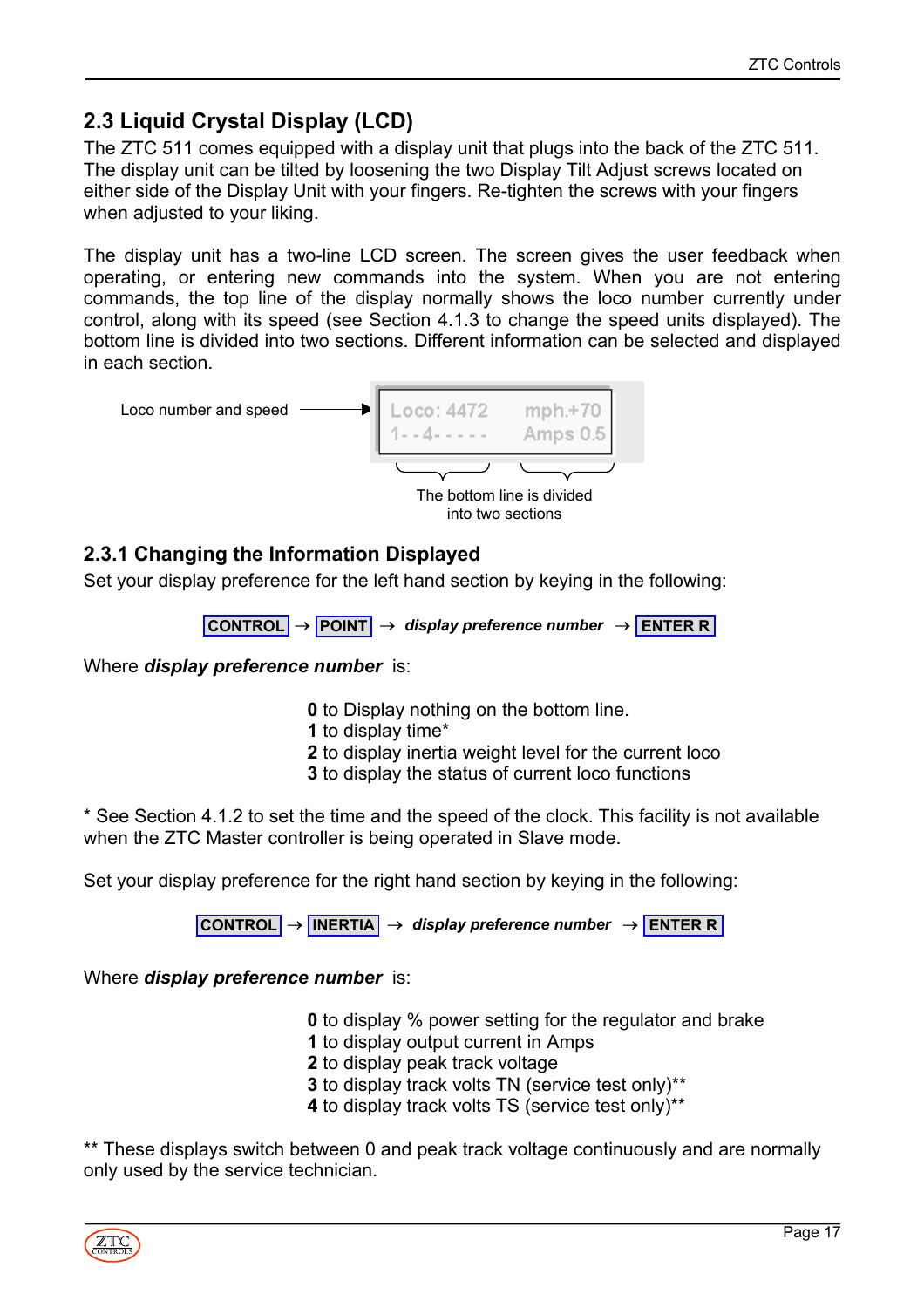# <span id="page-17-0"></span>**2.4 Power Mode Indicators**

The ZTC 511 can operate in any one of three power modes. These modes are:

- **DC** the traditional control system providing variable direct current (DC) voltage to the track, enabling the independent control of only one locomotive at a time. Only the DC TRACK power indicator is lit.
- **Zero 1** the original Hornby digital control system product, which allows several locomotives to be controlled simultaneously. Only the DIGITAL TRACK power indicator is lit. **All locomotives MUST have a Zero 1 compatible module installed, otherwise permanent damage to the locomotive will result.**
- **DCC Digital** the latest and most up-to-date digital control system complying with international NMRA standards, allowing many locomotives to be controlled simultaneously. One locomotive can be operated independently without a DCC module installed. All other locomotives MUST have a DCC compatible module installed. Both the DIGITAL and the DC TRACK power indicators are lit.

To change the output power to the mode you desire, refer to Section 3.0. **Do not connect the ZTC 511 to your track until you are sure that the power mode selected is compatible**



**with the locos on your layout. It is wise to remove all locos from the track until you are sure of the power mode setting.**

### <span id="page-17-1"></span>**2.5 Current Indicator**



The CURRENT indicator shows the amount of current being drawn. The amount of current will depend on the number of locomotives running and the number of accessory decoders, lighting, or trackside effects connected directly to the track. The higher the current, the more sections of the current indicator will illuminate. The diagram to the left shows the approximate current value when each segment is lit. The current monitor only shows the current being provided by the ZTC 511 and not that which may be supplied by any additional power boosters installed in the track layout.

# <span id="page-17-2"></span>**2.6 Overload**

The ZTC 511 is equipped with overload protection in the event that a short circuit occurs. On detecting a short circuit, track power is momentarily turned off. The **OVERLOAD** lamp will light when this happens and a "beep" will be heard. The controller will attempt to restore the power automatically. If the short circuit has cleared, then power will be automatically restored. If the short circuit persists for more than a few seconds, then the controller will cease attempting to restore the power and the **OVERLOAD** lamp will flash continuously and random beeping occurs to indicate that a short circuit exists. All power to the track will be switched off. Once the short circuit has been located and corrected, pressing the **CLEAR** button will restore power.

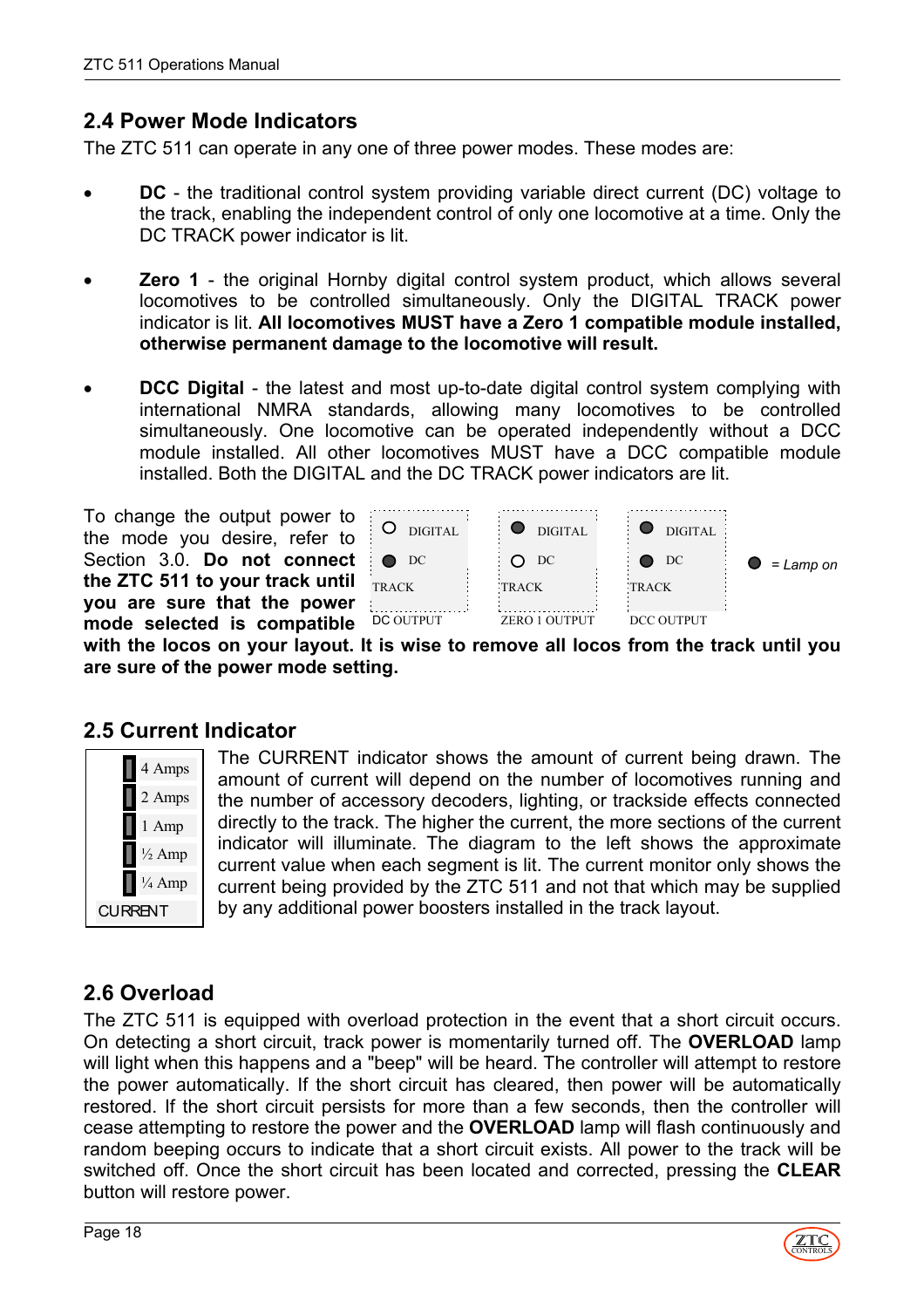# <span id="page-18-0"></span>**3.0 System Mode**

The ZTC 511 can operate in one of three different output power modes (DC, Zero 1 and DCC). In addition, the DC power mode can be adjusted to operate as a pure DC voltage supply, or as a pulse width modulated (PWM) DC supply. Also, the Zero 1 power mode can be adjusted for either 50 Hz (UK) operation, or 60 Hz (North America) operation. The ZTC 511 can also be configured as a slave unit to another ZTC 511.

The various power options can be selected by changing the System Mode.

# <span id="page-18-1"></span>**3.1 Changing the System Mode**

Changing the System Mode needs only to be considered when using the ZTC 511 for the first time, or when you want to operate the unit in a different mode. The ZTC 511 remembers what mode was last selected and always powers up in that mode.

#### **Do not connect the ZTC 511 to your track until you are sure that the System Mode selected provides the type of power that is compatible with the locos on your layout.**

To check the existing System Mode setting, press the keypad buttons as follows:

**CLEAR** → **SYSTEM** → **CONTROL** → **ENTER R**

The existing System Mode will be displayed on the LCD screen.

Change the System Mode by pressing the keypad buttons as follows:

| CLEAR $\rightarrow$ SYSTEM $\rightarrow$ CONTROL $\rightarrow$ mode number $\rightarrow$ ENTER R |  |  |  |
|--------------------------------------------------------------------------------------------------|--|--|--|
|--------------------------------------------------------------------------------------------------|--|--|--|

| <b>SYSTEM</b><br><b>MODE</b><br><b>NUMBER</b> | <b>MODE OF</b><br><b>OPERATION</b>          | <b>APPLICATION</b>                                                                                                                                                                                                                                                                                                                       |
|-----------------------------------------------|---------------------------------------------|------------------------------------------------------------------------------------------------------------------------------------------------------------------------------------------------------------------------------------------------------------------------------------------------------------------------------------------|
| 1                                             | Pure DC                                     | Single train operation only, particularly for precision<br>models with coreless motors such as Portescap etc.<br>A DCC Decoder equipped loco can operate in this<br>mode.                                                                                                                                                                |
| $\mathbf{2}$                                  | <b>PWM DC</b>                               | Single train operation only, particularly for large models<br>up to Gauge 1. Models with DCC or Zero 1 decoders<br>should not be operated in this mode.                                                                                                                                                                                  |
| 3                                             | <b>DCC Digital</b>                          | Multi-train control suitable for all ZTC decoder<br>equipped locos and those that are NMRA DCC<br>compatible.                                                                                                                                                                                                                            |
| 4                                             | Zero 1 (50 Hz UK<br>Version)                | Multi-train control using the original Hornby Zero 1<br>system. Should only be used in existing Zero 1<br>installations.<br>Never put locos without decoders on the track in this<br>mode. Only suitable for locos with either Hornby<br>decoders or ZTC decoders. ZTC 511 would be<br>powered from a transformer fed by 50 Hz AC power. |
| 5                                             | Zero 1 (60 Hz<br>North American<br>Version) | As above, but for use with a ZTC 511 powered by a<br>transformer fed by 60 Hz AC power (North America)                                                                                                                                                                                                                                   |
| 6                                             | SLAVE (no<br>output)                        | Unit operates as a slave to another ZTC 511 unit<br>operating as a master.                                                                                                                                                                                                                                                               |

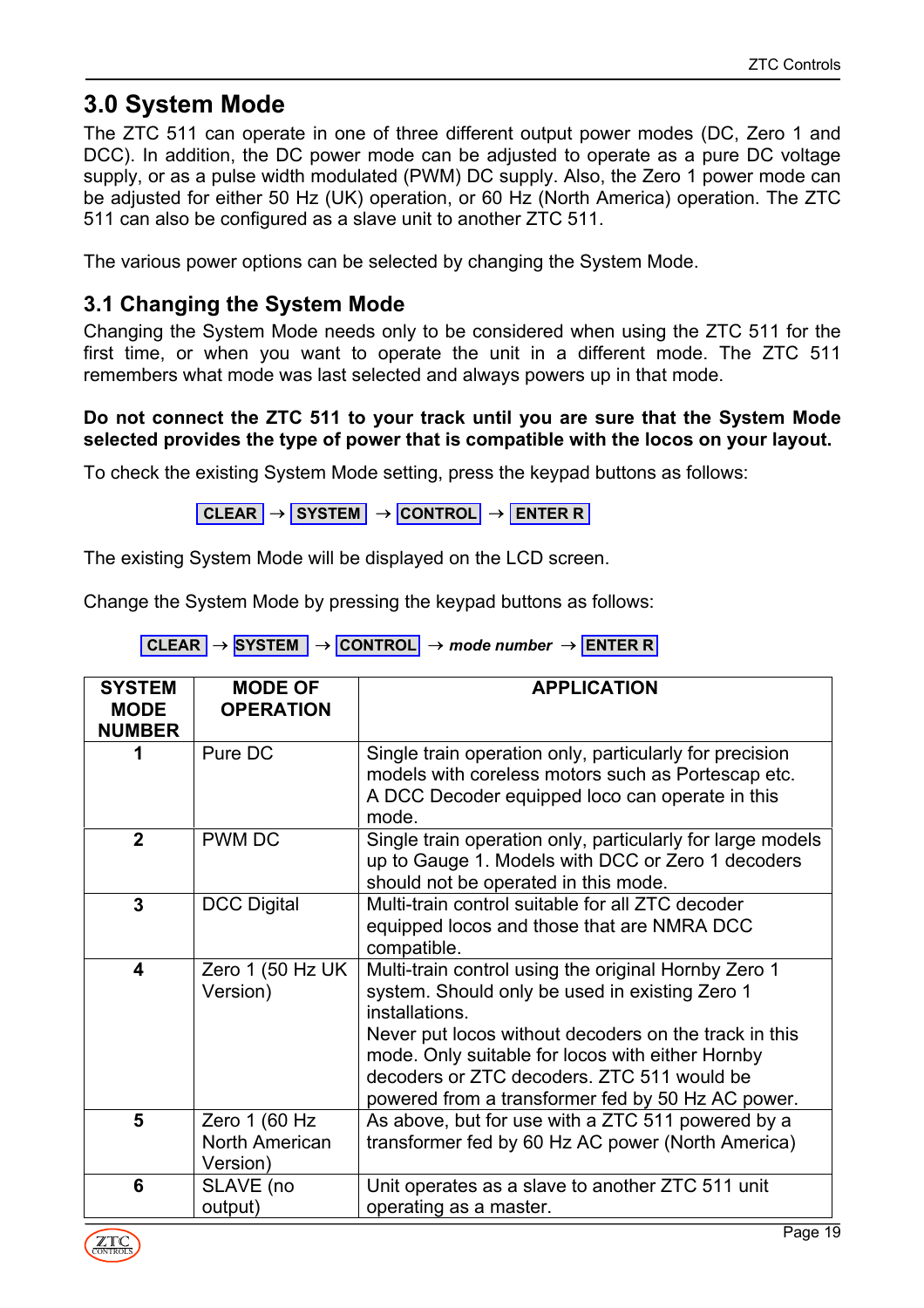# <span id="page-19-0"></span>**4.0 System Parameters**

There are a number of parameter settings that you may want to change when first installing the ZTC 511 system. These should also be considered if you have changed the System Mode.

The **Scale and Gauge Settings** set the maximum voltage and current outputs from the controller. Depending on the scale of your layout these settings may need to be changed. The factory default settings are set for OO/HO scale.

The **Scale Time Clock** is intended to run at a multiple of real time, to allow compressed timetable operation of your layout. The speed of the clock can be adjusted. The clock can be displayed on the LCD screen. See section 2.3.1

The **Loco Speed Indicator**, displayed on the LCD screen, can be set to display either mph, kph or speed steps. The speed steps indicate the amount of power that the ZTC 511 is telling the loco decoder to apply to the motor in the loco. Depending on the loco control mode (14, 28 or 128 steps – see Section 5.1) the maximum number displayed will be different. For those who prefer to display actual speed, the display can be set to read mph, or kph and the maximum value can be adjusted to suit the type of locomotive concerned. Note that this feature does not track the speed accurately, especially at slow speed settings, but it does give an alternative to the speed step option.

Once set, the above settings are stored in the ZTC 511 and do not need to be set again, unless a change is required.

# <span id="page-19-1"></span>**4.1 Setting System Parameters**

The system parameters can be set by using the keypad buttons to key in the required information. To view the existing settings, key in:

```
SYSTEM → FUNCTION → ENTER R
```
The system will automatically return to normal operating mode after a few seconds. To reset the functions to factory settings, key in:

$$
\boxed{\text{ SYSTEM}} \rightarrow \boxed{\text{FUNCTION}} \rightarrow \boxed{9} \rightarrow \boxed{9} \rightarrow \boxed{\text{ENTER R}}
$$

Note that there is no confirmation that a reset has taken place. You will have to view the parameters to confirm this.

#### <span id="page-19-2"></span>**4.1.1 Scale and Gauge Settings**

Use the following keypad sequence to adjust the maximum voltage or limit the maximum current available to the track:

**SYSTEM** → **FUNCTION** → *system parameter number* → **PRESET** → *new value* → **ENTER R**

This will have to be confirmed with another **ENTER R**

The System Parameter Table provides the **System Parameter Numbers**, the parameter each relates to, and the range of *new value* figures that may be entered. The *new value* is entered in tenths of units e.g. for 1.0 Amp enter 10, for 16.0 Volts enter 160. See the Recommended Settings Table for recommended voltage and current settings for various scales and system power modes.

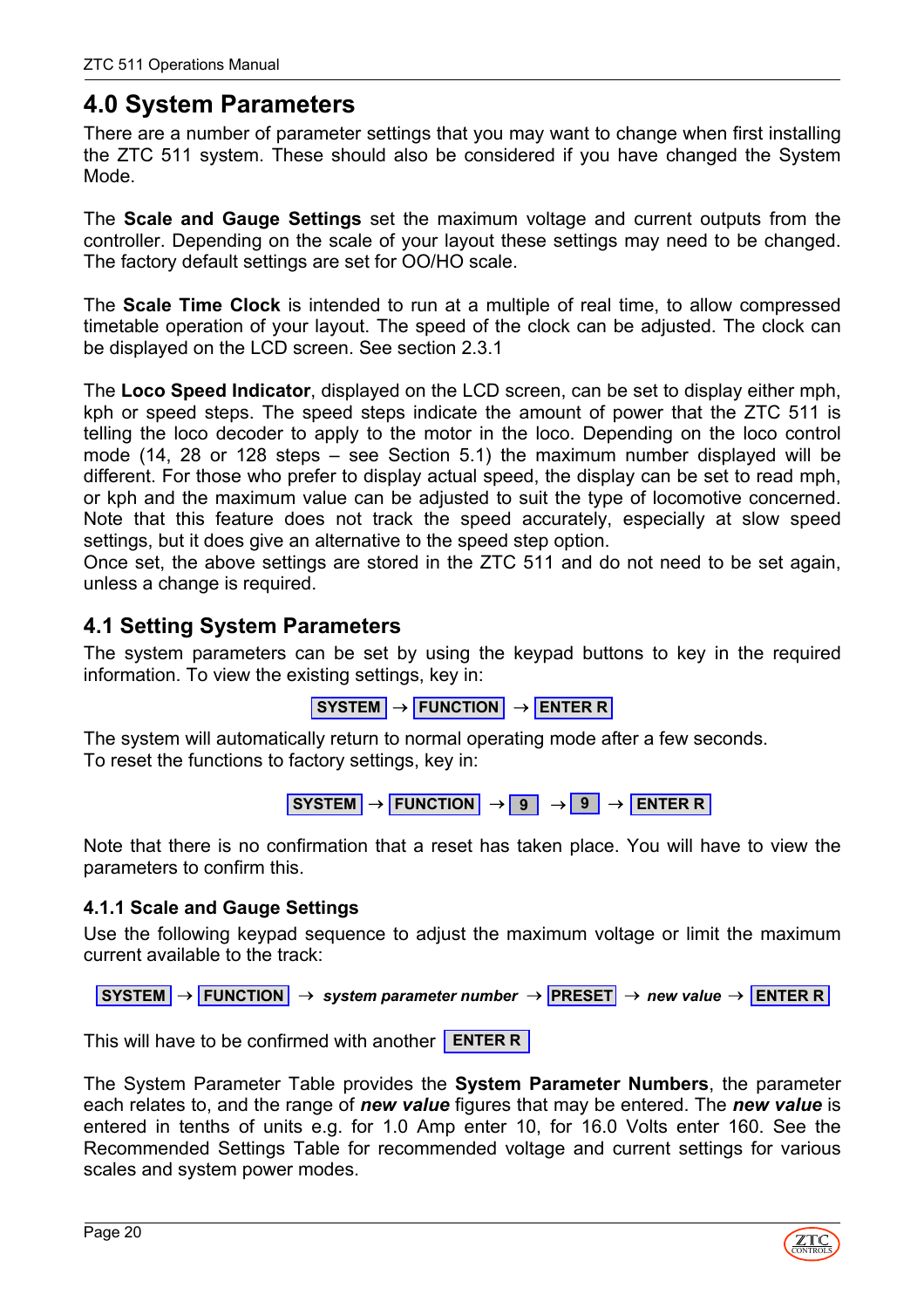Note that the maximum voltage and current available is dependant on the rating of the low voltage transformer providing power to the ZTC 511.

### <span id="page-20-0"></span>**4.1.2 Scale Time Clock**

To adjust the speed of the time clock, refer to the System Parameter Table and use the same procedure presented in Section 4.1.1.

A setting of 1 allows the clock to run in real time, although it should not be considered an accurate clock. A setting of 6 allows the clock to advance an hour in 10 minutes real time. The maximum recommended setting is 15, which allows an hour to pass in 4 minutes real time, giving a full day in 1 hour 36 minutes.

The actual start time can be set using the following keypad sequence:

**SYSTEM** → **POINT** → *hour minutes* → **POINT** → → **ENTER R**

Where *hour* is the desired hour using the 24 hour clock and *minutes* is the minutes past the hour. The hour and minutes are entered using the keypad.

**To pause the clock, key in: <b>INERTIA** → **INERTIA** → **ENTER R**, and repeat to restart. Clock running is indicated by the colon in the clock display blinking.

| <b>System Parameter Table</b>                      |                                   |                                  |                                      |                                                                                             |  |
|----------------------------------------------------|-----------------------------------|----------------------------------|--------------------------------------|---------------------------------------------------------------------------------------------|--|
| <b>System</b><br><b>Parameter</b><br><b>Number</b> | <b>System</b><br><b>Parameter</b> | <b>Factory</b><br><b>Setting</b> | <b>Recommended</b><br><b>Minimum</b> | <b>Recommended</b><br><b>Maximum</b>                                                        |  |
|                                                    | Maximum track<br>voltage          | 14 Volts                         | $90$ (= approx 9<br>Volts)           | 255                                                                                         |  |
| $\mathbf{2}$                                       | Maximum output<br>current         | 63<br>5 Amps<br>$max.$ )         | 10<br>$(= 1.0$ Amp)                  | 63 in UK for<br>digital modes.<br>30 for some<br>other countries,<br>and in pure DC<br>mode |  |
| 3                                                  | Scale time clock<br>speed         | 4                                |                                      | 15                                                                                          |  |

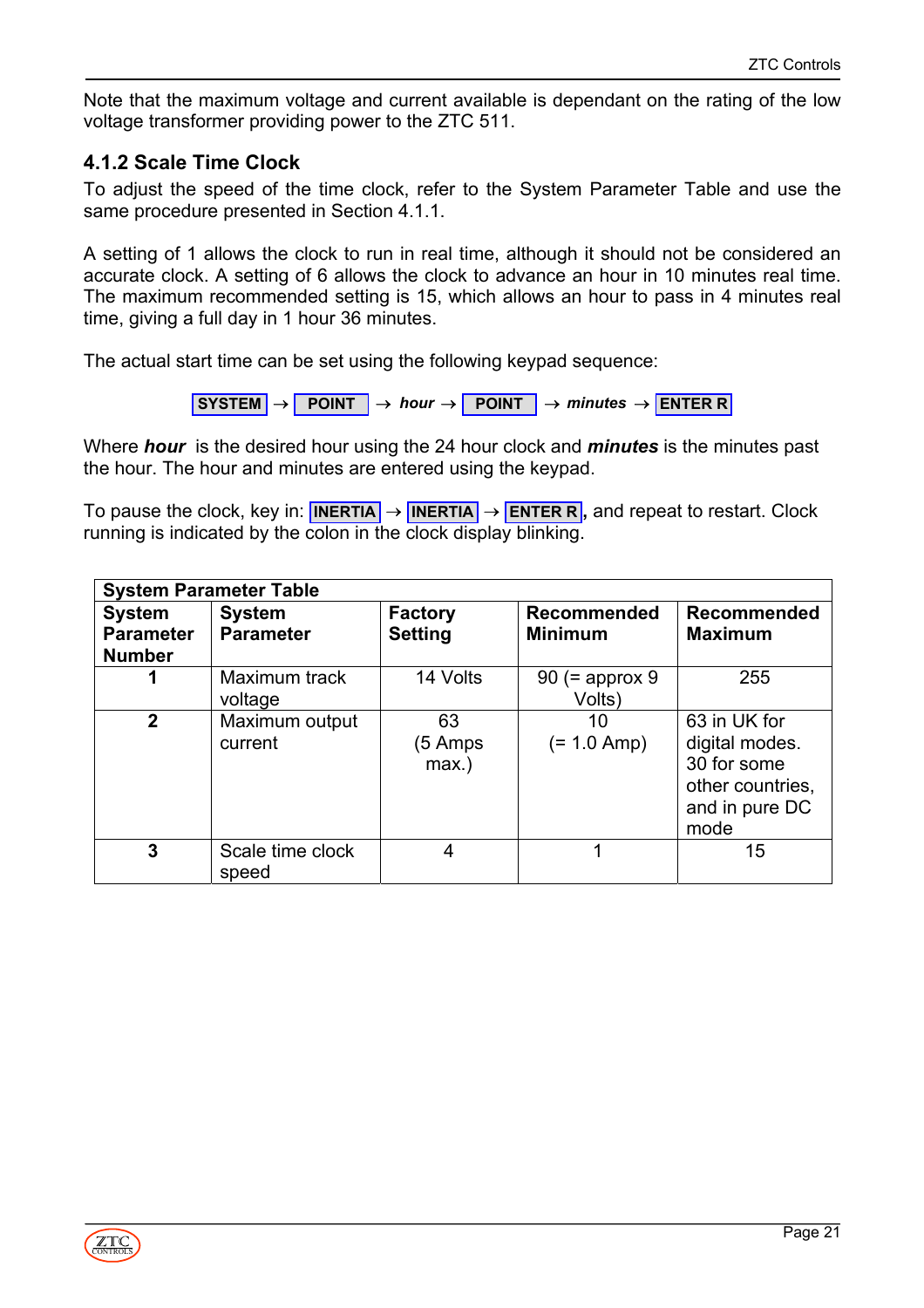| <b>Recommended Settings</b>                                       |                             |                                                   |  |  |  |
|-------------------------------------------------------------------|-----------------------------|---------------------------------------------------|--|--|--|
| <b>Scale/Gauge</b><br><b>Output Voltage</b><br><b>Parameter 1</b> |                             | <b>Output Current Limit</b><br><b>Parameter 2</b> |  |  |  |
|                                                                   | DCC Digital (system mode 3) |                                                   |  |  |  |
| OO/HO                                                             | 14 VAC set 140              | 5 Amps 63 (Max)                                   |  |  |  |
| N                                                                 | 12 VAC set 120              | 3 Amps set 30                                     |  |  |  |
| O                                                                 | 17 VAC set 170              | 5 Amps set 63 (Max)                               |  |  |  |
| G or Gauge 1                                                      | >20 VAC set 255             | 5 Amps set 63 (Max)                               |  |  |  |
| 7                                                                 | 10 VAC set 100              | 2 Amps set 20                                     |  |  |  |
|                                                                   | DC (system modes 1 or 2)    |                                                   |  |  |  |
| OO/HO                                                             | 14 VDC set 140              | 1.5 Amps set $15+$                                |  |  |  |
| N                                                                 | 12 VDC set 120              | 1.0 Amp set 10+                                   |  |  |  |
| Ω                                                                 | 15 VDC set 150              | 2 Amps set 20+                                    |  |  |  |
| G or Gauge 1                                                      | >20 VDC set 255             | 5 Amps set 63 (Max)                               |  |  |  |
| Ζ                                                                 | 9 VDC set 90                | 1.0 Amp set 10                                    |  |  |  |
| Zero 1 (system modes 4 or 5)                                      |                             |                                                   |  |  |  |
| OO/HO                                                             | MAX set 255                 | 5 Amps set 63 (Max)                               |  |  |  |
| N                                                                 | MAX set 255                 | 5 Amps set 63 (Max)                               |  |  |  |
| Ω                                                                 | MAX set 255                 | 5 Amps set 63 (Max)                               |  |  |  |
| G or Gauge 1                                                      | MAX set 255                 | 5 Amps set 63 (Max)                               |  |  |  |
| Ζ                                                                 | Not recommended             |                                                   |  |  |  |

# <span id="page-21-0"></span>**4.1.3 Loco Speed Indicator**

To set the speed units displayed (mph, kph or speed steps) use the following keypad sequence:

 $\overline{\text{CONTROL}}$   $\rightarrow$  **SIGNAL**  $\rightarrow$  *(1, 2 or 3)*  $\rightarrow$  **ENTER R** 

Where : **1** selects mph,

**2** selects kph **3** selects speed steps.

Note that in either of the DC control modes, the speed step display option is not available.

To set the maximum speed indicated (options 1 and 2 only) select the locomotive concerned

 $\overline{LOCO}$  → *number* → **ENTER R** and then key in the following sequence:

**INERTIA** → **LOCO** → *maximum speed* → **ENTER R** → **ENTER R**

Where *maximum speed* is the maximum speed to be displayed (entered from the numerical key pad) if the regulator lever is at full speed. Note that this does not affect the actual maximum speed of the loco, only the speed display. The default value is 100.

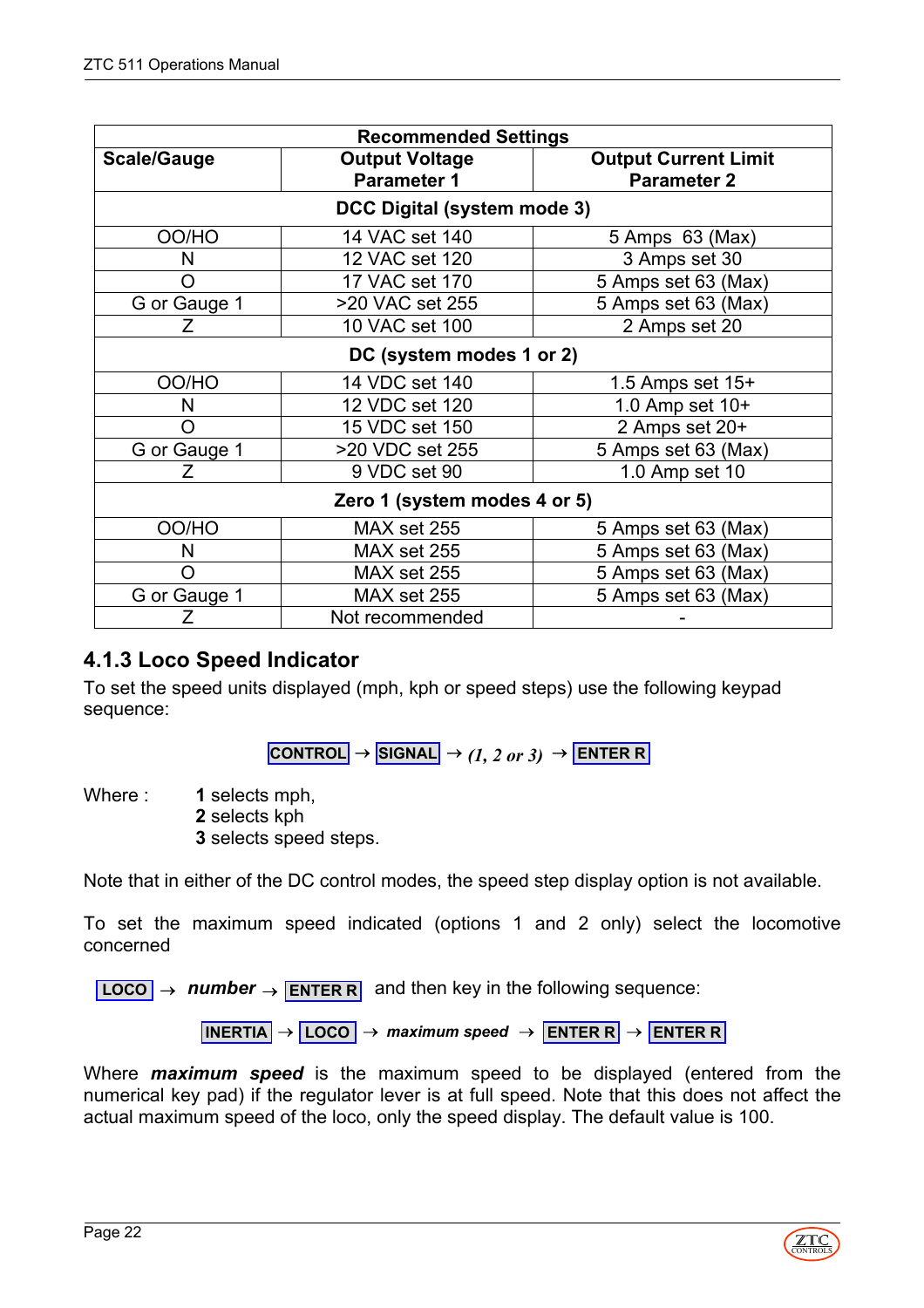# <span id="page-22-0"></span>**5.0 Operating in DCC Digital Mode**

If you have not already done so, configure the ZTC 511 for DCC Digital operation mode as follows:

**CLEAR** → **SYSTEM** → **CONTROL** → *3* → **ENTER R**

Once this has been done, there is no need to do this again, as the ZTC 511 remembers what mode you last keyed in, even when powered off.

Once you are familiar with the ZTC 511 controls you are ready to operate trains in DCC Digital mode. However, you need to install decoder modules in your locos and assign addresses or loco numbers to each before you can take advantage of the many features available to you.

Note that one locomotive without a decoder can be operated in DCC mode. This is assigned address 0, or loco number 0. See Section 5.2 for more details.

To gain control of a locomotive you need to know the address or loco number that has been assigned to it. The following keystrokes allow you to gain control of a locomotive:

**LOCO** → *loco number* → **ENTER R**

The selected loco number will appear in the top left of the LCD screen. Start the loco moving by setting the reverser to the desired direction and adjust the regulator for speed. For new decoders use the number 3 which is the default value.

### <span id="page-22-1"></span>**5.1 Loco Control Mode**

The ZTC 511 can be configured to send speed control signals to a loco decoder in one of three modes. These are the 14 step, 28 step and 128 step modes. The higher the number of steps, the smoother and more precise the speed control. The default control mode is 28 step. ZTC loco decoders (version 2 and above) can operate in all three modes. Some manufacturers' loco decoders do not support the 28 or 128 step modes. If a loco, with a non ZTC loco decoder installed, shows flashing headlights when accelerating, it is an indication that the decoder does not support the control mode currently set for that loco. The control mode would need to be changed. To view the currently set control mode for a given loco press:

**CONTROL** → **CONTROL** → **ENTER R**

### <span id="page-22-2"></span>**5.1.1 Changing Loco Control Mode**

The ZTC 511 supports three control modes (14, 28 and 128 steps) and also a special control mode for operating the ROCO digital model crane. To change the control mode for a loco, firstly ensure that you have control of the desired loco and then enter the following keystrokes:

**CONTROL** → **CONTROL** → *mode number* → **ENTER R**

The LCD screen will show the three control modes with the *mode number* 1 to 3. Press selected number to select mode required. To select the special ROCO crane control mode, enter a mode number of 4. To save the selected control mode for the loco concerned enter the following keypad sequence:

```
LOCO → PRESET → ENTER R
```
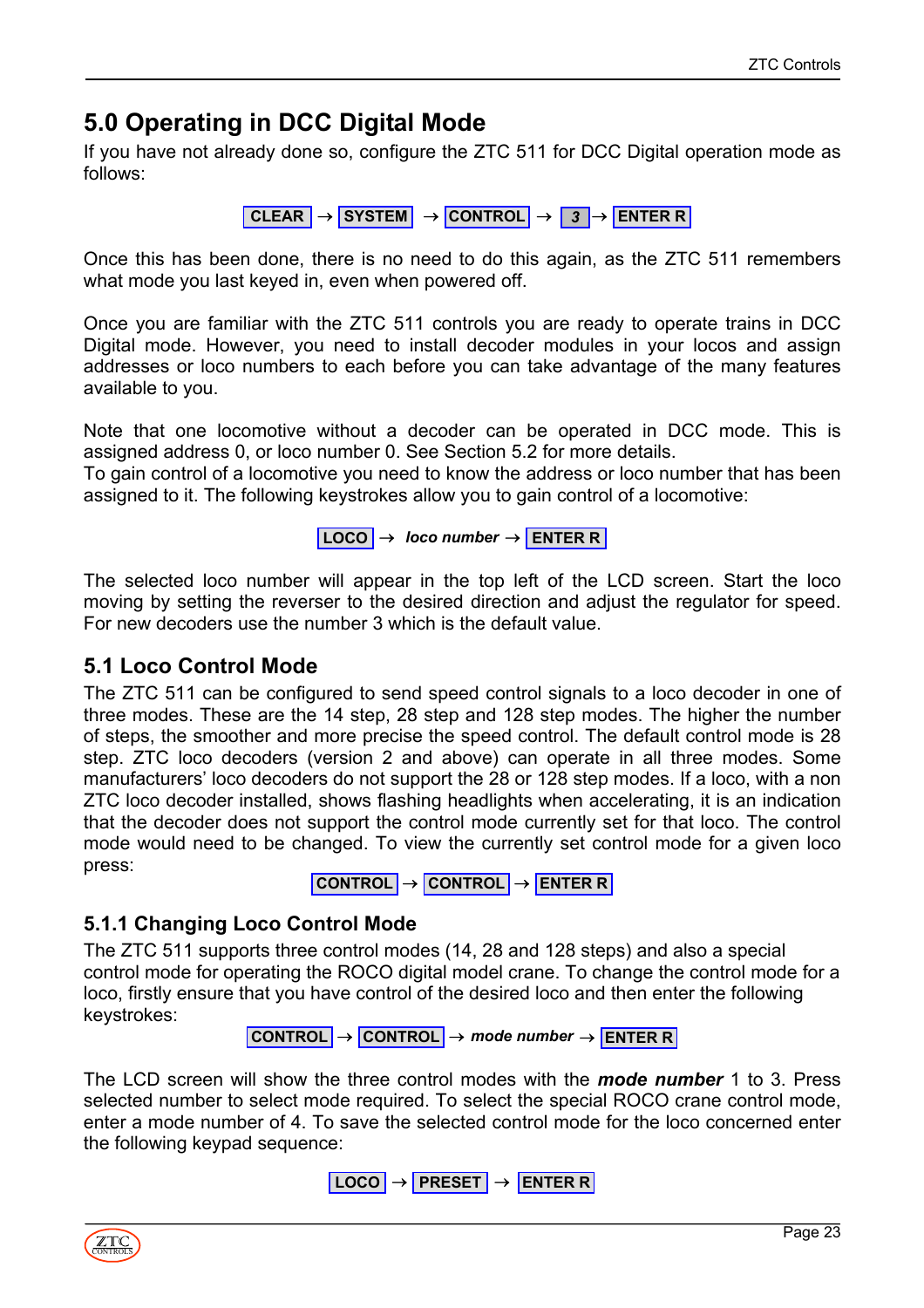# <span id="page-23-0"></span>**5.2 Controlling a Locomotive Without a Decoder Installed**

One locomotive without a decoder installed can be independently controlled by the ZTC 511. This locomotive is assigned an address, or loco number, of 0. However, locomotives with coreless motors such as Portescap and Faulhaber should not be used in this way. To determine if the motor in a locomotive is suitable for loco 0 operation, connect a short piece of track to the main controller output, with the rest of the layout disconnected. Place the locomotive on the track and call up loco 0 to gain control of it as follows:

| $LOGO \rightarrow$ |  |  | → I ENTER R I |
|--------------------|--|--|---------------|
|--------------------|--|--|---------------|

With the regulator fully OFF, look at the current indicator LEDs. **If there are more than two current indicator LEDs lit, then the loco is unsuitable for this application and should be removed from the track immediately.** If the LED display shows two or less indicator LEDs lit, then operate the regulator and reverser to check controllability. A faint buzzing noise coming from the loco is normal.

# <span id="page-23-1"></span>**5.3 Controlling Another Loco**

To take control of another loco (up to 16 can be running simultaneously) call up the loco as shown above i.e. Loco | → *loco number* → ENTER R | The loco originally under control continues running, but the ZTC 511 controls are now assigned to the other loco number. However, the newly assigned loco can only be controlled once the regulator has been moved to the OFF position, and the reverser lever has been returned to the MID position and then moved to FWD or REV as required. A direction indicator LED will flash rapidly to indicate that this must be done. Adjust the regulator to allow the loco to move off. Repeat this operation for other locos.

### <span id="page-23-2"></span>**5.4 Switching Control Between Running Locos**

As loco numbers are entered, the ZTC 511 stores these numbers in its memory location called the Loco Command Roster (see Section 5.5). To switch control to another loco in the roster, simply press the **ENTER R or ENTER L** keys to scroll up or down through the stored loco command roster. When you arrive at the desired loco number, after a brief pause, the ZTC 511 will automatically assign control to that loco. The desired loco number will appear at the top left of the LCD screen.

Alternatively, you may enter the desired loco number directly by calling it up using the command and number keys: **LOCO** → *loco number* → **ENTER R**

If the previously controlled loco is running in the opposite direction to that of the newly selected loco, the direction indicator LEDs, either FWD or REV, will blink slowly, showing the direction in which the newly selected loco is currently running. Move the reverser lever towards the blinking LED and position the regulator to adjust the speed. Whilst the direction indicator is blinking, a heavy inertia is applied to the selected loco, so that a sudden change in speed or direction is avoided when a loco switch is performed.



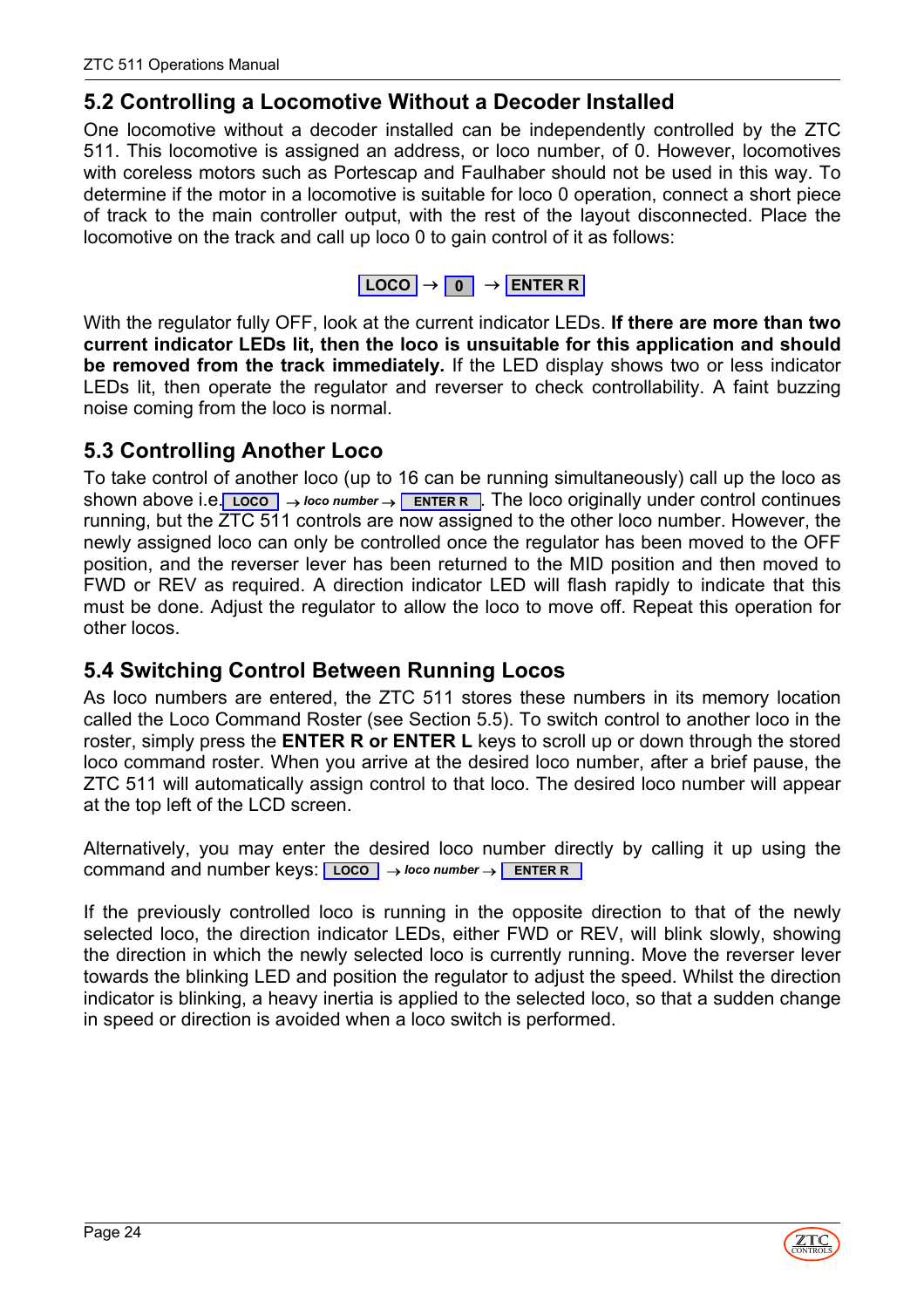### <span id="page-24-0"></span>**5.5 Loco Command Roster**

Up to 16 locomotive numbers can be retained in the loco command roster (only 16 locomotives can be operating at the same time). If a  $17<sup>th</sup>$  loco number is entered, the ZTC 511 will search for the first loco that is halted, delete it from the roster, and then add the new loco to the roster. If all 16 locos are in motion, the system will halt the first loco in the roster, delete it, and then replace it with the new loco number. If you do not want this to happen, then you can remove a loco number from the roster manually by using the following keypad sequence:



### <span id="page-24-1"></span>**5.5.1 Saving Loco Parameters**

The Loco Command Roster also stores the various parameters set up for individual locos. These are the Inertia, the Step control mode and the Maximum speed. When a loco is called up, the ZTC 511 checks its roster for a match against the loco number. If it finds a match, then the parameters that were set are recalled for that loco. If parameters are required to be changed, or stored initially for a new loco, then set the required parameters for the loco, as described in other parts of this manual, and then enter the following key sequence to save them in the roster memory:

**LOCO** → **PRESET** → **ENTER R**

The saved roster can be recalled at any time by pressing:

$$
LOGO \rightarrow
$$
 FUNCTION  $\rightarrow$  ENTER R

The ZTC 511 can also perform this function automatically when the unit is switched on as a start-up option.

#### <span id="page-24-2"></span>**5.5.2 Automatic Recall of Loco Roster on Start-up**

The ZTC 511 can be configured to automatically recall features of the last saved loco roster whenever it is powered up.

To view the available options key in:

**FUNCTION** → **LOCO**

Three options will be shown on the LCD screen.

- Select 1 to recall the last loco used at the previous operating session.
- Select 2 to recall the whole loco roster used at the last operating session.
- Select 3 to not recall any locos on start up at all.

Follow your selection with **ENTER R**

#### <span id="page-24-3"></span>**5.5.3 Deleting the Saved Loco Roster**

The information about all the locos stored in the roster can be deleted by keying in the following sequence:

**LOCO** → **POINT** → **ENTER R**

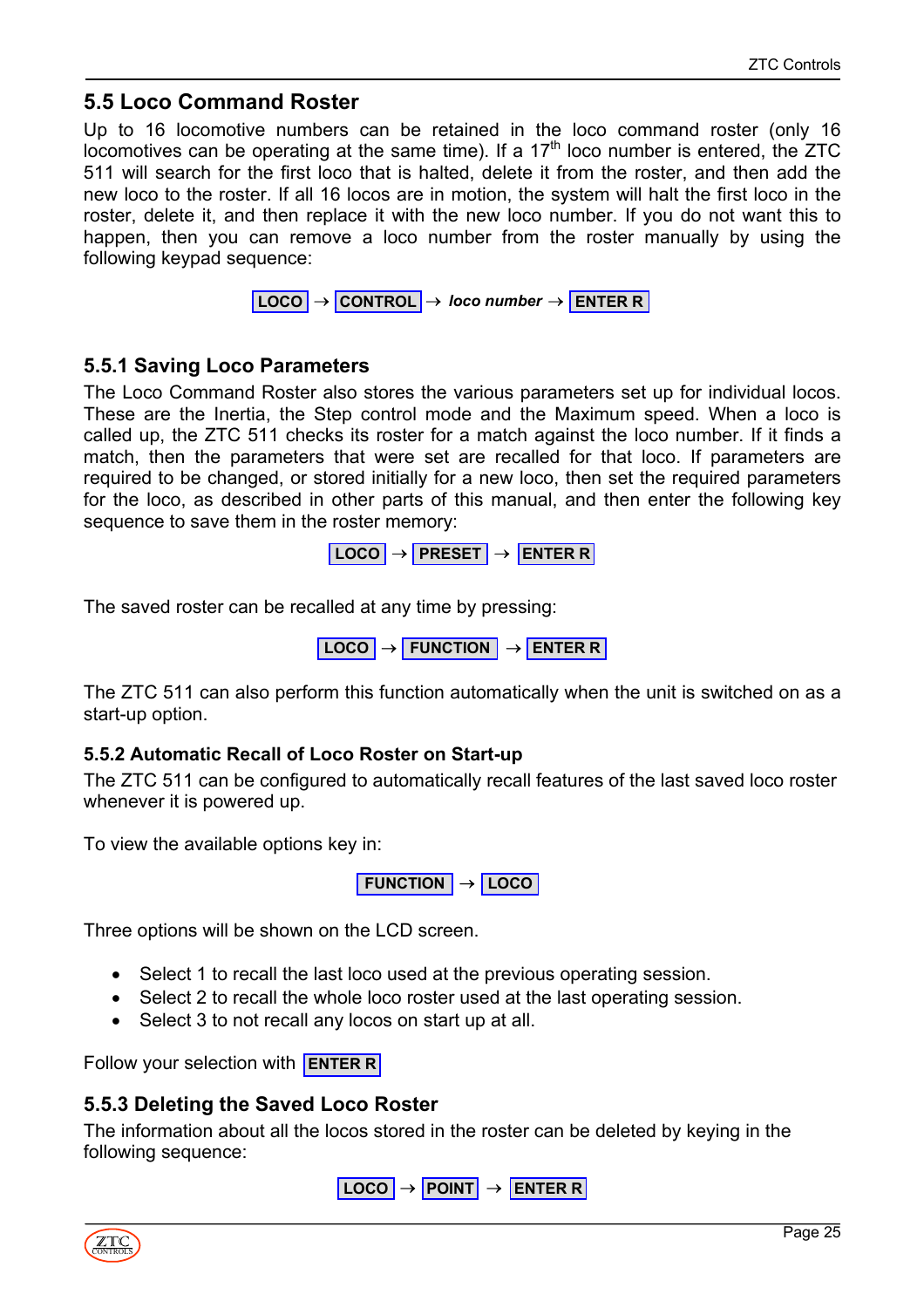# <span id="page-25-0"></span>**5.6 Operating Decoder Functions**

Some loco decoders, in addition to controlling the speed and direction of the loco, have a number of auxiliary functions. These can be used to operate lights, smoke generators, or sound, for example.

When a new loco is selected, the LED below the FUNCTION button is illuminated. This indicates that any number entered from the number keys will immediately operate the related function output; one press for **ON** and another for **OFF**. Once another command key is depressed the FUNCTION LED will go off and the immediate access to the number keys for operating the various functions is no longer available.

Accessing a loco decoder function is then performed by using the following keystrokes:

**FUNCTION** → *function number* → **ENTER R or ENTER L**

Depending on the state of the selected function, this will turn it on or off.

Once a function has been called up in this way, the FUNCTION LED stays illuminated and immediately pressing a function number on the keypad will toggle that feature on and off. However, as before, if another command button is depressed the FUNCTION LED will go out and immediate access to a function is no longer available. To regain access, repeat the above keystroke sequence.

Refer to the information provided with the loco decoder to determine the function numbers available. More information on decoder function programming will be found in the instructions supplied with the decoder.

# <span id="page-25-1"></span>**5.7 Double Heading and Multiple Units**

Two or more locos can be operated together as a multiple unit, providing both locomotives are on the Active Loco Roster. This is called double heading. To create a multiple unit of two locos simply key in the numbers of the required locos as follows:

$$
[LOGO] \rightarrow lead loco number \rightarrow [LOGO] \rightarrow 2^{nd} loco number \rightarrow [ENTER R]
$$

Up to five locos can be linked together by repeating the LOCO commands before pressing the ENTER R key. On pressing the ENTER R key the controller will be assigned to that group, the lead loco number being the number displayed on the LCD screen, preceded by the letters DH (Double Heading). The Double Heading indicator LED will be flashing. Up to eight double headed pairs can be operating at once (only 16 locos can be running simultaneously).

To reselect a double headed group after controlling another loco, simply recall the lead loco number, by either scrolling through the loco roster (using ENTER R or ENTER L keys), or calling it up directly (LOCO  $\rightarrow$  *loco number*  $\rightarrow$  ENTER R). Note that none of the other locos that are part of the group will be able to be recalled using the scrolling technique.

When a multiple unit group is reselected the double heading symbol will appear on the LCD display but the double heading LED will not flash.

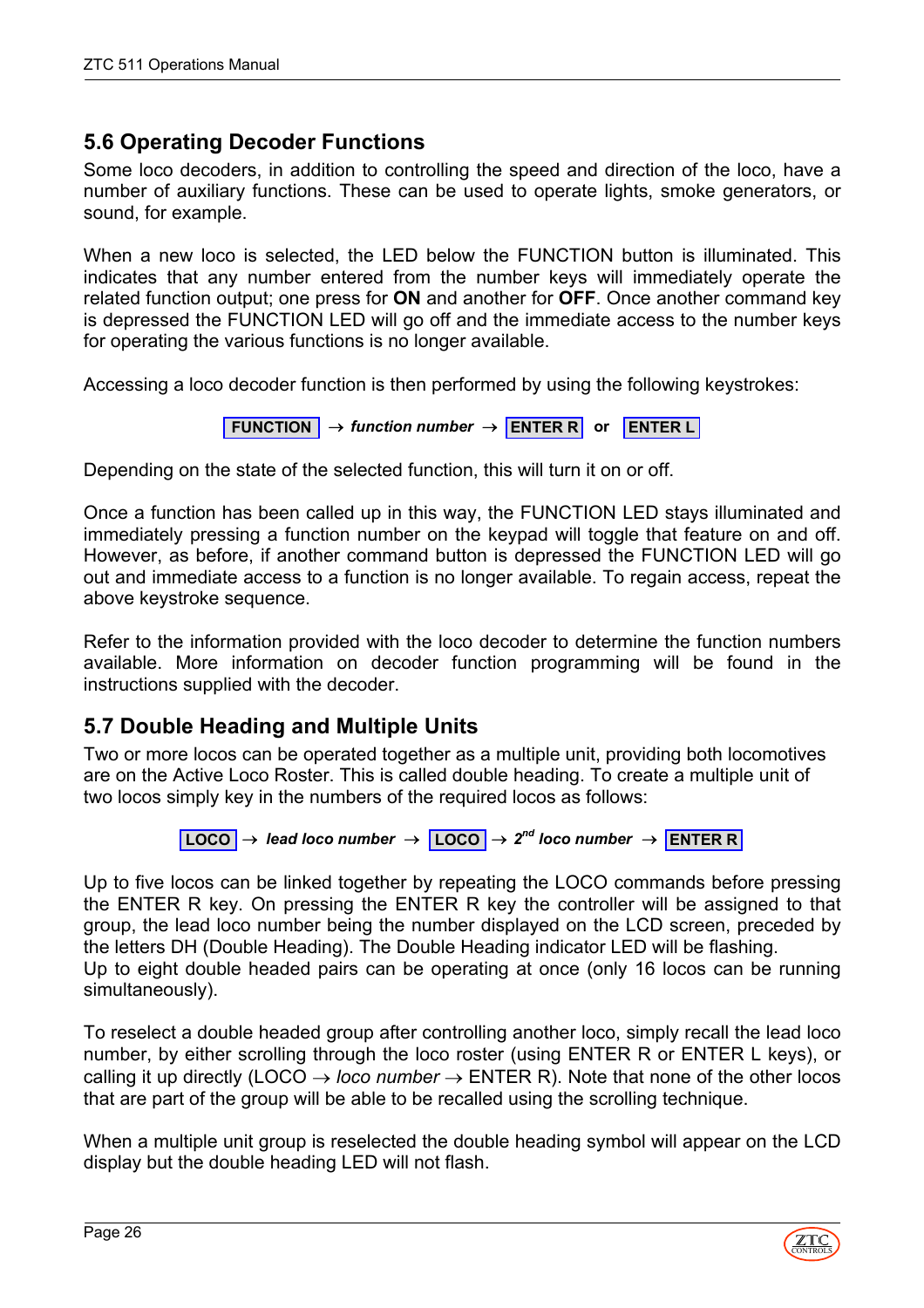To break up a multiple unit press the following keys:

**CONTROL** → **LOCO** → **ENTER R**

To remove an individual loco from the group and control it individually simply reselect it as follows:

**LOCO** → *loco number* → **ENTER R**

<span id="page-26-0"></span>Note:- A break can only be done by the controller that is driving the group

### <span id="page-26-1"></span>**5.8 Train Inertia**

**Note:-** This should not be confused with LOCO Inertia which is programmed using CV3 and CV4 in the locomotives decoder.

Trains (which are defined as a locomotive coupled to a rake of wagons or coaches ) that are heavy are said to have a lot of inertia and trains that are not as heavy have less inertia. Inertia, therefore, affects the rate at which trains can accelerate and decelerate. To apply inertia to a train using the numeric keypad, call up the loco concerned and then enter:

#### **INERTIA** → *inertia value* → **ENTER R**

Note that acceleration and deceleration factors can also be programmed into a loco decoder (see Section 7.5.5) to match the characteristics of the loco concerned. These are applied independently of the controller and can be considered loco inertia as opposed to train inertia.

The table below shows the range of inertia values that can be applied and the expected train characteristics.

| <b>INERTIA</b><br><b>VALUE</b> | <b>CHARACTERISTICS</b>                            |
|--------------------------------|---------------------------------------------------|
| 0                              | NONE except any applied in the loco decoder set-  |
|                                | up.                                               |
| $1 - 9$                        | <b>LIGHT</b>                                      |
| $10 - 29$                      | <b>MEDIUM</b>                                     |
| $30 - 63$                      | <b>HEAVY</b>                                      |
| $64 - 126$                     | VERY HEAVY a real job to handle.                  |
| $127+$                         | OVER WEIGHT this will coast for quite a distance. |
| 255                            | MAXIMUM TRAIN INERTIA not recommended.            |

To delete train inertia for the currently controlled loco press **INERTIA** → **ENTER L**

**Note:-** The inertia has to set and saved separately on the master and slave controllers to ensure a smooth hand-over.

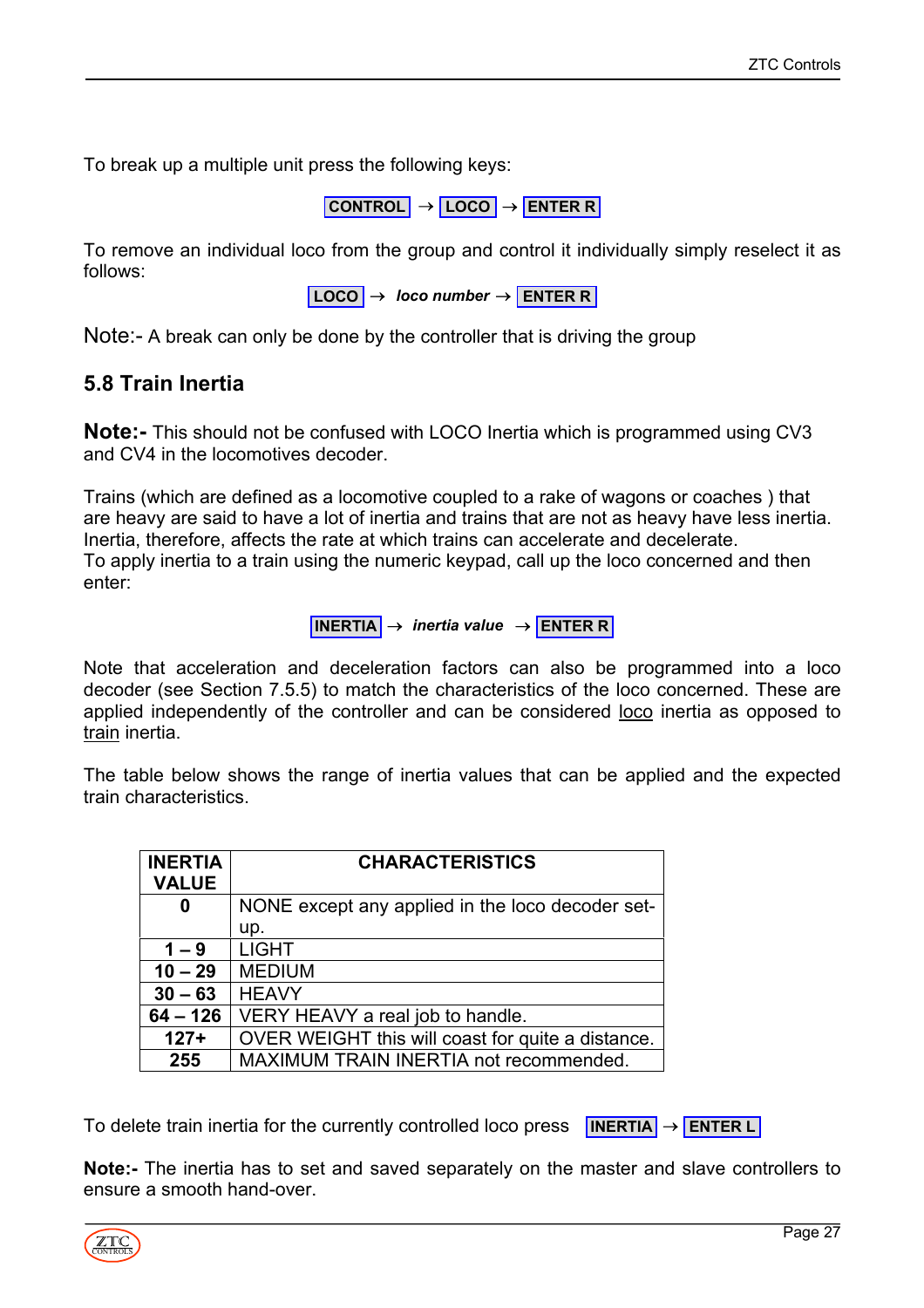# <span id="page-27-0"></span>**6.0 Slave Controllers**

A slave controller allows an additional operator to control trains on the layout. Several slave controllers can be connected to the ZTC 511, which is then referred to as the master controller. The REMOTE LED on the ZTC 511 will blink intermittently when one or more slaves are attached to the master. Note that slaves can only be used in DCC Digital system mode. Each Slave controller must be connected to a power source and not rely on the X Bus III connection or damage may result.

# <span id="page-27-1"></span>**6.1 Slave Controller Assignment**

Slave Controllers have a unique slave number that is set up on the slave keypad once it is connected to the master. The slave number cannot be changed from the master controller. The status of all controllers (slaves and master) can be reviewed by using the following keystrokes on the ZTC 511:

```
CONTROL → SYSTEM → ENTER R
```
Pressing **ENTER R** repeatedly shows each of the loco - controller assignments used on the system. Locos that are not under direct control of any controller are indicated as FREE. To exit this display mode press **CLEAR** 

For more information on slave controllers see the individual slave controller instruction manual.

# <span id="page-27-2"></span>**6.2 Setting up a Slave Controller and its Slave Number**

The ZTC 511 Master controller should be powered up on its own, with no connections to the track.

Set the controller to work as a slave as per Section 3.1

Set the slave number for the controller by entering:

**CONTROL** → *Slave Number* → **ENTER R**

The slave number must be between 1 and 30 inclusive.

**Note:-** Slave numbers 0 and 31 are not available.

To view the current slave number for the ZTC 511 press:

### **CONTROL** → **ENTER R**

**Important Note;-** When powering up the designated Slave ZTC511 use of a separate power transformer is recommended. Alternatively use a separate lead from the same transformer as used for the Master ZTC 511 controller. In this case you will need to add a second connector to the output of the transformer wired the same way round as the first.

If this is not done then the controller will appear to work for a short time, but will possibly damage the XBus III cable and/or the master ZTC 511 due to excess load on the power supply. Data is then passed between the two controllers using an XBus III lead connected between the Slave outputs of the two ZTC 511s.

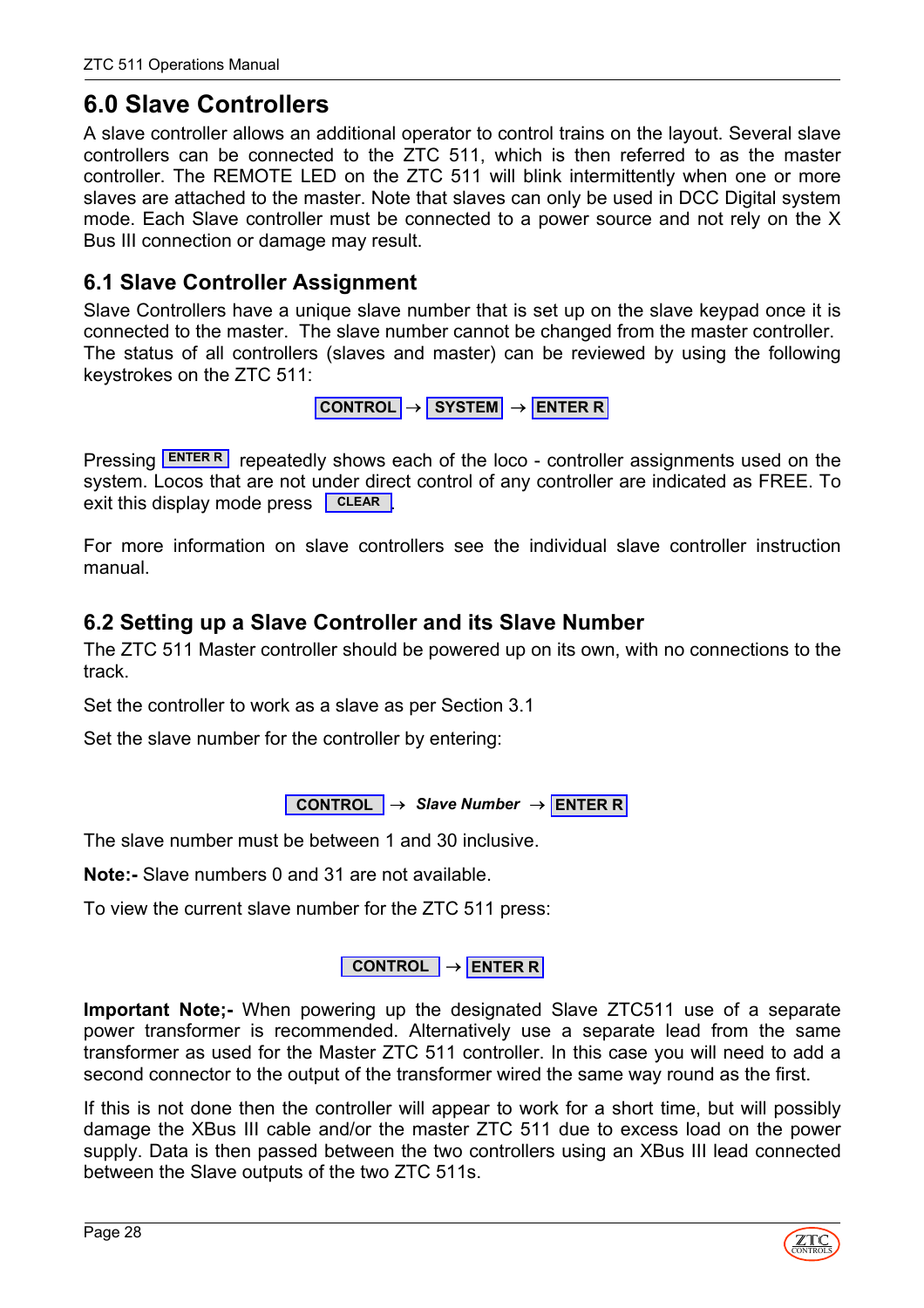# <span id="page-28-0"></span>**7.0 What You Need to Know About Loco Decoders**

For independent operation of several locos on the layout, each loco needs to have a loco decoder installed (except loco 0, see Section 5.2). A loco decoder contains a miniature computer chip that responds to commands (speed up, slow down, turn on lights, etc.) sent to it along the rails of the train track. All the decoders on the layout receive their commands in this way, so a mechanism has to be applied so that an individual decoder knows what commands it should respond to, and what commands it should ignore. To achieve this, each decoder has a unique electronic address or loco number assigned to it. Commands for a specific decoder are preceded by its electronic address, telling the decoder that the commands that follow the address are for it to respond to. New decoders all have the same address or loco number (3) which is their default setting, so the first step after installing a decoder in a loco (see specific decoder installation instructions) is to change the loco number to something different from all the other decoders on the layout. There are other features in loco decoders that can be changed as well. Each of them, including the loco number, is referred to as a **Configuration Variable**, or **CV**.

# <span id="page-28-1"></span>**7.1 Configuration Variables (CV)**

A list of important CVs is shown in the table below. Some decoders have more CVs. Not all of the CVs listed apply to all decoders. See the data sheet supplied with your decoder for details. Some of the listed CVs are explained in greater detail elsewhere in this manual. A list of available CVs can be viewed on the LCD screen by keying in the following:

$$
\fbox{POINT}\rightarrow \fbox{LOCO}\rightarrow \fbox{ENTER R}
$$

**Pressing ENTERR** or **ENTERL** scrolls though the list of CVs, which also shows their respective description, where applicable.

| CV#            | <b>DESCRIPTION</b>                   | Default MIN. MAX Notes |                | <b>ZTC</b> |                                                            |
|----------------|--------------------------------------|------------------------|----------------|------------|------------------------------------------------------------|
| 1              | Primary Loco Address                 | 3                      | 1              | 127        | Some decoders support<br>extended addressing<br>up to 9999 |
| $\overline{2}$ | Vstart                               | 8                      | 0              | 255        | not practical above 128                                    |
| 3              | <b>Fixed Loco Acceleration Rate</b>  | $\overline{0}$         | $\Omega$       | 15         |                                                            |
| 4              | <b>Fixed Loco Braking Rate</b>       | $\mathbf 0$            | $\overline{0}$ | 15         |                                                            |
| 5              | <b>Vhigh Loco Top Speed</b>          | 255                    | 15             | 255        | don't use below 15                                         |
| 6              | <b>Vmid Speed Curve modifier</b>     | 0                      | 8              | 250        | $0 =$ feature off                                          |
| 9              | <b>Total PWM Period</b>              |                        |                |            | See table in Section 7.5.8                                 |
| 12             | <b>Power Source Conversion</b>       |                        |                |            | see table in Section 8.2                                   |
| 17             | Extended Address, high order<br>bits | $\Omega$               | 0              | 63         | advanced users only                                        |
| 18             | Extended Address, low order bits     | $\overline{0}$         | $\overline{0}$ | 255        | advanced users only                                        |
| 29             | <b>Basic Configuration Register</b>  | $\overline{2}$         | $\overline{0}$ | 3          | see table in Section 8.3                                   |
| 49             | ZERO 1 LOCO ADDRESS                  | 4                      | $\overline{4}$ | 16         | <b>ZERO 1 MODE ONLY</b>                                    |
| 65             | <b>Kick Pulse</b>                    | 0                      |                |            |                                                            |

To change the value of a CV requires the loco concerned to be placed on a special programming track.

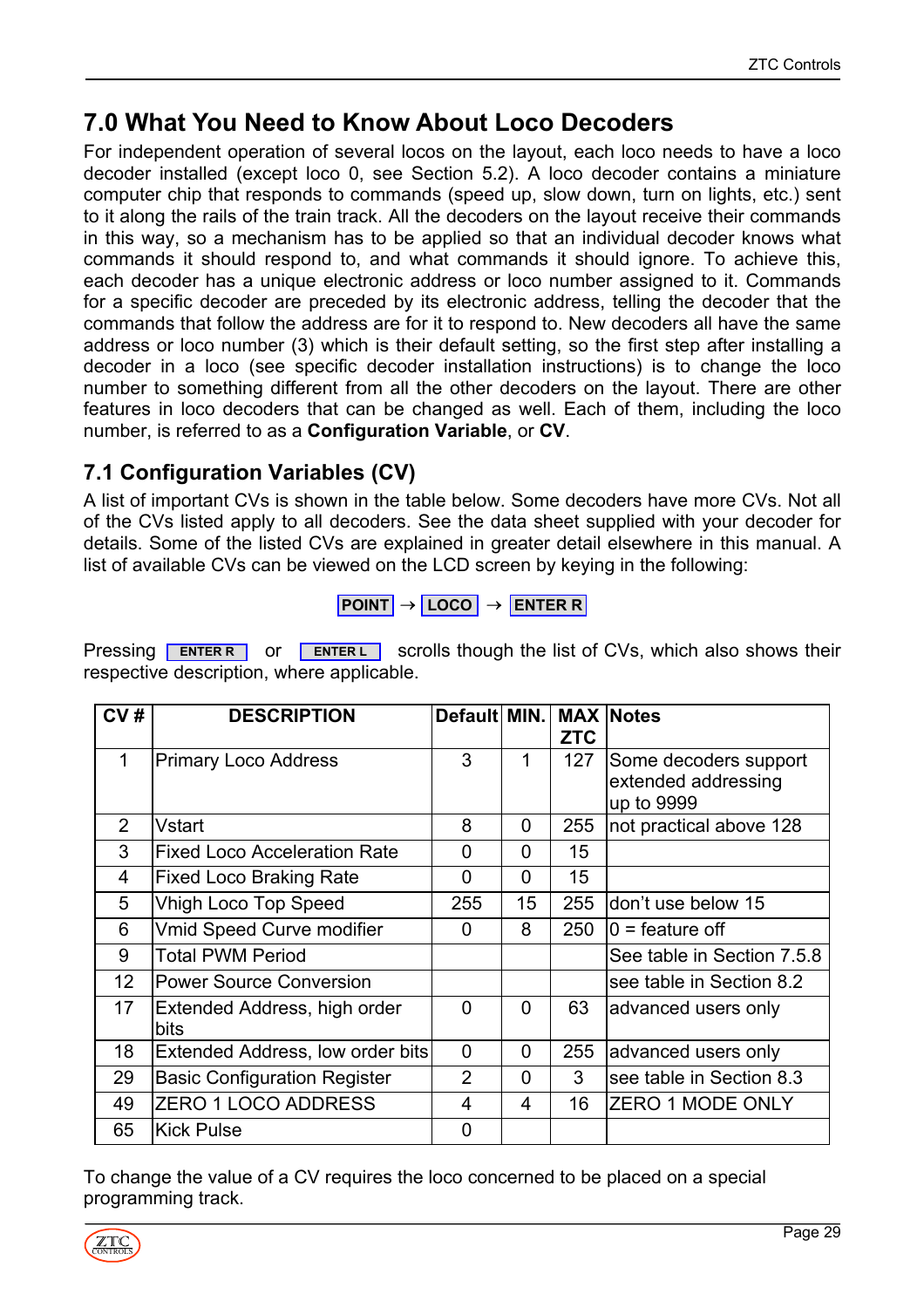# <span id="page-29-0"></span>**7.2 Programming Track**

To perform any change to a CV requires that a special programming track be connected to the ZTC 511 (see Section 13.7). The loco containing the decoder to be changed is placed on this track. More than one loco on the track may result in both decoders being programmed the same, or not responding at all. The programming track is isolated from all other parts of the layout, so that other decoders do not get re-programmed unintentionally. The programming track also allows small current pulses generated by the decoder, in response to certain commands, to be fed back to the controller as confirmation that commands have been received and executed. Whenever a programming command is entered on the ZTC 511 keypad the programming track becomes active and the power to the rest of the layout is automatically disconnected. Another feature of the programming track is that the current fed to it is limited to approximately 100 mA, just in case there is a wiring fault with a newly installed decoder. Damage to a decoder is less likely when current is limited. The programming track is fed normal power when the ZTC 511 is not in the programming mode.

# <span id="page-29-1"></span>**7.3 First Time Loco Decoder Programming**

**Before you put any loco on your programming track for the first time it is advisable** to first cut-off all track power by pressing the  $\frac{|\text{ALL STOP}|}{|\text{MultiOn}}$  button twice, or using a track isolation switch, if installed. Once the loco has been placed on the track, press <mark>LCLEAR</mark> **to reset the track isolation switch to restore power to the track.**

This ensures that, should there be any wiring fault with a newly installed decoder, there is less likelihood of any damage being done to the decoder by the full track power level. A limited power level is applied to the programming track during each programming or verification attempt. Full power to the layout can be restored, after programming is completed, by pressing **CLEAR**, and confirming with an **ENTERR**.

# <span id="page-29-2"></span>**7.4 Programming Mode**

Whenever any of the programming keystrokes are entered, the ZTC 511 goes into the programming mode. This is indicated by the PROGRAM light emitting diode (LED) flashing. When the programming sequence has finished, the message **Pgm. Finished** will appear on the LCD screen followed by the **ALL HALTED** message. More programming keystrokes can be entered at this time.

To return the ZTC 511 to normal operating mode press the LICLEAR button and then confirm with an **ENTER R** .

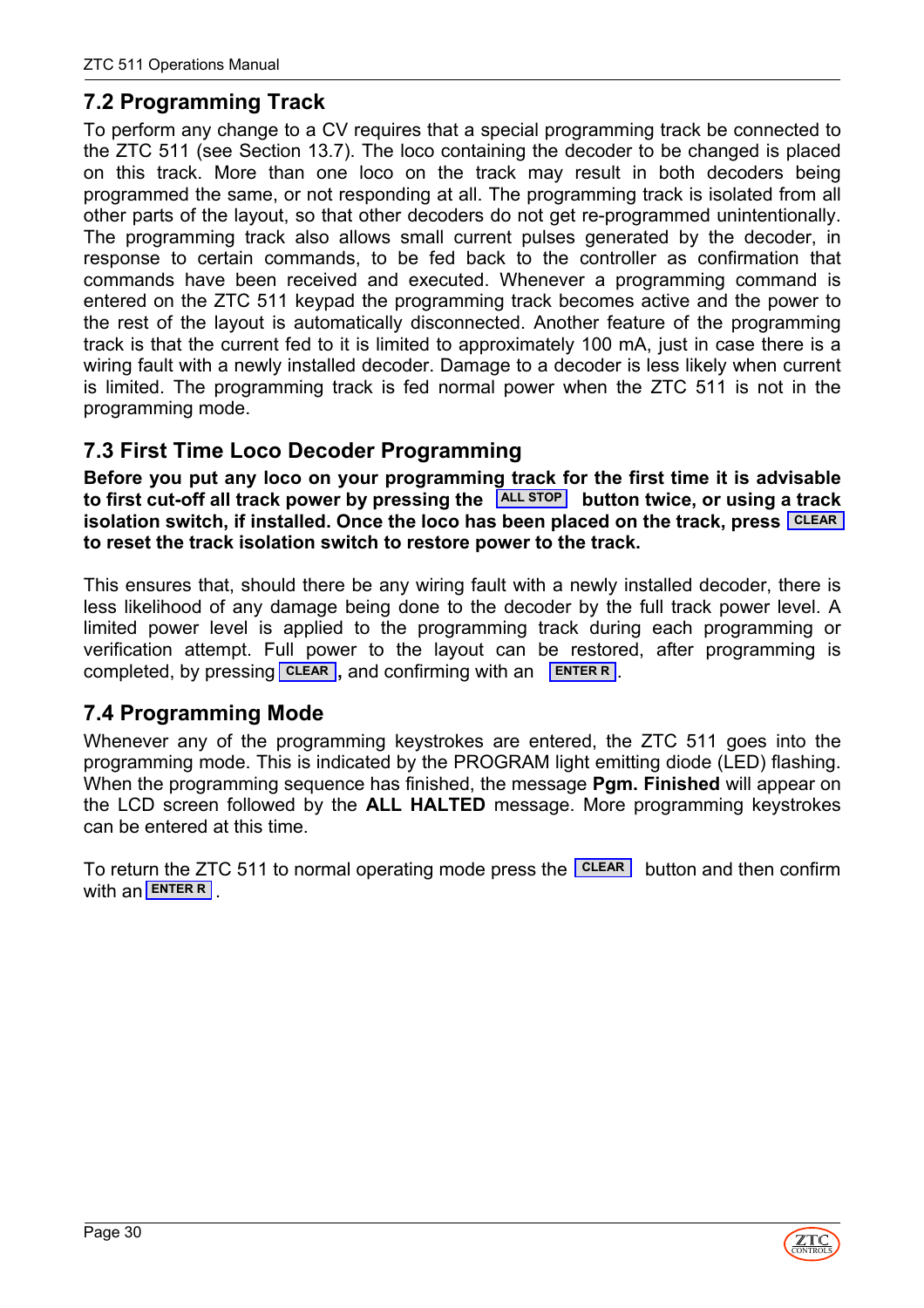### <span id="page-30-0"></span>**7.5 Programming Locomotive Decoders**

There are two main modes for programming locomotive decoders. These are the E1 or "**paged mode**" and the E2 or "**direct mode**". The "**paged mode**" is the ZTC preferred method and will be used as the principal programming method in this manual. Some manufacturers' decoders may not respond to the "paged mode". If you experience difficulty in programming a decoder refer to Section 15.0 for a list of commands used in the "**direct mode**" and some programming "tricks" for certain brands of decoder.

Unless otherwise indicated, all CVs can be programmed using the following keystrokes:

 $\overline{P}\overline{O}$  $\overline{P}\overline{O}$  $\overline{P}$  $\overline{P}$  $\overline{O}$  $\overline{O}$  $\overline{P}$  $\overline{P}$  $\overline{P}$  $\overline{P}$  $\overline{P}$  $\overline{P}$  $\overline{P}$  $\overline{P}$  $\overline{P}$  $\overline{P}$  $\overline{P}$  $\overline{P}$  $\overline{P}$  $\overline{P}$  $\overline{P}$  $\overline{P}$  $\overline{P}$  **\over** 

Where *cv number* is the CV number desired and *new value* is a number, the value of which depends on the CV being programmed. See Section 7.1 for a list of important CV numbers.

Example: To programme CV 1 (loco address) to 82 use the following:

 $\overline{P}\overline{O}$ **NIT**  $\rightarrow$  **LOCO**  $\rightarrow$  **1**  $\rightarrow$  **PRESET**  $\rightarrow$  **8**  $\rightarrow$  **2**  $\rightarrow$  **ENTER R** 

### <span id="page-30-1"></span>**7.5.1 Verifying the Existing Value of a CV**

To verify a value of a CV use the following keystrokes:

```
POINT → LOCO → cv number → ENTER R
```
Where *cv number* is the number of the desired CV. For example, if you wanted to verify the loco address of a decoder the *cv number* would be 1.

### <span id="page-30-2"></span>**7.5.2 Resetting Loco Decoders to Factory Settings**

There may be occasions when an incorrect CV value is stored in a decoder, which could render a decoder inoperable. Or, you may wish to re-use a decoder in a different loco and would prefer to return CV's to known values. Under these circumstances the resetting feature is especially useful. There are two methods of resetting ZTC loco decoders to factory settings. The method used depends on the type of decoder concerned.

#### **7.5.2.1 ZTC 203, 205, 206 and 214**

Reset these decoders using the following keystrokes:

A **PRESET** → **POINT** *Decoder number* **ENTER R**

and confirm with another **ENTER R**

As the restore process proceeds, the LCD screen will display an increasing number of right chevrons (>). When complete the LCD screen will display "Finished" followed by "ALL HALTED".

Press **CLEAR** and **ENTER R** to return to normal control mode.

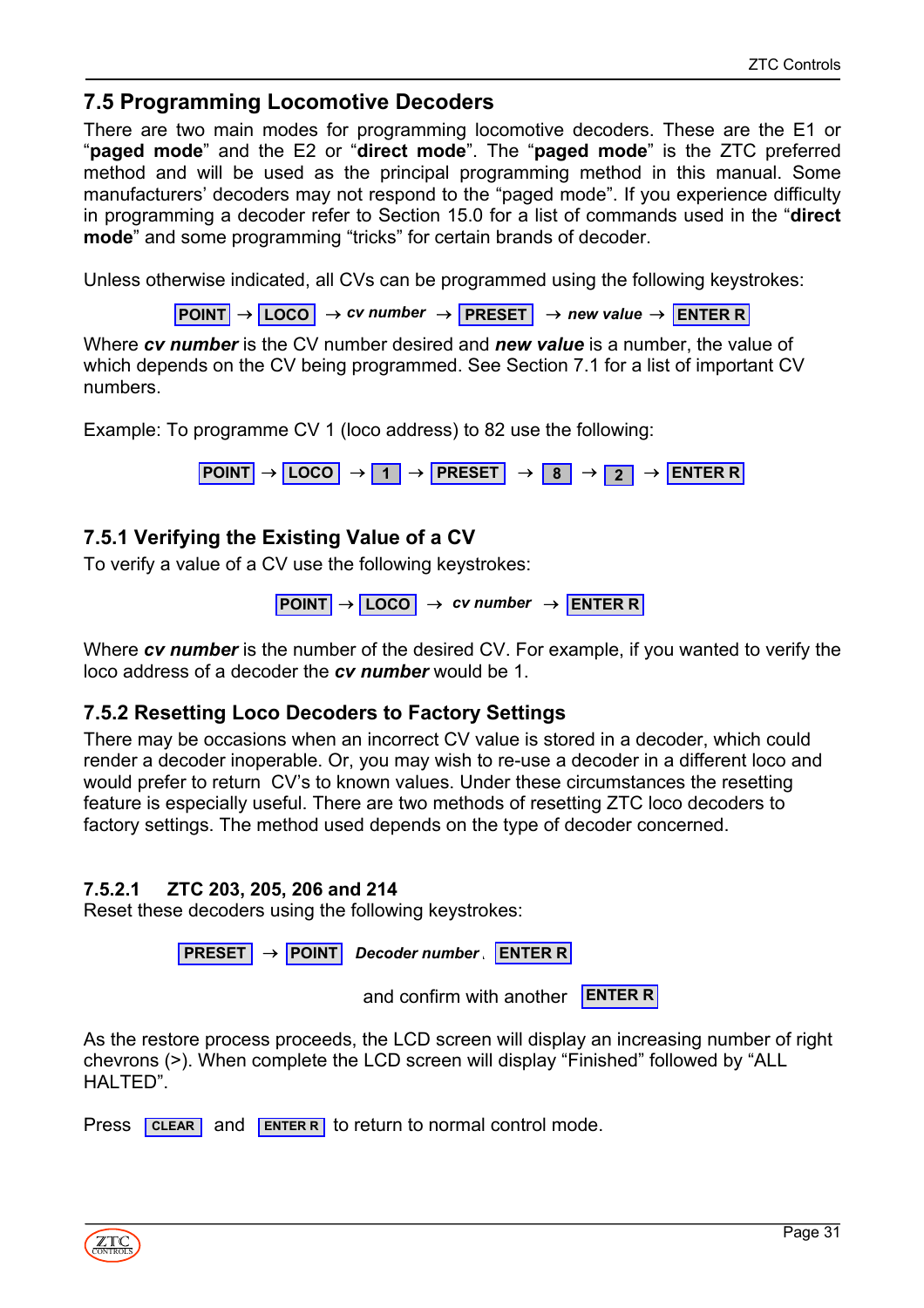### **7.5.2.2 ZTC 213, 215, 216, 217, 218, 226, 227 and 250**

Reset these decoders using the following keystrokes:

 $\overline{POMT} \rightarrow \overline{LOCO} \rightarrow 8 \rightarrow \overline{PRESET} \rightarrow 8 \rightarrow \overline{ENTERR} \rightarrow \overline{ENTERR}$ 

The decoder will take a few seconds to complete the resetting process.

This reset method may also be used to recover decoders which have been inadvertently reset using the method for resetting the ZTC 214 or ZTC 203 decoders and now appear to be non functional.

For decoders not listed here, refer to the decoder instructions.

### <span id="page-31-0"></span>**7.5.3 CV 1 Locomotive Address or Number**

When shipped from the factory, all decoders have CV 1 set to 3. This means that the decoder will respond to loco number 3.

To change the loco number, you change the value of CV 1 to a number between 1 and 127. **Note that loco numbers from 128 to 9999 can be used if the loco decoder supports the extended address option and the option is enabled. See Section 8.3.1 for more details.**

### <span id="page-31-1"></span>**7.5.4 CV 2 Start Voltage**

This sets the proportion of full power that the decoder uses as a base level for the first speed step. It is intended to be just enough to keep the motor turning at its lowest possible speed. A perfect motor would work well with 0, but to overcome motor and mechanism friction a small to modest value will improve the control range. Poorer motors will demand a higher figure. It can only be found by experimentation for a given model.

On ZTC decoders, numbers 0 to 255 are possible although if it needs numbers above 100, it would suggest that the model has considerable friction! Other makes of decoder may use different values for this CV (see decoder instructions).

### <span id="page-31-2"></span>**7.5.5 CV 3 and CV 4 Loco Acceleration and Deceleration**

When the controller sends speed commands to the loco, if the CV 3 and CV 4 values are both 0, the response will be fast and may look jerky. By introducing acceleration and deceleration factors, the loco decoder smoothes out the speed steps. However, if the figures are too high, the response of the loco may be too sluggish. Some experimentation is needed to find the best compromise for a particular loco. On ZTC decoders the number range is 0 to 15 with 15 being the slowest response. The use of 128 step mode by the controller will also greatly improve smoothness.

### <span id="page-31-3"></span>**7.5.6 CV 5 Max speed**

This sets the proportion of full power that can be applied to the motor on the top regulator notch (speed step) and therefore limits the top speed of the loco. Some locos do not ever need full power and so if this value is reduced from its maximum value you will get better speed control over the operating range

On ZTC decoders the range is 0 - 255 with 255 being the full power value. If zero is ever set the loco will never move. A lower practical limit is about 32 for very sensitive motors.

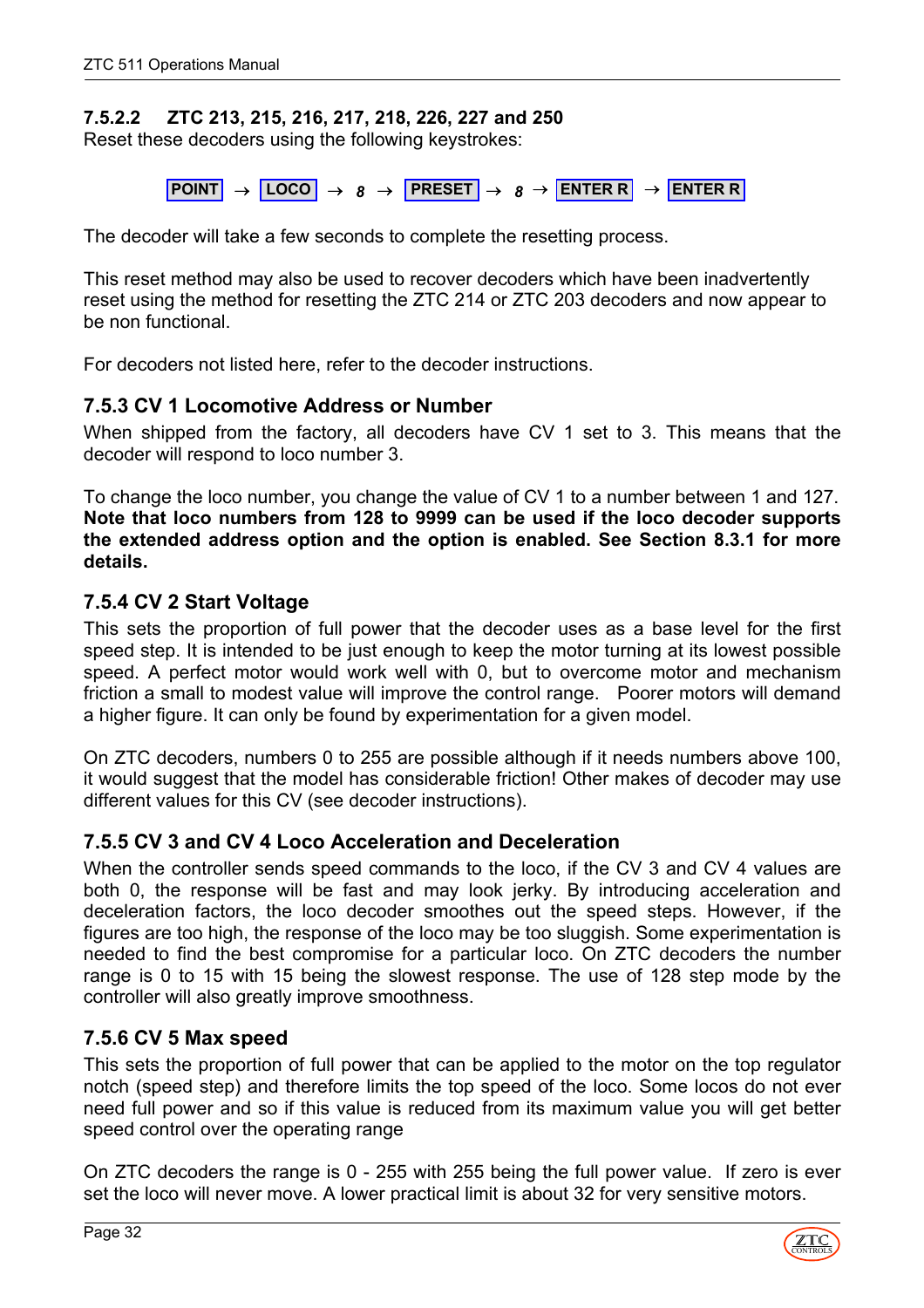### <span id="page-32-0"></span>**7.5.7 CV 6 Mid Step Speed**

When this value is zero the control speed curve for the power delivered to the motor is linear from the start voltage, set with CV 2, to the maximum speed, set with CV 5. However, setting CV 6 to somewhere between the two values will bend the power curve, generally improving the low end control range if the value of CV 6 is set below half the maximum speed value (see V mid **B** in the diagram below).

For advanced users another CV exists in ZTC decoders to move the break point position along the speed step axis. The Vmid step at CV 25 is set to 0 by default and this sets the break point half way along the speed step scale, as shown in the diagram below. However, the value of CV 25 can be changed from 1 to 13 to vary the break point position along the speed step axis.



# Regulator Response Modification using CV 6

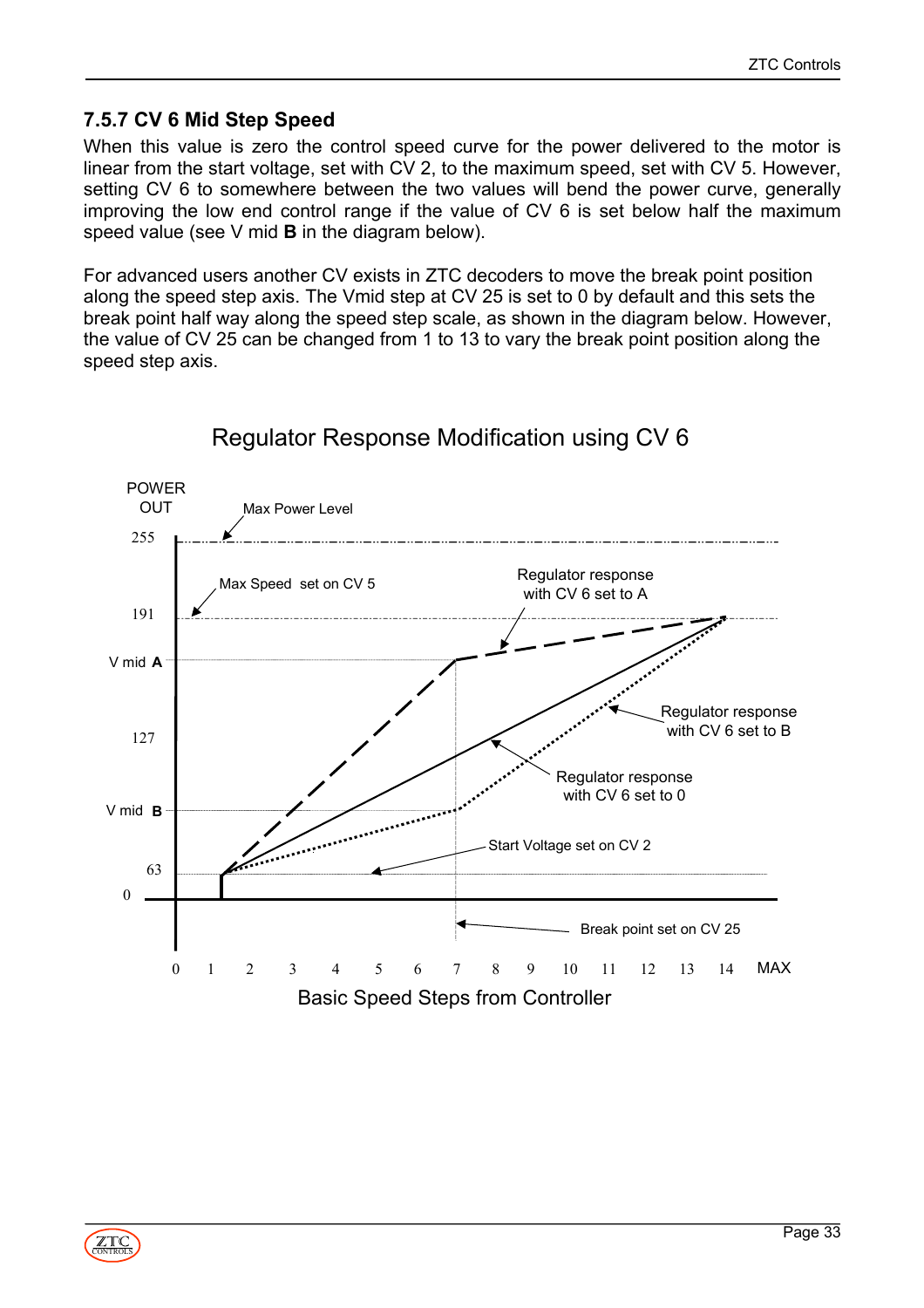### <span id="page-33-0"></span>**7.5.8 CV 9 Output PWM Frequency**

Changing the value in CV 9 allows the motor drive pulse width modulation (PWM) frequency to be changed. The factory default value is 216, which sets a frequency of about 69 Hz. This value suits most DC motors. Larger motors benefit from lower frequencies. Experiment for the value most suited to your locos.

Coreless motors, such as Portescap and Faulhaber, should be run at 32 kHz. Set CV9 value to 0 for the best performance for these motor types. **Do not run larger can or open frame motors with CV 9 below 190.**

| CV <sub>9</sub> | <b>PWM</b> | <b>Notes</b>     | CV <sub>9</sub> | <b>PWM</b>     | <b>Notes</b>            |
|-----------------|------------|------------------|-----------------|----------------|-------------------------|
| value           | Freq Hz    |                  | value           | <b>Freg Hz</b> |                         |
| 255             | 31         | <b>LARGE</b>     | 123             | 523            | <b>LOW POWER</b>        |
| 251             | 33         | <b>MOTORS</b>    | 119             | 561            | <b>PRECISION</b>        |
| 247             | 35         |                  | 115             | 604            | <b>MOTORS</b>           |
| 243             | 38         |                  | 111             | 654            |                         |
| 239             | 41         |                  | 107             | 714            |                         |
| 235             | 45         |                  | 103             | 786            |                         |
| 231             | 49         |                  | 99              | 874            |                         |
| 227             | 55         |                  | 95              | 980            |                         |
| 223             | 61         |                  | 91              | 1046           |                         |
| 219             | 65         |                  | 83              | 1208           | <b>USE EXTERNAL</b>     |
| 216             | 69         | <b>DEFAULT</b>   | 79              | 1309           | <b>FILTER WITH</b>      |
| 215             | 70         |                  | 75              | 1429           | <b>SMALL MOTORS</b>     |
| 211             | 75         |                  | 71              | 1572           |                         |
| 207             | 82         |                  | 67              | 1748           |                         |
| 203             | 89         |                  | 63              | 1961           |                         |
| 199             | 98         |                  | 59              | 2092           |                         |
| 195             | 109        |                  | 55              | 2242           |                         |
| 191             | 123        |                  | 51              | 2415           |                         |
| 187             | 131        | <b>MOST</b>      | 47              | 2618           |                         |
| 183             | 140        | <b>SMALL</b>     | 43              | 2857           |                         |
| 179             | 151        | <b>MOTORS</b>    | 39              | 3145           |                         |
| 175             | 164        |                  | 35              | 3497           |                         |
| 171             | 179        |                  | 31              | 3922           |                         |
| 167             | 197        |                  | 27              | 4184           |                         |
| 163             | 219        |                  | 23              | 4484           |                         |
| 159             | 245        |                  | 19              | 4831           |                         |
| 155             | 262        |                  | 15              | 5236           |                         |
| 151             | 280        |                  | 11              | 5714           |                         |
| 147             | 302        |                  | $\overline{7}$  | 6289           |                         |
| 143             | 327        | <b>LOW</b>       | 3               | 6993           |                         |
| 139             | 357        | <b>POWER</b>     | $\overline{2}$  |                |                         |
| 135             | 393        | <b>PRECISION</b> | 1               |                | <b>NOT TO BE USED</b>   |
| 131             | 437        | <b>MOTORS</b>    | 0               | 32 kHz         | <b>PORTESCAP MOTORS</b> |
| 127             | 490        |                  |                 |                |                         |

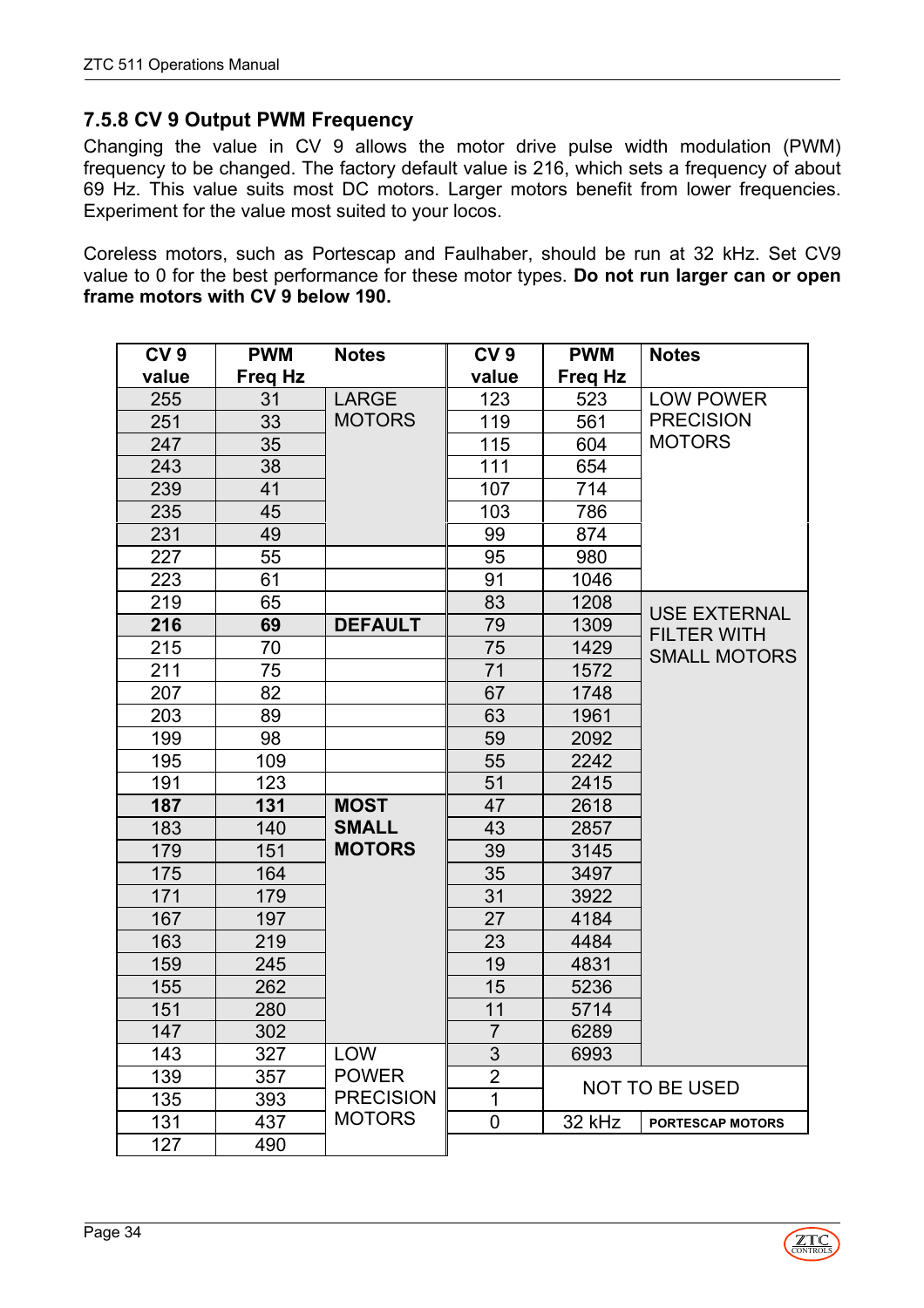### <span id="page-34-0"></span>**7.5.9 CV 12 Power Source Conversion**

The ZTC 511 can operate as a DC controller, a Zero 1 controller or a DCC Digital controller. Four ZTC loco decoders (ZTC 214, 203, 205 and 206) can be programmed to operate in either of these modes and automatically switch to one of the none-DCC modes if DCC signals are not detected on power-up.

For these decoders, the default value for CV 12 is 5. This enables the decoder to respond to analogue power (DC), or Zero 1 if DCC signals are not present. If you never require Zero 1 compatibility, it is better to reset CV 12 to 1 (DCC and DC compatible only) If CV 12 is set to 0, only DCC operation is possible. This can speed up restarts after bad current collection situations such as dirty track or dead frogs.

See Section 8.0 for more details on how to set CV 12 options.

### <span id="page-34-1"></span>**7.5.10 CV 29 Basic Configuration Register**

The default value for CV 29 for ZTC decoders is the value 2. If you get the motor wiring the wrong way round (setting the ZTC 511 to a forward direction results in the loco going backwards), it can be fixed without rewiring the loco by changing the CV value to 3. See Section 8.0 for more details on how to set CR 29 options.

### <span id="page-34-2"></span>**7.5.11 CV 65 Kick Pulse**

CV 65 sets the duration of an extra pulse of power to the motor when the controller tries to start the loco from rest. If used with a value greater than 0, it helps overcome the initial starting friction (sometimes called stiction). Experiment for best results.

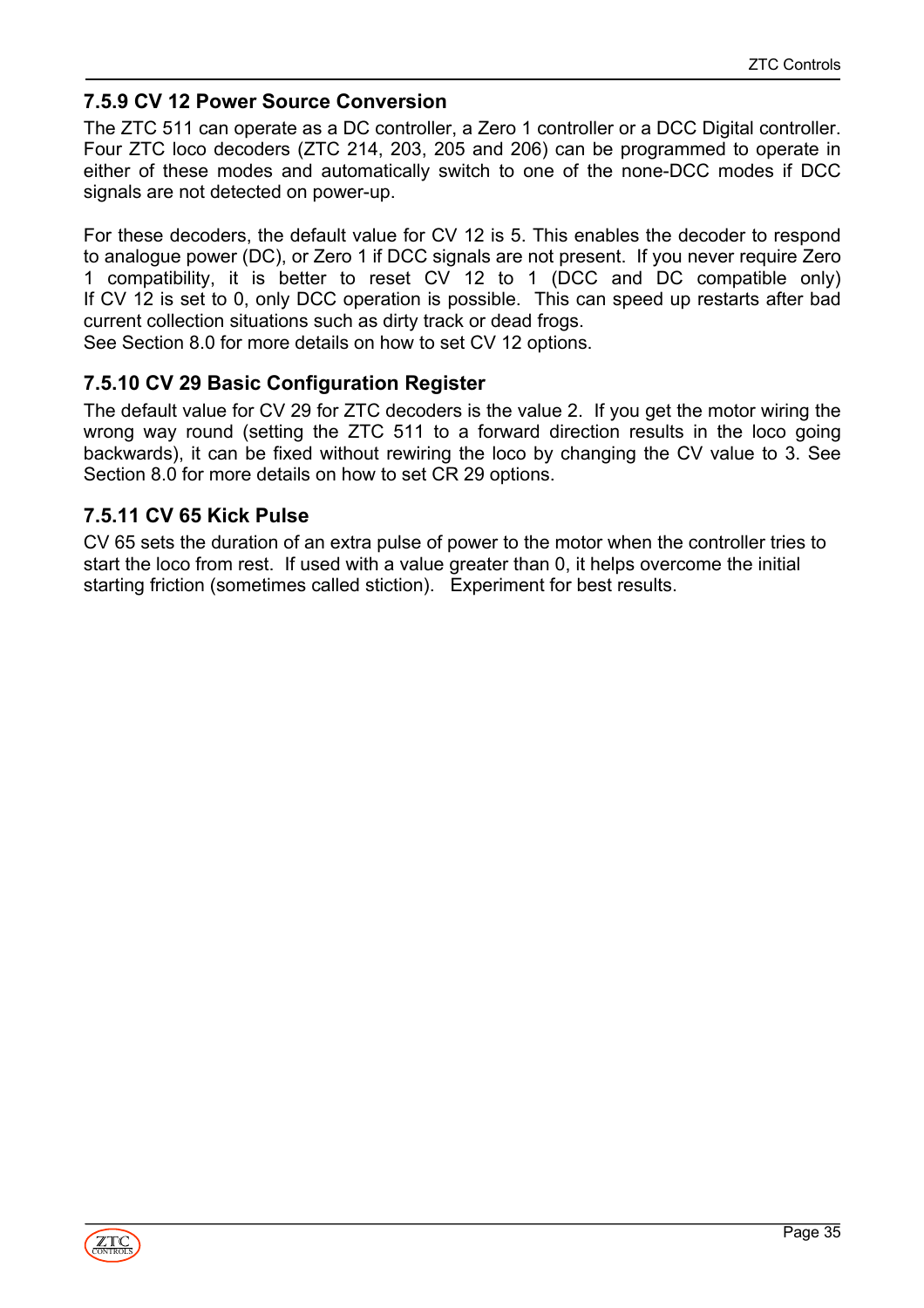# <span id="page-35-0"></span>**8.0 Advanced CV Options**

Information is stored in a CV in binary form (a series of 1s and 0s). Each CV has the capacity to hold eight 1s or 0s (bits). Some CVs use all eight bits to store a single decimal number (CV 2 for example). The range of decimal numbers it can store is from 0 to 255. Other CVs store information relating to the 0 or 1 state of individual bit fields. In this case the 0 or 1 state of a bit field determines if a feature is enabled (1) or disabled (0). In this application the bits are called "control bits". Up to eight features can be controlled by one CV in this way. However, if you wish to enter a decimal number into such a CV, you have to calculate bit fields to be sure that the desired bits are set appropriately to enable or disable desired features. It is far more convenient if you have access to each individual bit field and can set the bits according to desired features.

# <span id="page-35-1"></span>**8.1 Changing Binary Bit Fields**

For CV 10 and higher, the ZTC 511 has the capability of changing the state of individual bit fields. This saves the inconvenience of calculating bit fields for the more involved CVs like CV 12 and CV 29. This is especially useful for programming ZTC sound decoders.

To view the current bit status of a CV use : **POINT** → **LOCO** → *cv number* → **ENTER R**

To access the bit field entry mode use the following keystrokes:

**POINT** → **LOCO** → *cv number* → **SIGNAL** → *set bits* → **ENTER R**

Where *cv number* is the CV required to be changed and *set bits* is when you set each of the eight bits by using the number keys 0 to 7, which toggle each bit on or off. The LCD screen displays all the bits as off or dashes by default. If a bit is set to on (1) the number of that bit is displayed in its correct position in the 8 bit sequence on the LCD screen. If a bit is set to off (0) a dash appears in its place. The equivalent decimal number is displayed to the right of the bit fields. When all the bits are set as desired, pressing ENTER R completes the operation and enters the changes into the CV.

Example:

 $\overline{POINT}$   $\rightarrow$   $\overline{LOGO}$   $\rightarrow$  29  $\rightarrow$  **SIGNAL**  $\rightarrow$  1  $\rightarrow$  5  $\rightarrow$  **ENTER R** 

This sets bit numbers 1 (14/28 speed step mode) and 5 (extended addressing) to on (binary 1) and thus enters decimal number 34 in CV 29.

The equivalent decimal number is calculated by adding up all the decimal values associated with each bit that is set to 1 (see diagram below :  $32 + 2 = 34$ )



<span id="page-35-2"></span>Use the ZTC 114 Decoder Slide Rule to assist in this type of calculation.

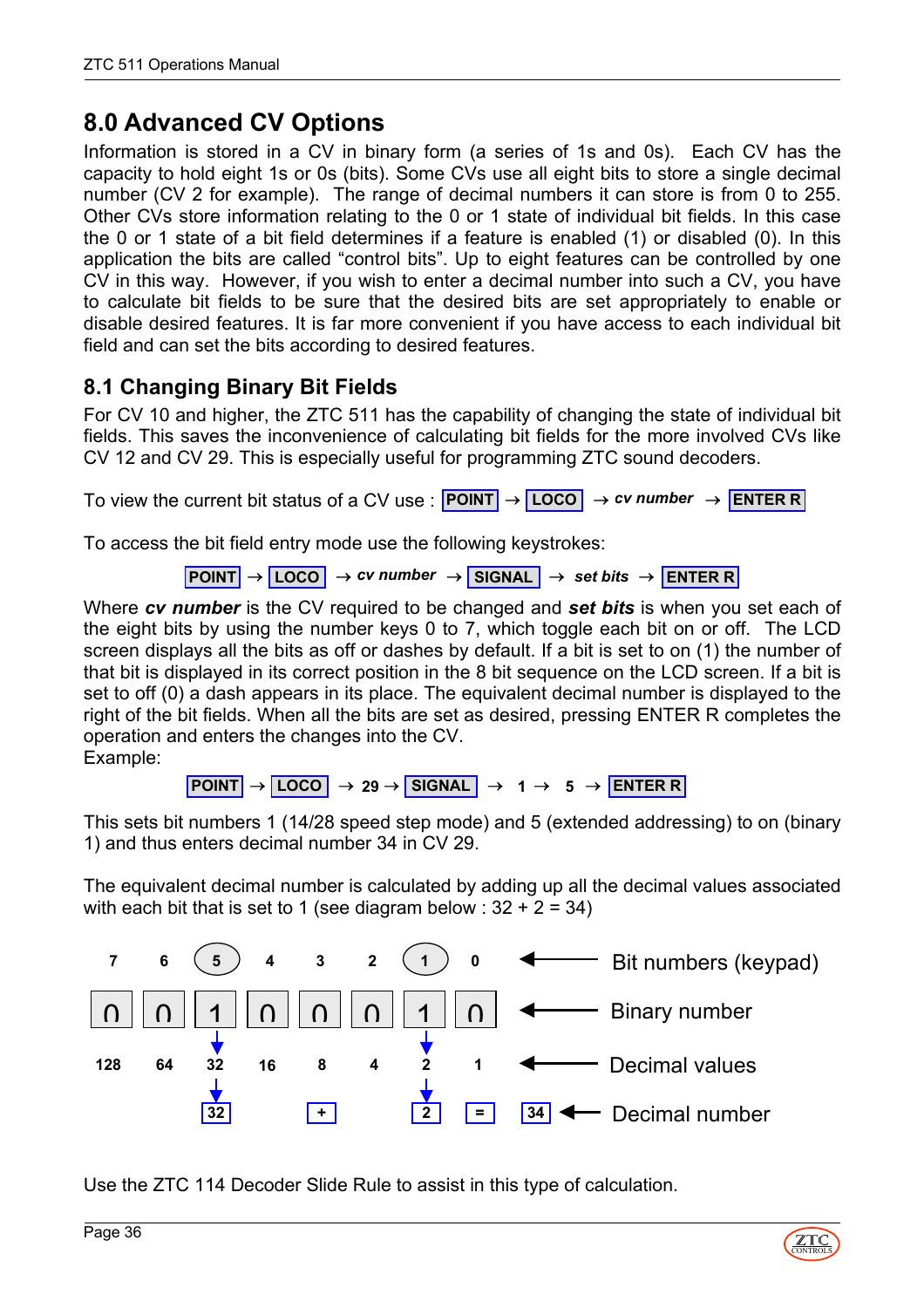# <span id="page-36-0"></span>**8.2 CV 12 Feature Table**

The following table provides a list of features that can be enabled or disabled by setting the bits in CV 12. The bits may be set using the decimal number method or by setting the individual bits as described above.

Not all makes or types of decoder will have all the features listed for CV 12. See the Decoder Manual for more details.

| <b>Bit No</b> | <b>FEATURE</b> | <b>Add decimal</b><br>value | <b>Notes</b>                                                                                |
|---------------|----------------|-----------------------------|---------------------------------------------------------------------------------------------|
| $\mathbf{0}$  | Analogue Power | 1                           | Always include this for DC<br>compatibility                                                 |
|               | N/A            | 2                           | Future option                                                                               |
| 2             | Zero 1 Enable  | $\overline{4}$              | Switches on Zero 1 decoding                                                                 |
| 3             | <b>Trix</b>    | 8                           | N/A to ZTC decoders                                                                         |
| 4             | N/A            | 16                          | Future option                                                                               |
| 5             | Zero 1 first   | 32                          | When powering up tries to use<br>Zero 1 first then DCC. Only set<br>this if you use Zero 1. |
| 6             | N/A            | 64                          | Future option                                                                               |

# <span id="page-36-1"></span>**8.3 CV 29 Feature Table**

The following table provides a list of features that can be enabled or disabled by setting the bits in CV 29. The bits may be set using the decimal number method or by setting the individual bits as described above.

| <b>Bit No</b> | <b>FEATURE</b>                      | <b>Add value</b> | <b>Notes</b>                                                                                       |
|---------------|-------------------------------------|------------------|----------------------------------------------------------------------------------------------------|
| 0             | <b>Loco Direction Reverse</b>       | 1                | Set this if the loco runs the<br>wrong way round due to a wiring<br>mistake                        |
| 1             | 14/28 Speed Step mode               | 2                | If NOT set the decoder is in the<br>coarse 14 step control mode<br>with directional light control. |
| 2             | Analogue Power                      | 4                | Always include this for DC<br>compatibility                                                        |
| 3             | Advanced decoder<br>acknowledgement | 8                | Future option only                                                                                 |
| 4             | Speed table used                    | 16               | Not supported by all decoders.<br>See Manual for details.                                          |
| 5             | <b>Extended addressing</b>          | 32               | When set, decoder can expect<br>loco addresses 128-9999                                            |
| 6             | N/A                                 | 64               | future option                                                                                      |
| 7             | <b>Accessory Decode</b><br>Enable   | 128              | Decoder operates with<br>accessory commands and<br>ignores loco commands                           |

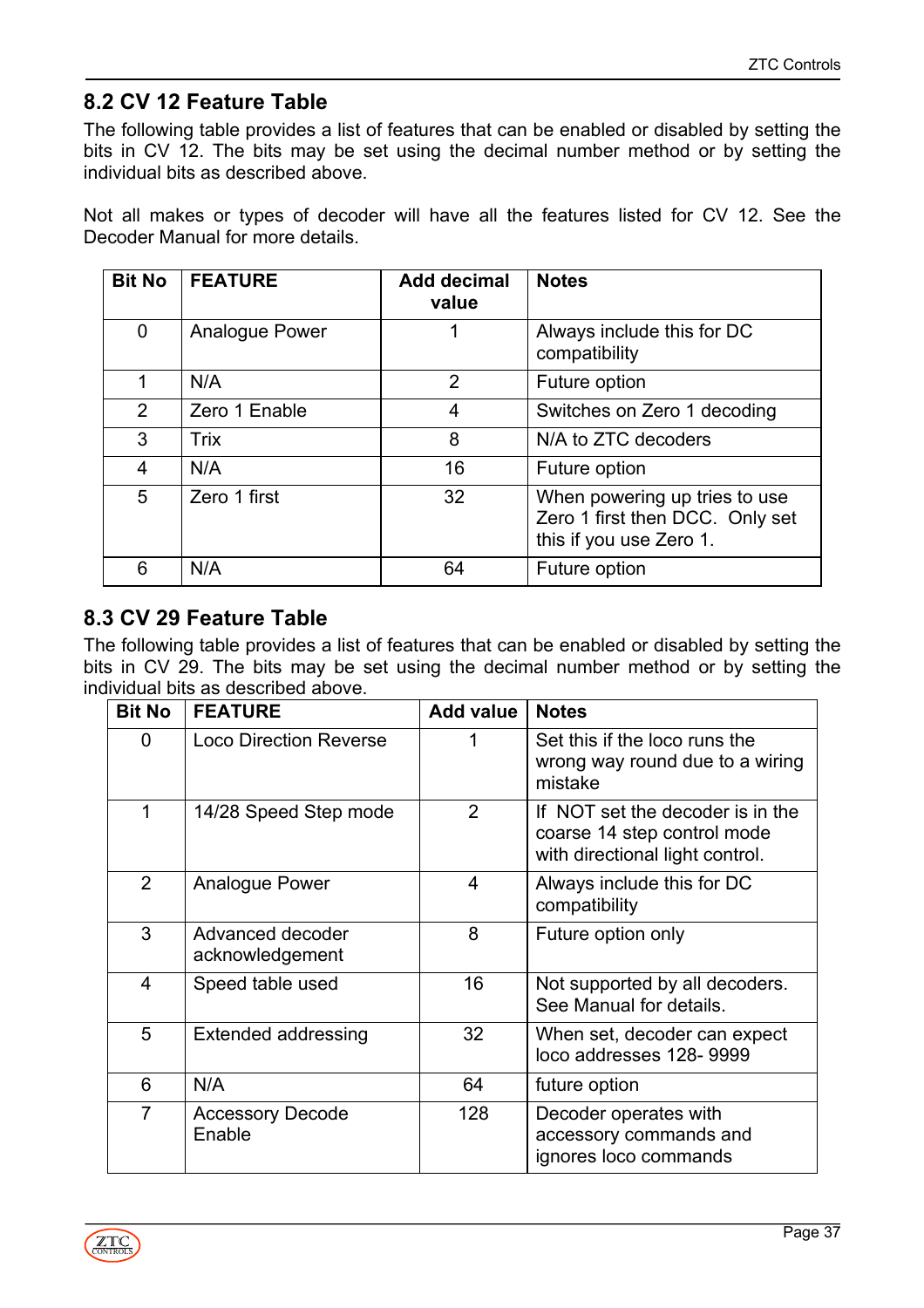#### <span id="page-37-0"></span>**8.3.1 Extended Addressing**

The normal address range for DCC decoders is 1 to 127 inclusive. This is set in CV 1. Enabling extended addressing allows loco numbers of 128 to 9999 to be used. This would allow a complete loco cab side number to be used, making it very easy to know what a loco address is. To access extended addressing requires that the extended address (loco number greater than 127) to first be entered into the CVs that save the address. These are CV 17 and CV 18. Once this has been done then the extended address feature has to be enabled by setting bit field number 5 to 1 in CV 29.

Use the following keystrokes:

**POINT** → **LOCO** → **1** → **7** → **PRESET** → *new loco number* → **ENTER R**

This entry will have to be confirmed with another **ENTER R**

Wait until the programming sequence has completed (a little longer this time as CV 17 and CV 18 are both being programmed, one after the other) and ALL HALTED appears on the LCD screen, then key in the following to view how CV29 is already set.

 $\overline{POMT}$   $\rightarrow$   $\overline{LOCO}$   $\rightarrow$  2  $\rightarrow$  9  $\rightarrow$  **ENTER R** 

And make a note of the values shown. This will typically be:  $- - - - - - 1 - \{2\}$ 

Follow by **CLEAR** and wait a few seconds for the ALL HALTED message to appear flashing on the display.

Now set bit 5 of CV29 as well by keying in the following

 $\boxed{\text{POINT}} \rightarrow \boxed{\text{LOCO}} \rightarrow \boxed{2} \rightarrow \boxed{9} \rightarrow \boxed{\text{SIGNAL}} \rightarrow \boxed{5}$  and

any other numbers shown in the above result outside of the  $\{\}$ , in our example a 1.

**Follow with an <b>ENTER R** and then a confirmation **ENTER R** 

If you have got it right, viewing CV29 will now show an extra 5 to the left of the  $\{\}$  and the number in  $\{ \}$ , will increase by 32, giving for our example:  $-5 - - - 1 - \{34\}$ 

After a short period the ALL HALTED message flashes now press **CLEAR** followed

by pressing the **ENTER R** key to turn on the track power back on.

After restoring track power, the new extended address can be called up and the function of the loco confirmed.

Be aware that verifying the values in CV 17 and CV 18 will not make much sense as the values bear no resemblance to the actual loco number entered.

**Note: with some ZTC decoders you will have to set the CV 1 value to 0 so that it will not respond to its old CV 1 loco number. See Decoder Manual for more details.**

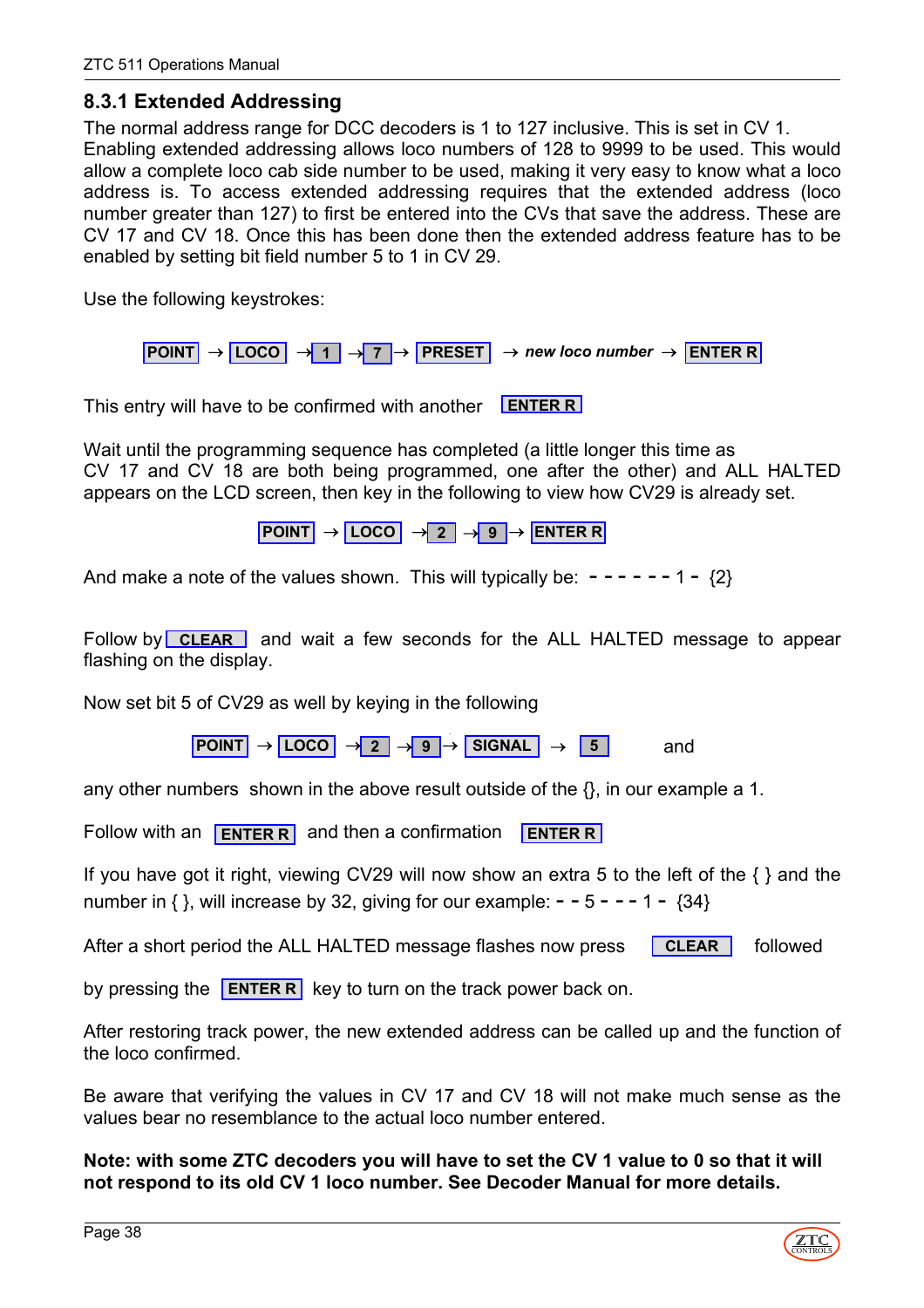# <span id="page-38-0"></span>**9.0 Accessory Decoders**

In addition to locos, points, signals and other electrically operated lineside features can be operated from the controller keypad. To do this, accessory decoders

(or stationary decoders), must be fitted to decode the track signal and switch each accessory actuator or light indicator as required.

Each accessory is assigned a unique address so that it can be controlled from the keypad. An accessory address is transmitted in a different way to loco addresses and therefore can use the same numbers as locos (1 - 127) without causing any interaction. The actual range, however, is greater and accessory addresses can range from 1 to 2047.

# <span id="page-38-1"></span>**9.1 Accessory Decoder Addresses**

In order to send commands to the right accessory decoder, they must each be assigned a unique address number. Once the address has been set up, other parameters for a specific accessory can each be set. This set up is retained by each accessory decoder, even when disconnected from the power.

The number range to identify each accessory output device, whether a point, signal or anything else, can be in the range 1 to 2047 and will not conflict with any loco addresses of the same number.

### <span id="page-38-2"></span>**9.1.1 Accessory Decoder Address Numbering Rule**

Most accessory modules, such as the ZTC 304, have four output channels. Each accessory module is assigned a base address, which determines the addresses for each of its four output channels. The value of a base address must comply with the following rule: Start with a number that is a multiple of 4

examples: 
$$
4, 8, 24, \ldots 480, \ldots 2032
$$
 etc.

then, if you subtract 3 from that number you will get a valid number for a base address. For the examples shown, the valid addresses would be 1, 5, 21…….477…..2029. The addresses for each of the four output channels is then determined as shown in the following examples:

| <b>Base Address</b><br><b>Examples</b> | <b>Output Channel Addresses</b> |  |
|----------------------------------------|---------------------------------|--|
|                                        | 1, 2, 3 and 4                   |  |
| 5                                      | 5, 6, 7 and 8                   |  |
| 21                                     | 21, 22, 23 and 24               |  |
| 477                                    | 477, 478, 479 and 450           |  |
|                                        | 2029, 2030, 2031 and 2032       |  |

Base addresses do not have to be sequential. In other words, if you assign base address number 1 to your first accessory decoder, your second decoder can have any other base address; it does not have to be 5.

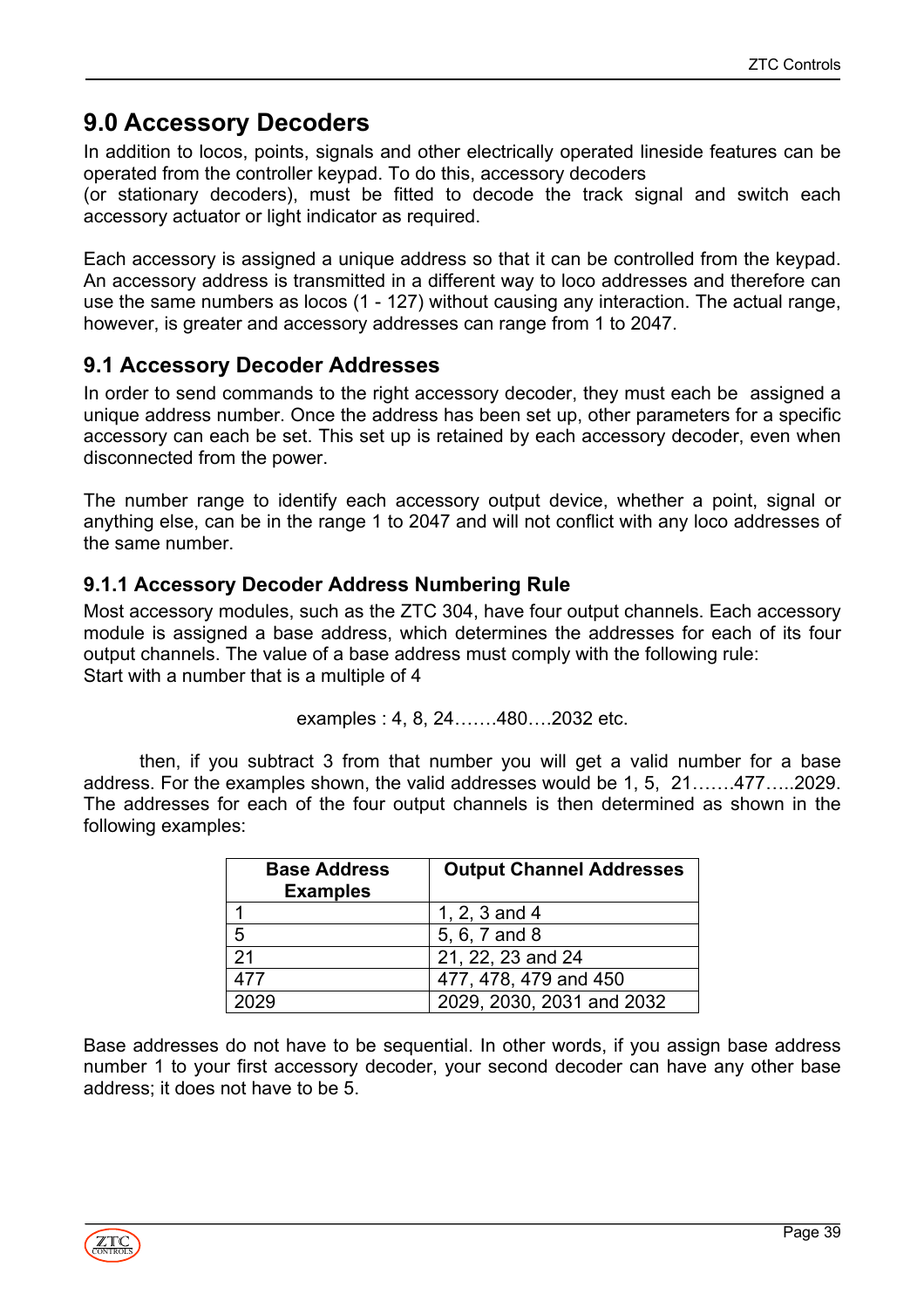### <span id="page-39-0"></span>**9.1.2 Setting an Accessory Decoder Address**

The following method is known as the Address Capture Method. Stop all trains running, and **remove them from the track**. This eliminates the risk of inadvertently programming loco modules. Briefly press the programming button found on the side of the accessory decoder. This puts the decoder into programming mode. This is confirmed by a flashing red light. Set the base address by keying in:

**SIGNAL** → *base address* → **ENTER R**

The accessory decoder will show acceptance of the new address by the RED light staying on for a few seconds. Briefly press the programming button on the accessory decoder once more to exit programming mode. Alternatively, and more conveniently, you can press the ALL STOP button twice. This kills power to the accessory decoders, resetting the programming mode. Power is then restored by pressing the CLEAR button.

# <span id="page-39-1"></span>**9.2 Programming an Accessory Decoder Configuration**

Just as loco modules have configuration variables (CVs), accessory decoders also have CVs. The value in the CVs determines if a decoder is set up to operate solenoid type devices (some point motors), which require a momentary output, or continuous output devices such as lamps, signals etc.

#### **Note: Ensure that decoder outputs are not connected to any device until you are sure that the correct CV setup is programmed for the device in question.**

To set any accessory decoder CV, first remove all locomotives from the track. (This is **very important,** failure to do so will mean that all your locomotives will have to be reprogrammed). Then, press the accessory decoder program button and then key in the following sequence:-

$$
PRESSET \rightarrow \boxed{SIGNAL} \rightarrow cv \ number \rightarrow \boxed{PRESSET} \rightarrow new \ value \rightarrow \boxed{ENTER \ R}
$$

Where *cv number* is the CV number (1 to 64) and *new value* is a number (0 to 255). The details of which CVs do what can be found in the accessory decoder manual.

Complete the programming by pressing the program button again or turning off the power. A list of important accessory decoder CVs and ranges of values can be found in the table. Not all of the CVs apply to all types of decoders. Refer to the individual accessory decoder data sheet or instructions for details.

Only the channel timers CVs 3, 4, 5 and 6 absolutely need to be considered for set-up. These determine if you have signal lamps (continuous output) or a point motor or other solenoid operated accessory (momentary output) connected to a particular channel. The other CVs should only be set with careful consideration to the accessory operation. (see accessory decoder instructions).

#### <span id="page-39-2"></span>**9.2.2 Decoder Reset**

It is possible to re-set the ZTC 304 and ZTC 305 accessory decoders back to factory defaults by the direct mode

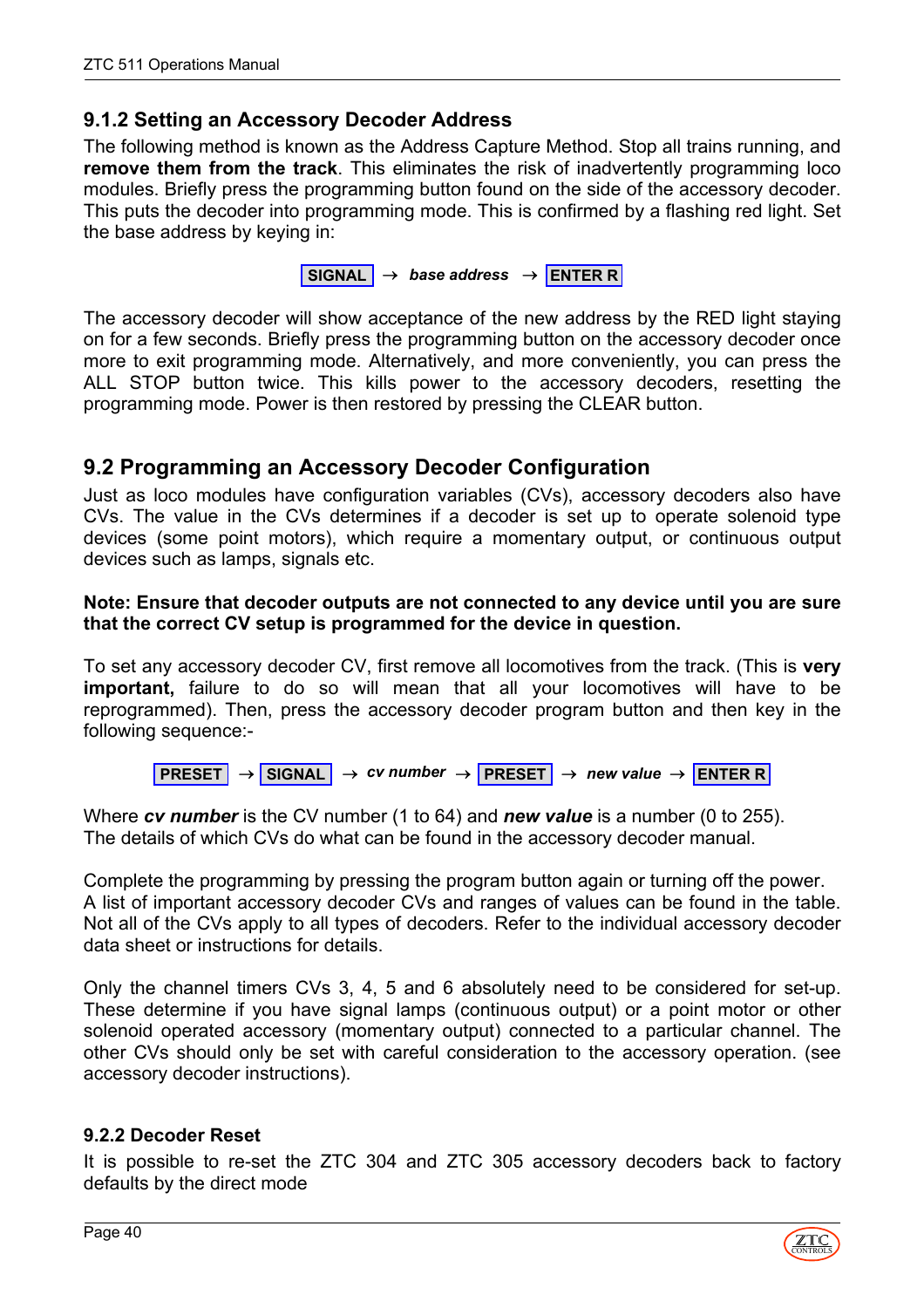#### <span id="page-40-0"></span>**9.2.2.1 Direct Mode**

Set the decoder into the programming mode by presing the programme push buton on the side of the decoder. Then key in the folollowing sequence:-

 $\boxed{\text{PREST}}$   $\rightarrow$  SIGNAL  $\rightarrow$   $\boxed{9}$   $\rightarrow$   $\boxed{9}$   $\rightarrow$  **ENTER R** 

Then press  $\boxed{\text{ENTER}}$  to confirm as appropriate to the following questions displayed on the display. **ENTER R**

| To finalise the programming sequence press the red $\boxed{\text{STOP}}$ $\boxed{\text{STOP}}$ button |  |  |
|-------------------------------------------------------------------------------------------------------|--|--|
| twice as shown. Wait ten seconds and press the <b>CLEAR</b> followed by <b>ENTER R</b>                |  |  |

An alternative method is shown bellow.

Set the decoder into the programming mode by pressing the programme push button on the side of the decoder. Then key in the following sequence:-

**PRESET** → **SIGNAL** → *decoder type no* → **ENTER R**

Then press **ENTER R** to confirm as appropriate to the following questions displayed on the display.

To finalise the programming sequence press the red **STOP** button twice as

shown. Wait ten seconds and press the **CLEAR** followed by **ENTER R** 

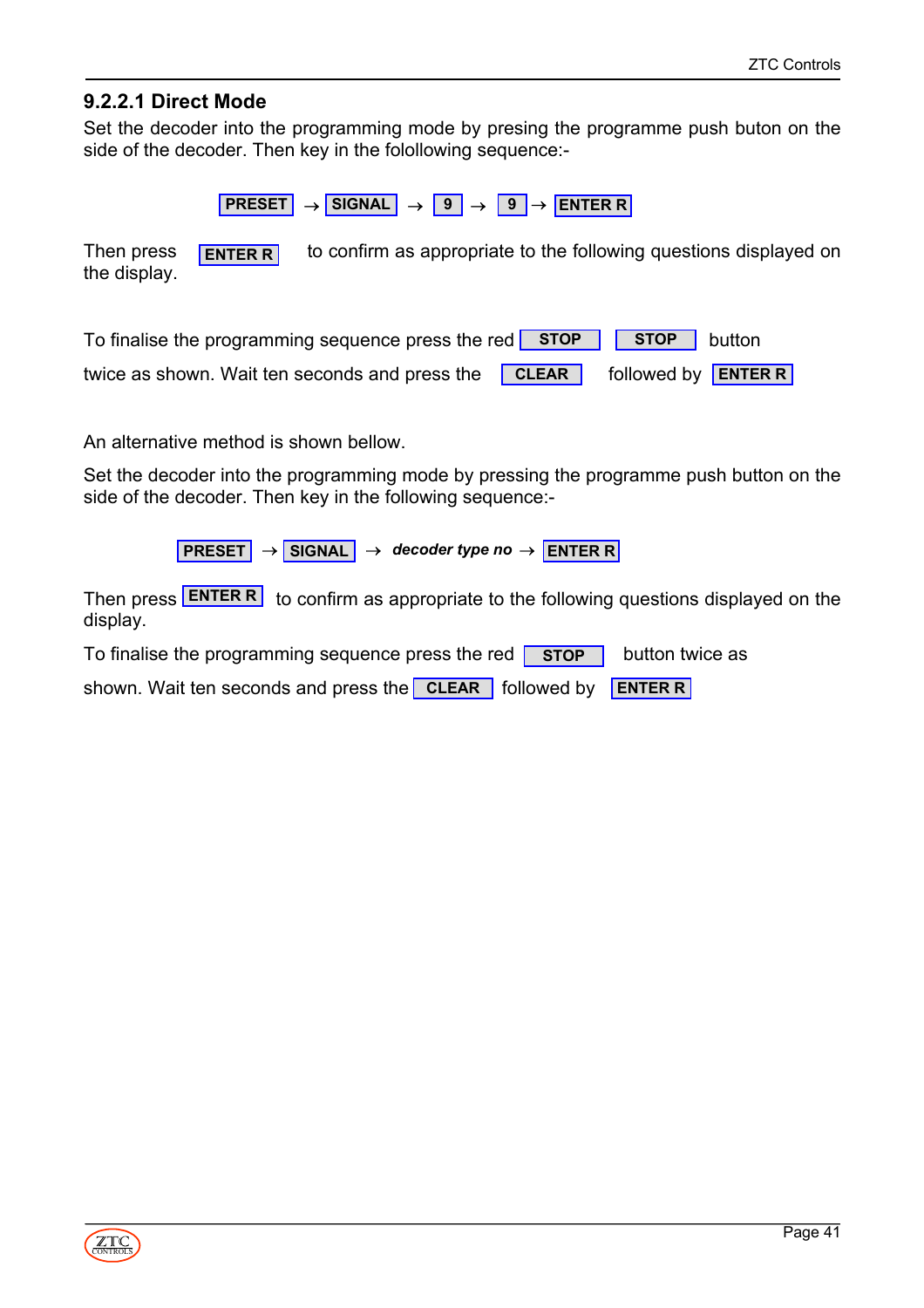# **9.3 Output Mode Settings**

The output mode for each channel is set by  $CV41 - 44$  respectively. These work in combination with the corresponding timer CV 3 to 6 and the Output "brightness" CVs 51 to 54.

In normal mode (0), the output is either on continuously, if the corresponding timer CV is set to 0, or momentary in which case it is only on for as long as set by the timer CV value.

An odd number set in the mode CV causes a flashing output if the timer CV has been set to any value other than zero. The corresponding timer CV sets the flash rate. It is important to remember that each output is independently setup for mode, timer and brightness if required.

*Note: the timer CV is either CV3, CV 4, CV5 or CV6 depending on which output is being progammed.*

| 0       | <b>Normal</b> either toggled Left output or Right output, momentary or<br>continuous as set by the channels timer CV                   |
|---------|----------------------------------------------------------------------------------------------------------------------------------------|
| 2 to 11 | Not allowed, will disable both left- right outputs                                                                                     |
| 12      | Momentary, but with dim output if $CV51-54 > 0$<br>(this must not be used with point motors!)                                          |
| 13      | <b>Flash alternately</b> Left – Right at rate set by channel's timer CV.<br>Values for this CV are typically 20-30 but not less than 2 |
|         | Used for level crossing flashing lights, etc.                                                                                          |
| 14      | <b>Individual control, Left or Right outputs separately controlled.</b><br>Timer CV must be set to 0                                   |
| 15      | Individual flashing, each output can be selected flashing.<br>Timer CV must be set to 1 or greater                                     |

#### <span id="page-41-0"></span>**9.3.1 Mode CV codes:**

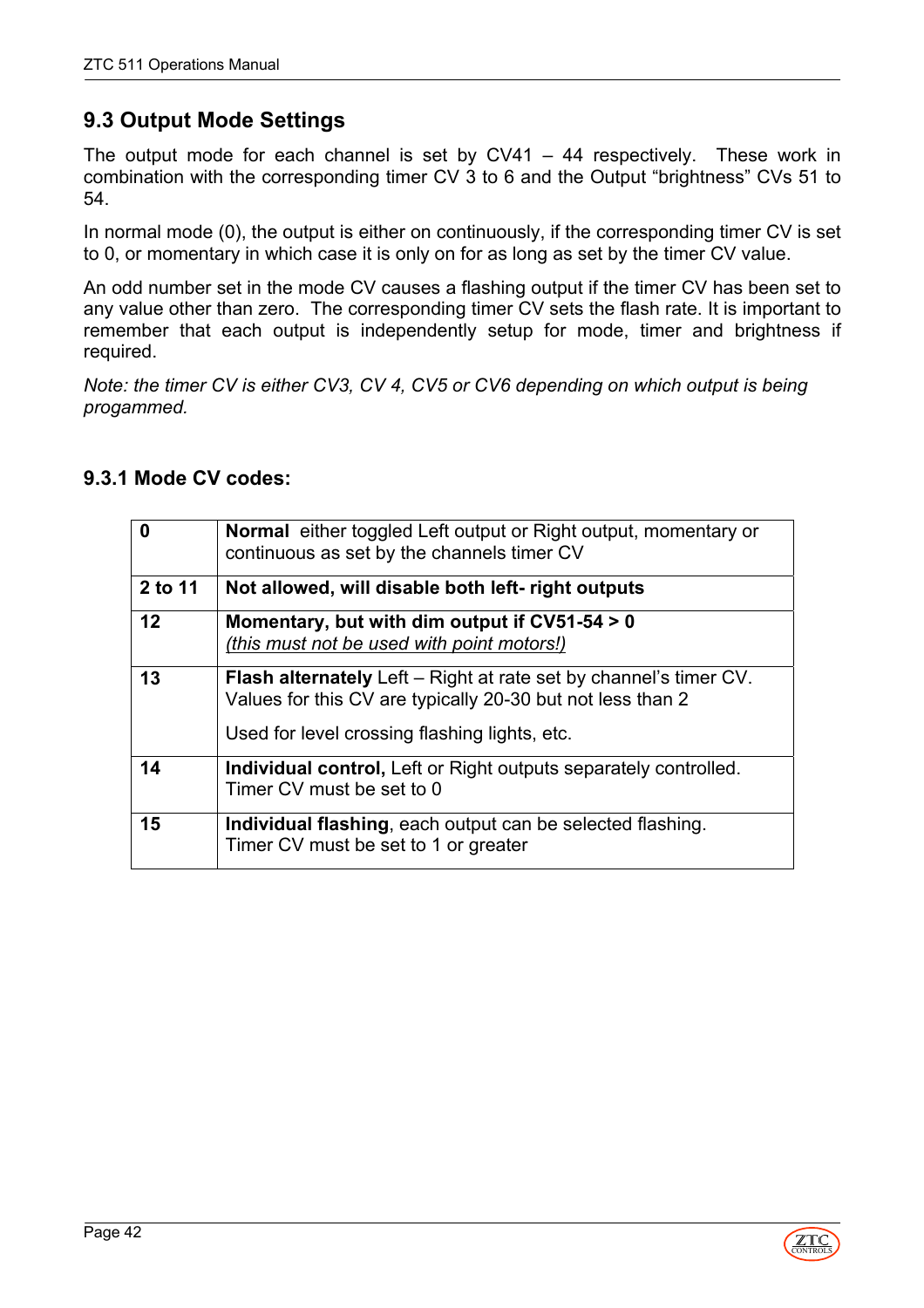# <span id="page-42-0"></span>**9.3.2 Other Accessory Decoder CVs**

| <b>CV</b><br><b>NUM</b> | <b>DESCRIPTION</b>                                 | Default   MIN  |                | <b>ZTC</b>       | <b>MAX Notes</b>                                                                                            |
|-------------------------|----------------------------------------------------|----------------|----------------|------------------|-------------------------------------------------------------------------------------------------------------|
| 31                      | Chan 1 Output Power-up state                       | $\overline{0}$ | $\overline{0}$ | 2 <sup>1</sup>   | $0 =$ normal as before<br>$1 = \text{off}$ 2 = on                                                           |
| 32                      | Chan 2 Output Power-up state                       | $\overline{0}$ | $\overline{0}$ | 2                | $0 =$ normal as before<br>$1 = off \quad 2 = on$                                                            |
| 33                      | Chan 3 Output Power-up state                       | $\overline{0}$ | $\overline{0}$ | 2                | $0 =$ normal as before<br>$1 = off \quad 2 = on$                                                            |
| 34                      | Chan 4 Output Power-up state                       | $\overline{0}$ | $\overline{0}$ | 2                | $0 =$ normal as before<br>$1 = \text{off}$ 2 = on                                                           |
| 41                      | Chan 1 Output Mode                                 | $\overline{0}$ | 0              | 15               | $0 = normal$ , 13= flash<br>(If CV3 set to $>0$ )<br>14 = individual control,<br>$15 =$ individual flashing |
| 42                      | Chan 2 Output Mode                                 | $\overline{0}$ | $\overline{0}$ | 15 <sup>15</sup> | $0 = normal$ , 13= flash<br>(If CV3 set to $>0$ )<br>14 = individual control,<br>15 = individual flashing   |
| 43                      | Chan 3 Output Mode                                 | $\overline{0}$ | $\overline{0}$ | 15               | $0 = normal$ , 13= flash<br>(If CV3 set to $>0$ )<br>14 = individual control,<br>$15 =$ individual flashing |
| 44                      | Chan 4 Output Mode                                 | $\mathbf 0$    | $\overline{0}$ | 15 <sub>1</sub>  | $0 = normal$ , 13= flash<br>(If CV3 set to $>0$ )<br>14 = individual control,<br>$15 =$ individual flashing |
| 51                      | Chan 1 Output Brightness or<br>power               | $\overline{0}$ | $\overline{0}$ | 3                | 0 = normal, $1 = \frac{3}{4}$<br>$2 = \frac{1}{2}$ , $3 = \frac{1}{4}$                                      |
| 52                      | Chan 2 Output Brightness or<br>power               | 0              | $\overline{0}$ | 3                | 0 = normal, $1 = \frac{3}{4}$<br>$2 = \frac{1}{2}$ , $3 = \frac{1}{4}$                                      |
| 53                      | Chan 3 Output Brightness or<br>power               | $\overline{0}$ | $\overline{0}$ | 3                | 0 = normal, $1 = \frac{3}{4}$<br>$2 = \frac{1}{2}$ , $3 = \frac{1}{4}$                                      |
| 54                      | Chan 4 Output Brightness or<br>power               | $\overline{0}$ | $\overline{0}$ | 3                | 0 = normal, $1 = \frac{3}{4}$<br>$2 = \frac{1}{2}$ , $3 = \frac{1}{4}$                                      |
|                         |                                                    |                |                |                  |                                                                                                             |
| 1                       | <b>Base Address of Accessory</b><br>decoder (low)  | $\mathbf 1$    | $\mathbf 1$    | 63               | Split address set<br>automatically by                                                                       |
| 9                       | <b>Base Address of Accessory</b><br>decoder (high) | $\overline{0}$ | $\overline{0}$ | 15               | <b>Address Capture</b><br><b>Method. See Section</b><br>9.1.2.                                              |

Note: NMRA specification addresses shown with +512 offset added on. ZTC simplifies them by starting from 1

ZTC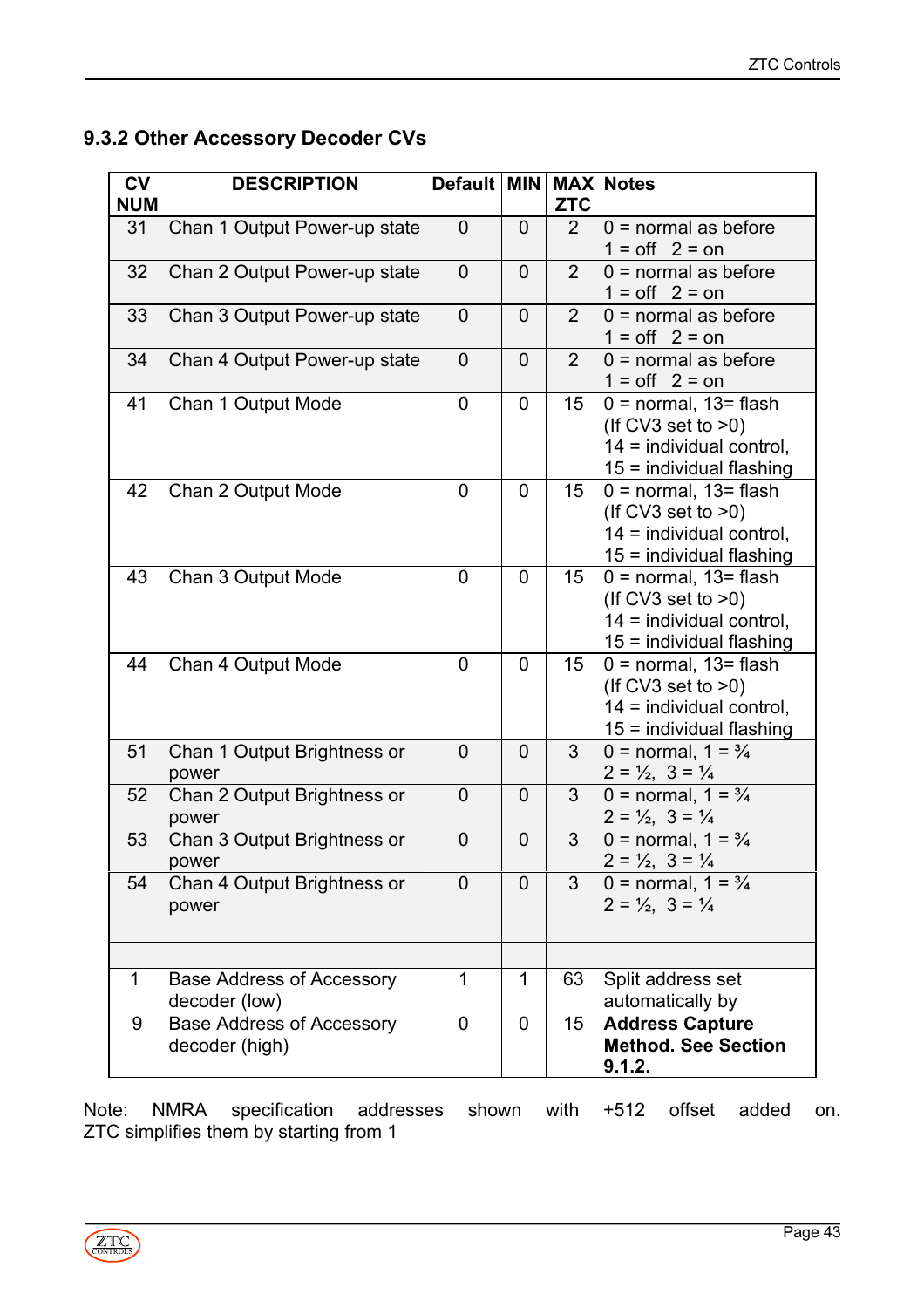### <span id="page-43-0"></span>**9.4 Operating Points with Accessory Decoders**

To operate a single point on any accessory decoder module key in:

**POINT** → *accessory address* → **ENTER L** or **ENTER R** 

Pressing **ENTER L** OF **ENTER R** will alternately operate the point to the left or right. However, this definition depends on the actual wiring and configuration applied to the accessory module. You can follow-on with another point by simply keying the *accessory address* and

or . **ENTER L ENTER R**

DO NOT TOGGLE SOLENOID DEVICES FOR PROLONGED PERIODS AS MOST SOLENOID POINT MOTORS ARE NOT DESIGNED FOR CONTINUOUS DUTY. YOU COULD BURN OUT THE MOTORL

### <span id="page-43-1"></span>**9.5 Operating Signals with Accessory Decoders**

To operate a single signal on any accessory decoder module key in:

 $\vert$  **SIGNAL**  $\vert \rightarrow$  *accessory address*  $\rightarrow$  **ENTER R** (red – on) or **ENTER L** (green - off)  $(\text{red} - \text{on})$  or **ENTER L** 

Pressing **LENTER R** or **ENTER L**, will alternately operate a signal whether a two aspect coloured light or a solenoid actuated semaphore .

For basic signals, the convention should be that **ENTER R** puts it on to RED or caution and **ENTER L** to GREEN or off.

You can follow-on with another signal by simply keying the number and **ENTERL** or

. **ENTER R**

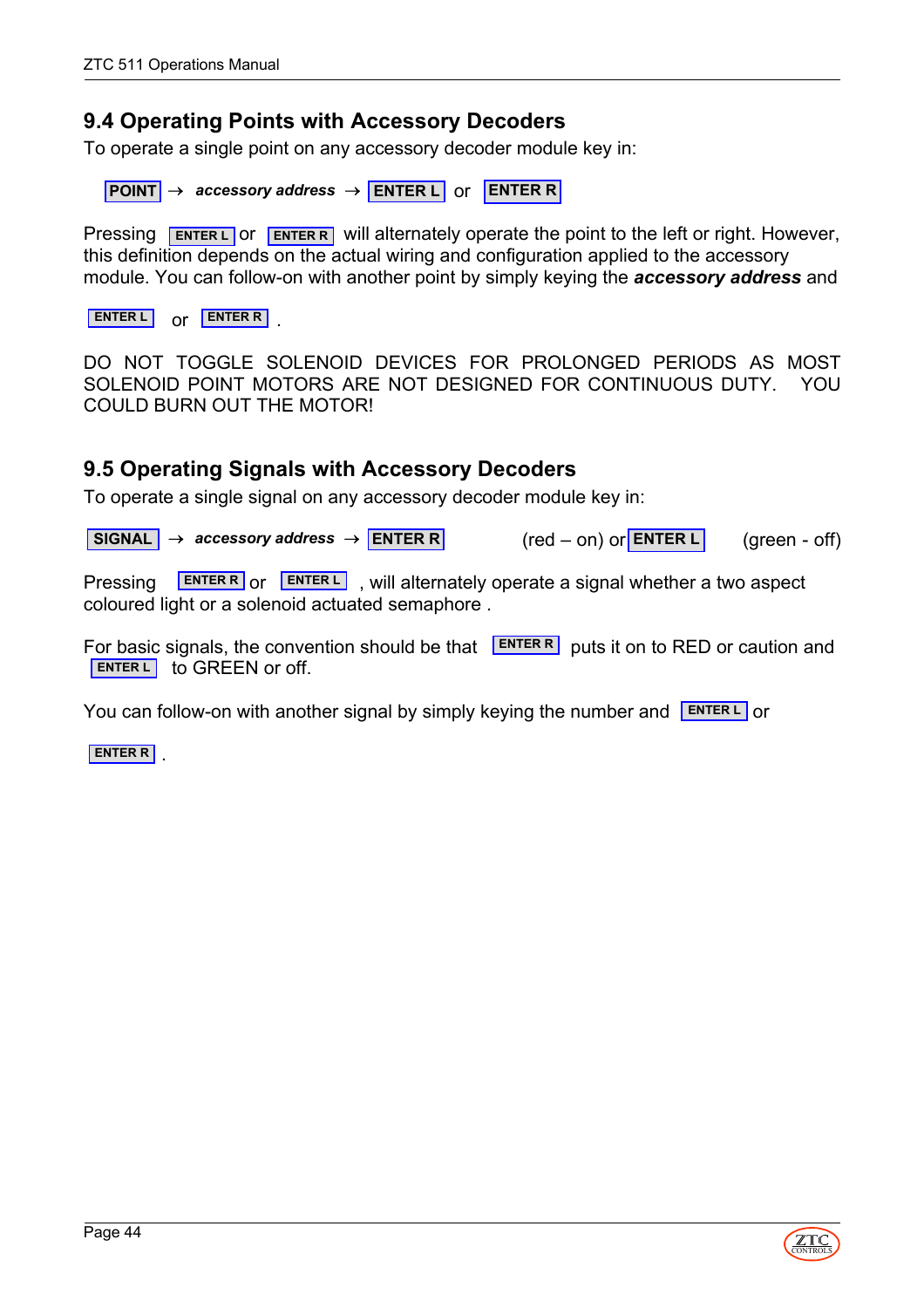# <span id="page-44-0"></span>**9.6 Multiple Aspect Signal Operation**

#### **For these commands to work, the accessory decoder concerned must have been previously set up with output mode CV's each set for individual control.**

Multiple aspect coloured light signals are connected to two consecutive accessory decoder outputs but can be operated by a single command.

To operate a pair of accessory decoder module outputs together, key in:

 $\overline{\left|\right|}$  SIGNAL  $\rightarrow$  1<sup>st</sup> accessory address  $\rightarrow$  **FUNCTION**  $\rightarrow$  *function number*  $\rightarrow$ 

**ENTER R or ENTER L**

| <b>SIGNAL</b><br><b>FUNCTION</b>                                                                                                  | <b>Address</b><br>N<br><b>RED GREEN</b> | Address N + 1<br><b>AMBER AMBER</b> | <b>LIGHT</b><br><b>ASPECT</b> |  |
|-----------------------------------------------------------------------------------------------------------------------------------|-----------------------------------------|-------------------------------------|-------------------------------|--|
| $\overline{4}$                                                                                                                    | <b>Both OFF</b>                         | <b>Both OFF</b>                     | Out of action                 |  |
| $11 *$                                                                                                                            | 1 ON 2 OFF                              | <b>Both OFF</b>                     | <b>RED</b>                    |  |
| $12*$                                                                                                                             | 1 OFF 2 ON                              | <b>Both OFF</b>                     | <b>GREEN</b>                  |  |
| $13 *$                                                                                                                            | <b>Both OFF</b>                         | <b>Both ON</b>                      | <b>DOUBLE</b><br><b>AMBER</b> |  |
| $14*$                                                                                                                             | <b>Both OFF</b>                         | 1 ON 2 OFF                          | <b>SINGLE</b><br><b>AMBER</b> |  |
| 15                                                                                                                                | <b>Both ON</b>                          | <b>Both ON</b>                      | <b>Test function</b>          |  |
| $\overline{0}$                                                                                                                    | OFF/ON                                  | no change                           | special function              |  |
| 1                                                                                                                                 | OFF/ON                                  | no change                           | special function              |  |
| $\overline{2}$                                                                                                                    | no change                               | OFF/ON                              | special function              |  |
| 3                                                                                                                                 | no change                               | OFF/ON                              | special function              |  |
| * If ENTER R is pressed again the function number is incremented to the next<br>signal indication & similarly ENTER L decrements. |                                         |                                     |                               |  |

Where *function number* is the signal function number shown in the table below.

# <span id="page-44-1"></span>**9.7 Operating Other Accessories with Accessory Decoders**

To operate any accessory connected to a decoder module, whatever the output operates, you first press **POINT** or **SIGNAL** followed by the accessory address number.

Pressing **ENTER R** or **ENTER L** will alternately operate the function on or off, left or right or otherwise. However this definition depends on the actual wiring and configuration applied to the accessory module controlled. **ENTER R**

# <span id="page-44-2"></span>**9.8 Route Setting**

The ZTC 511 allows several accessories to be operated with a single keyed-in number. This allows a route to be set, where all the points/signals required to be set to allow a train to follow a particular route will be thrown automatically, one after the other. A group of accessories, which is required to be operated in this way, is called an Accessory Preset.

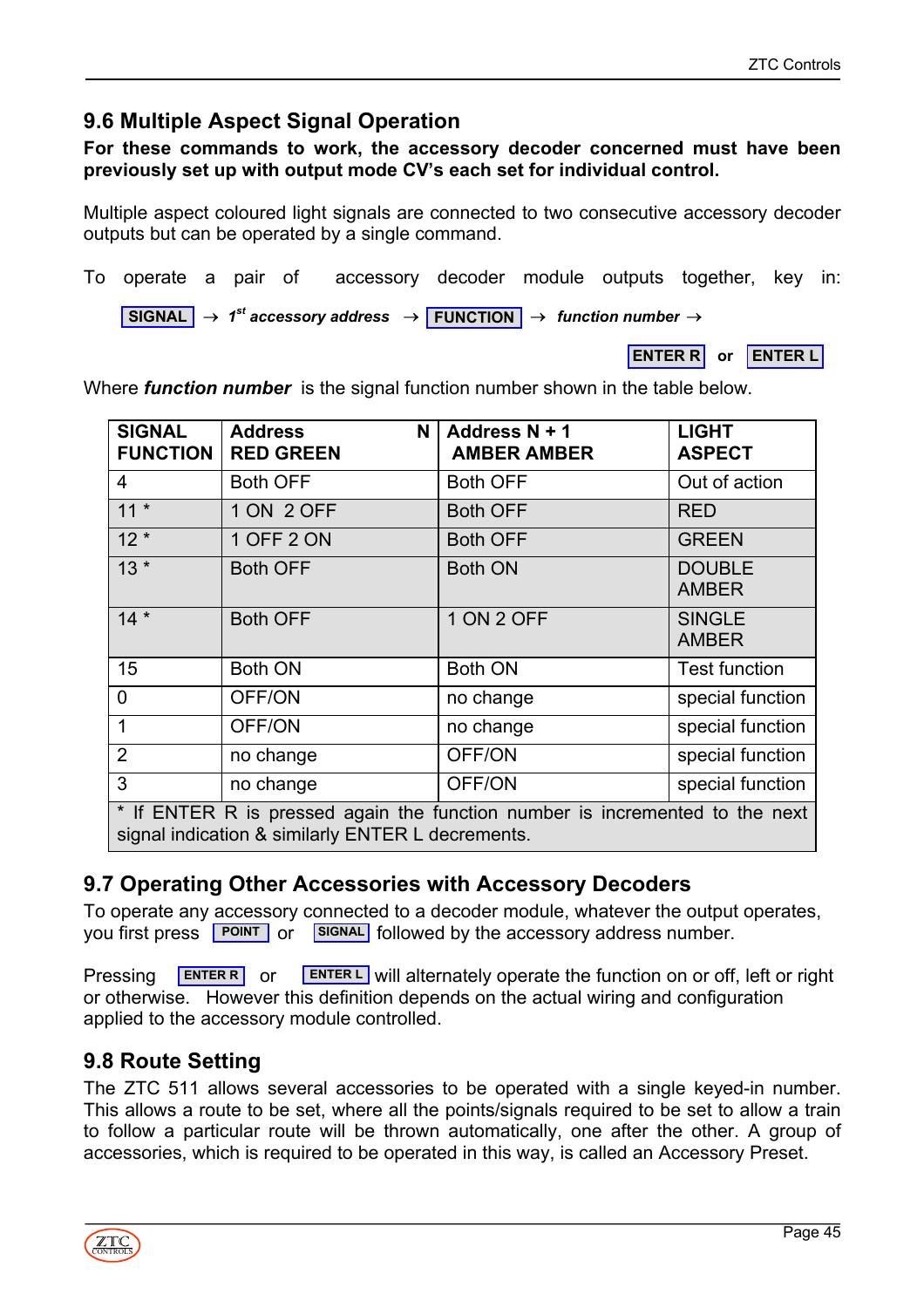#### <span id="page-45-0"></span>**9.8.1 Setting up Accessory Presets**

A preset allows more than one accessory to be operated from a single keyed-in number. To set up an accessory preset, first check the operation of each of the items you want to control and write down their addresses and which way you want them to operate (left, right, on, off etc.). Use the following key sequence to set up an accessory preset:

**PRESET** → **PRESET** → *preset number* → **ENTER R**

Where *preset number* is any number from 1 to 255**.** Then operate each accessory function in the order and direction you wish it to occur in the preset set up as follows:

**POINT** → *accessory address* → **ENTER R** or **ENTER L** or

**SIGNAL** → *accessory address* → **ENTER R** or **ENTER L** as required.

Each time this is done, another accessory is added to the PRESET. To **delete the previous step** (in the case of an error) key in:

**PRESET** → **PRESET** → **ENTER L**

At the end of the sequence, which must contain at least one step, press:

**PRESET** → **PRESET** → **ENTER R**

This will save the preset sequence.

#### <span id="page-45-1"></span>**9.8.2 Time Delays**

When a signal is added to a preset, an automatic delay of about one quarter of a second (0.25) will occur before the next step is operated. When a point is added to a preset, the delay is automatically set to about 2 seconds to allow for power supply recovery before the next successive accessory operation. These preset time delays can be changed for a step by inserting the following keystrokes after entering a step:

**PRESET** → **INERTIA** → *time delay*

Where *time delay* is any number between 1 and 63, giving the time delay required, in seconds. This delay will be inserted between each successive event until a new time value is keyed in or a new preset is commenced.

#### <span id="page-45-2"></span>**9.8.3 Reviewing a Preset**

You can review the status of a preset by pressing:

**PRESET** → **FUNCTION** → *preset number* → **ENTER R**

Firstly this shows the total number of presets already stored and the total number of steps they use in memory. Then the numbered preset is shown, step by step, as accessory number, state (1 or 0) and time delay.

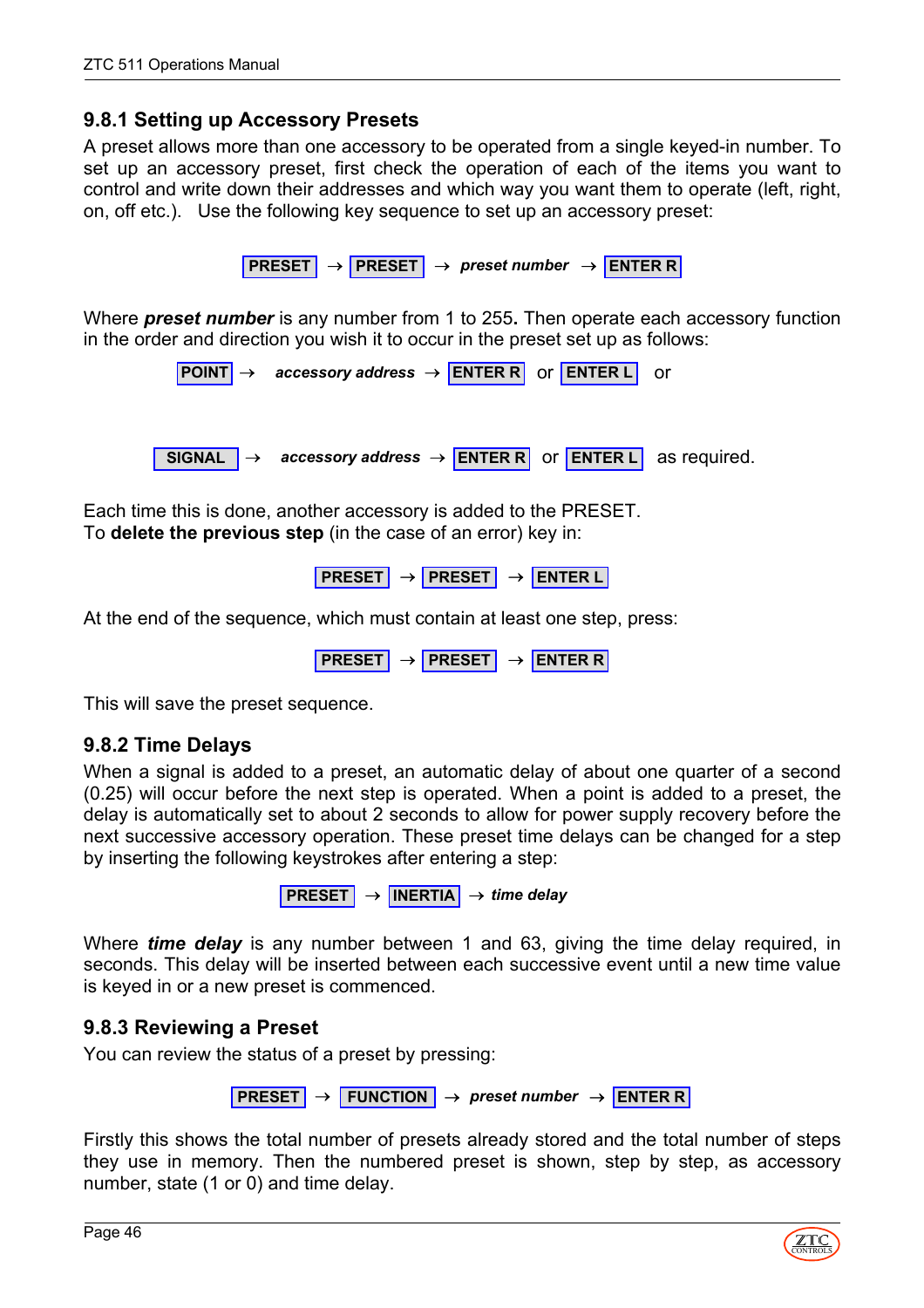### <span id="page-46-0"></span>**9.8.4 Editing Presets**

Once saved, your preset operation becomes permanently stored in the controller until you decide to delete it. Editing of a stored preset is not possible. To change a preset, delete it, then recreate it correctly.

A **single preset** can be deleted by keying in:

**PRESET** → *preset number* → **ENTER L**

You will be asked to confirm the deletion by pressing . **ENTER R**

To delete the **entire preset memory** contents key in:

**PRESET** → **CONTROL** → **ENTER R**

You will be asked to confirm the deletion by pressing . **ENTER R**

#### <span id="page-46-1"></span>**9.8.5 Operating an Accessory Preset**

To operate an accessory preset use the following key sequence:

```
PRESET → preset number → ENTER R
```
The points and/or signals will be set in a sequential operation, which is indicated by a beep as each is operated. Each step of the preset is flagged in the bottom left hand corner of the LCD display, if time permits.

Note that to reverse the sequence (return the route to its previous state) requires the creation of another preset.

If the preset number entered has not yet been set up, the display will indicate NOT SAVED.

#### <span id="page-46-2"></span>**9.8.6 Memory Upgrade Option**

The storage space for presets is limited on a basic ZTC 511 to about 6 average presets. When the memory space is full, you will get a PRESET MEMORY FULL message.

ZTC 105 is an additional memory chip which can be installed in the unit. It provides up to 255 different routes with more than a total 1500 preset steps. Contact ZTC or your dealer for more information.

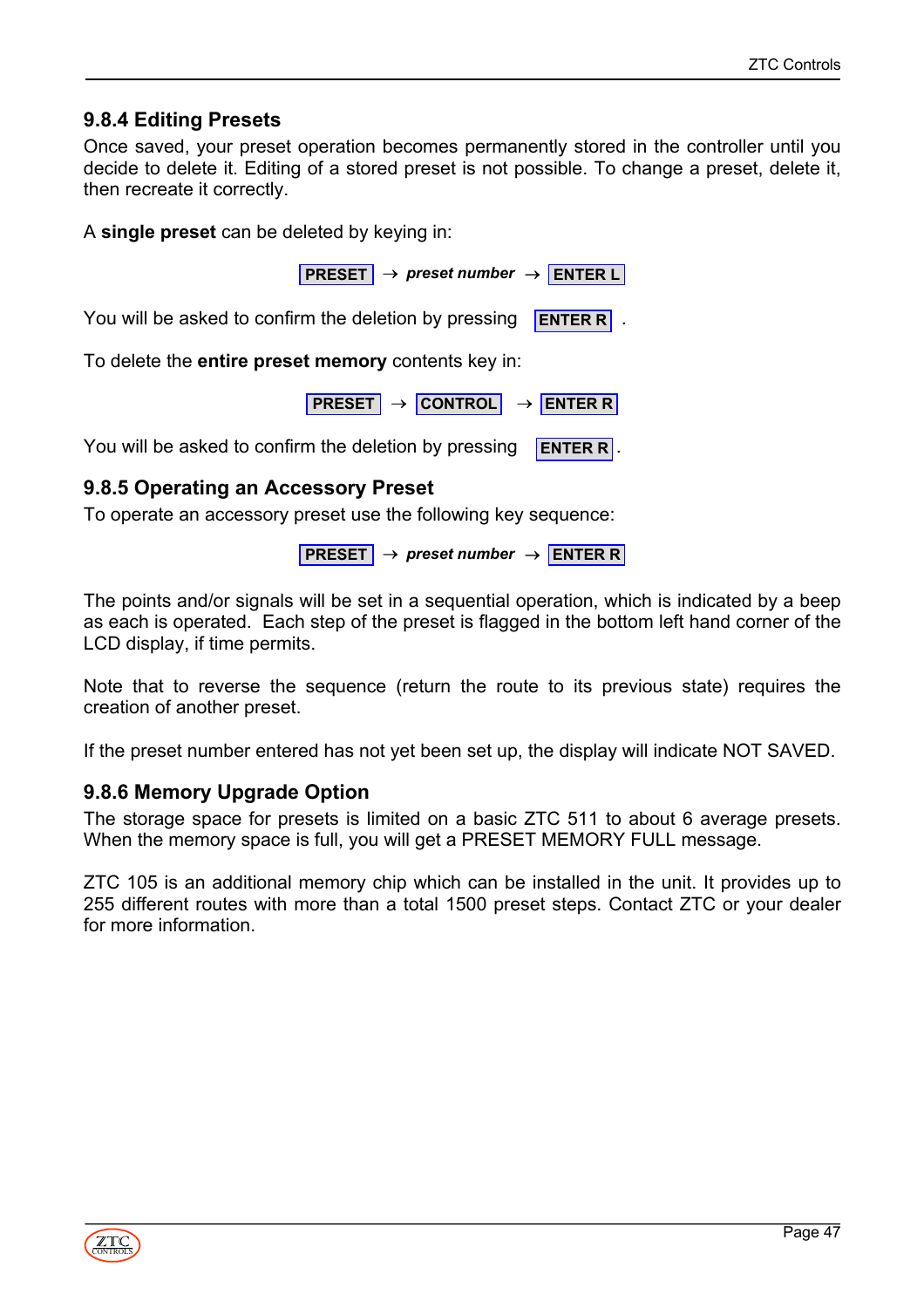# <span id="page-47-0"></span>**10.0 Operating in Zero 1 Mode**

The Zero 1 mode supports the loco and accessory decoders originally manufactured by Hornby, prior to the NMRA standards being implemented. It uses a completely different power and digital coding system and is not compatible with DCC Digital mode. Four ZTC decoders, the ZTC 203, 205, 206 and 214, can be configured to operate in Zero 1 mode. Having the ZTC 511 support Zero 1 provides a path for Zero 1 users to eventually upgrade to the more up-to-date technology of DCC Digital Control.

# <span id="page-47-1"></span>**10.1 Setting Up**

To operate the controller in the old Hornby Zero 1 mode you must key in:

 $\overline{\text{S} \text{Y} \text{S} \text{T} \text{E} \text{M}}$   $\rightarrow$  **CONTROL**  $\rightarrow$  **4** or **5**  $\rightarrow$  **ENTER R** 

Where 4 is for U.K. operation (50 Hz power) and 5 is for North American operation (60 Hz power).

# <span id="page-47-2"></span>**10.2 General Considerations**

Generally the controller will behave in a similar way to the Hornby R950 unit with the following provisos:

- You can still only operate loco numbers 1 to 16
- You can operate Hornby Zero 1 decoders and accessory decoders
- You cannot operate ANY locomotive on a Zero 1 track without a decoder
- The loco decoder must be either a Hornby R945 or a ZTC Zero 1 compatible type
- With Zero 1 operation other makes of DCC decoder will probably either go flat out or simply sulk, and do nothing
- Zero 1 decoders have fixed addresses and cannot be set-up on the programming track as can DCC types
- The old Hornby or Hammet & Morgan Slave controllers cannot be attached to the ZTC 511
- Zero 1 locos may not be as fast or as smooth as running on ordinary DC or DCC
- Most of the operations of the controller is the same as for DCC Digital mode
- Only one double headed grouping is allowed
- Zero 1 accessory decoders will only accept address commands up to 98, accessory 99 becoming a reserved code and not to be used for accessory control

# <span id="page-47-3"></span>**10.3 Power Supply**

Generally the same power transformer as for DCC operation can be used with Zero 1 operation. The ZTC 560, which has an output rating of 15 VAC at 5 amps maximum will yield a Zero 1 one track voltage of about 18 to 20 Volts peak. This is slightly less than the old Hornby R950 controller, which has a track voltage around 22 Volts. Thus some top speed performance will be lost when using the Hornby R946 Zero 1 decoders.

However, the ZTC decoders are much more efficient at power conversion and control, and you may find that the top speed of a loco equipped with one is now excessive. This can be limited by reprogramming CV 5 (maximum speed) to a lower value (see Section 7.5.6).

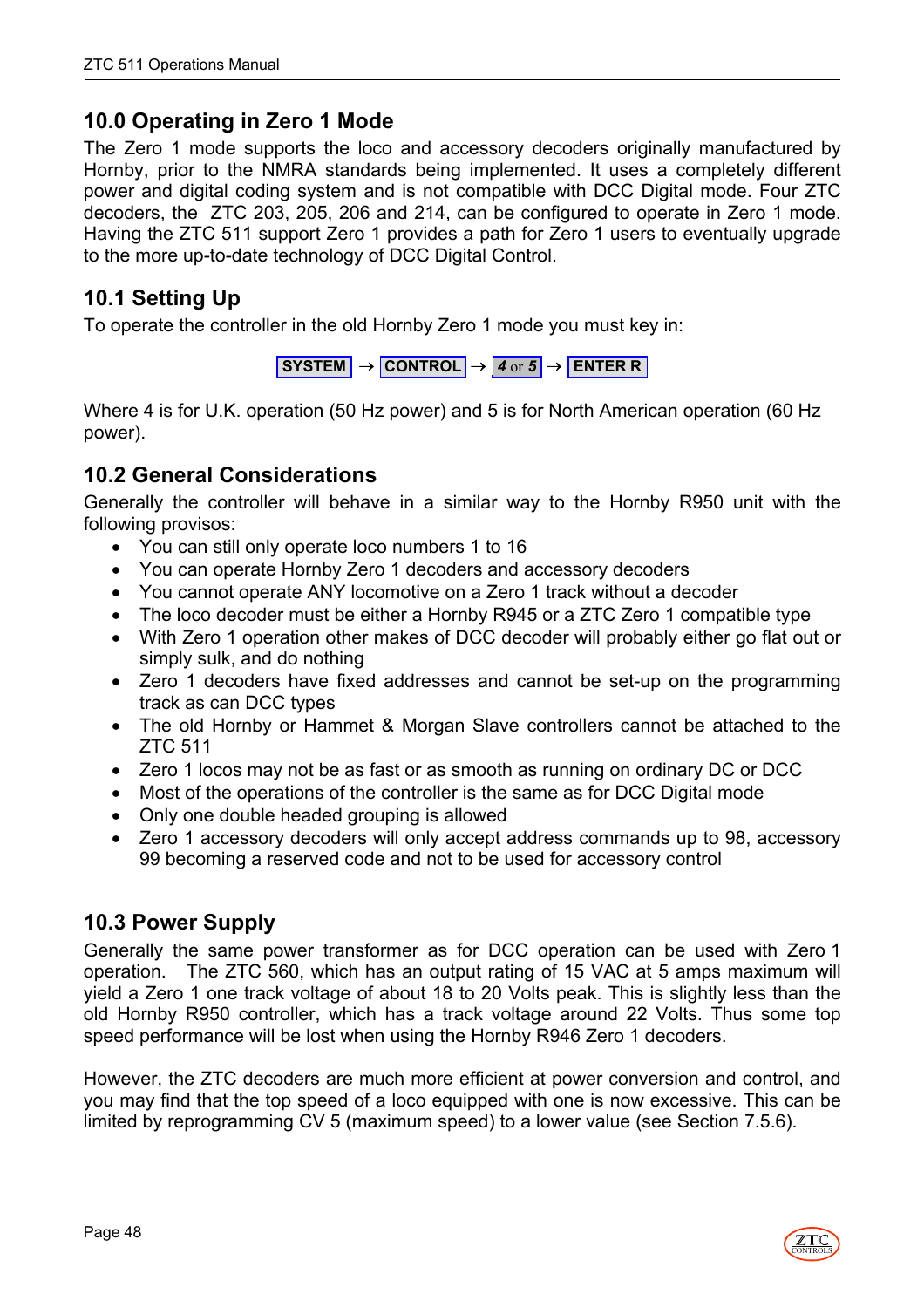# <span id="page-48-0"></span>**11.0 Operating in DC Mode**

The controller is designed to give a conventional controller output of direct current (DC) for use with a single locomotive in the usual way. This may be the preferred mode of operation or simply used as a convenient test facility.

Both the track outputs (OP/1 and OP/2) are always at the same controlled voltage and the system is not able to operate any accessory decoders for controlling points or signals. There are two DC modes. The output voltage may be set to pure DC (system mode 1) or PWM (system mode 2). In the pure DC mode, there is no pulse or signal or ripple on the output, making it most suitable for coreless and small motors.

### **Note: DO NOT USE PURE DC (MODE 1) FOR GAUGE 1 OR G GAUGE.**

In the PWM mode, the output is pulsed in order to be able to drive heavy loads. This is most suitable for the larger motored models and especially 0 Gauge and Gauge 1 locomotives. You cannot get independent control of two or more locos on the same track in either of these modes. You can, however, fine tune the performance of the controller to each one of your locos and save this information for each loco. None of the loco decoder functions (lights etc.) are available, even if a loco has a DCC decoder installed.

# <span id="page-48-1"></span>**11.1 Setting Up**

To operate the controller in the DC mode key in the following:

$$
S YSTEM \rightarrow \boxed{\text{CONTROL}} \rightarrow 1 \text{ or } 2 \rightarrow \boxed{\text{ENTER R}}
$$

Where 1 is for pure DC and 2 is for pulse width modulated (PWM) DC.

# <span id="page-48-2"></span>**11.2 Getting Control**

After setting the system to DC mode, or after powering up in DC mode, loco 0 will be shown on the LCD screen. You now have control of any loco on the track. The speed is controlled with the regulator lever after the reversing gear lever has been set to the mid-gear position and then moved to **FWD** forward or **REV** reverse. This prevents a newly assigned loco from lurching off unexpectedly in response to any arbitrary control settings.

# <span id="page-48-3"></span>**11.3 Loco Set-up**

Each loco on your layout will inevitably have different operating characteristics. These can be compensated for, by adjusting such parameters as the start voltage, maximum voltage, inertia etc. In DCC mode, these parameters are stored in the loco decoder memory. In DC mode, since decoders are not required, the parameters are assigned to loco numbers and stored in a memory bank located on-board the controller.

- Each loco number can have a different set-up.
- Any number from 1 to 32767 can be used for a loco number.
- Up to 50 different loco set-ups can be stored.

You can recall a particular set-up by calling up the loco to which it was assigned, as follows:

 $\vert$  **LOCO**  $\vert \rightarrow$  *loco number*  $\rightarrow$  **ENTER R** 

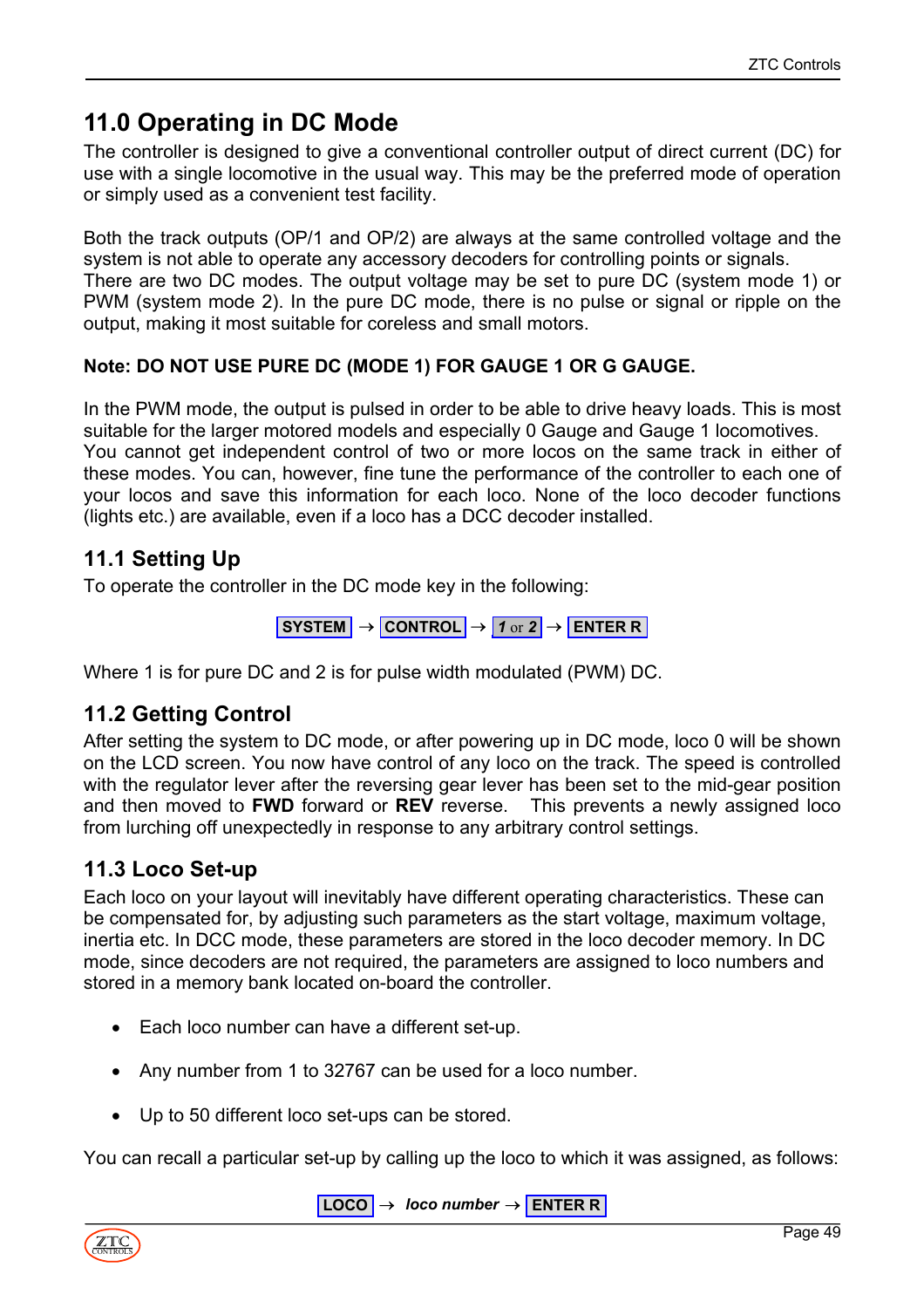### <span id="page-49-0"></span>**11.3.1 Loco Set-up Parameters**

There are two groups of loco set-up parameters.

| Group1                            |                            |                    |                                             |
|-----------------------------------|----------------------------|--------------------|---------------------------------------------|
| <b>Parameter</b><br><b>Number</b> | <b>Parameter</b>           | <b>Value Range</b> | <b>Description</b>                          |
|                                   | <b>Start Voltage</b>       | $0 - 255$          | To overcome initial friction                |
|                                   | Loco Max Output<br>Voltage | $0 - 255$          | To set maximum speed                        |
| 3                                 | Inertia                    | $0 - 255$          | To set momentum<br>characteristics          |
|                                   | Profile                    | $0 - 127$          | To bend the speed curve of<br>the regulator |

After calling up a loco number of your choice (e.g. LOCO  $\rightarrow$  *loco number*  $\rightarrow$  ENTER R), you can view the current value of any of the Group 1 parameters by using the following keystrokes:

**FUNCTION** → **LOCO** → *parameter number* → **ENTER R**

Where *parameter number* is any number 1 to 4.

To change the value of a Group 1 parameter use the following keystrokes:

**FUNCTION** → **LOCO** → *parameter number* → **PRESET** → *new value* → **ENTER R**

Where *new value* is any value in the value range shown in the Group 1 table.

The inertia parameter (3) can also be directly accessed by using the following keystrokes:

**INERTIA** → *new value* → **ENTER R**

| Group 2                 |                         |                    |                                               |
|-------------------------|-------------------------|--------------------|-----------------------------------------------|
| <b>Parameter Number</b> | <b>Parameter</b>        | <b>Value Range</b> | <b>Description</b>                            |
|                         | Kick start              | $0 - 255$          | A pulse to overcome initial<br>friction       |
| 2                       | <b>PWM</b><br>frequency | $0 - 255$          | Only in PWM mode, for<br>special motors       |
| 3                       | <b>Speed Scale</b>      | $0 - 255$          | To set MPH or Kph maximum<br>speed displayed  |
| 4                       | Control mode            |                    | To determine if inertia or<br>profile is used |

Review any of the Group 2 parameters by using the following keystrokes:

**LOCO** → **FUNCTION** → *parameter number* → **ENTER R**

To change the value of a Group 2 parameter use the following keystrokes:

**LOCO** → **FUNCTION** → *parameter number* → **PRESET** → *new value* → **ENTER R**

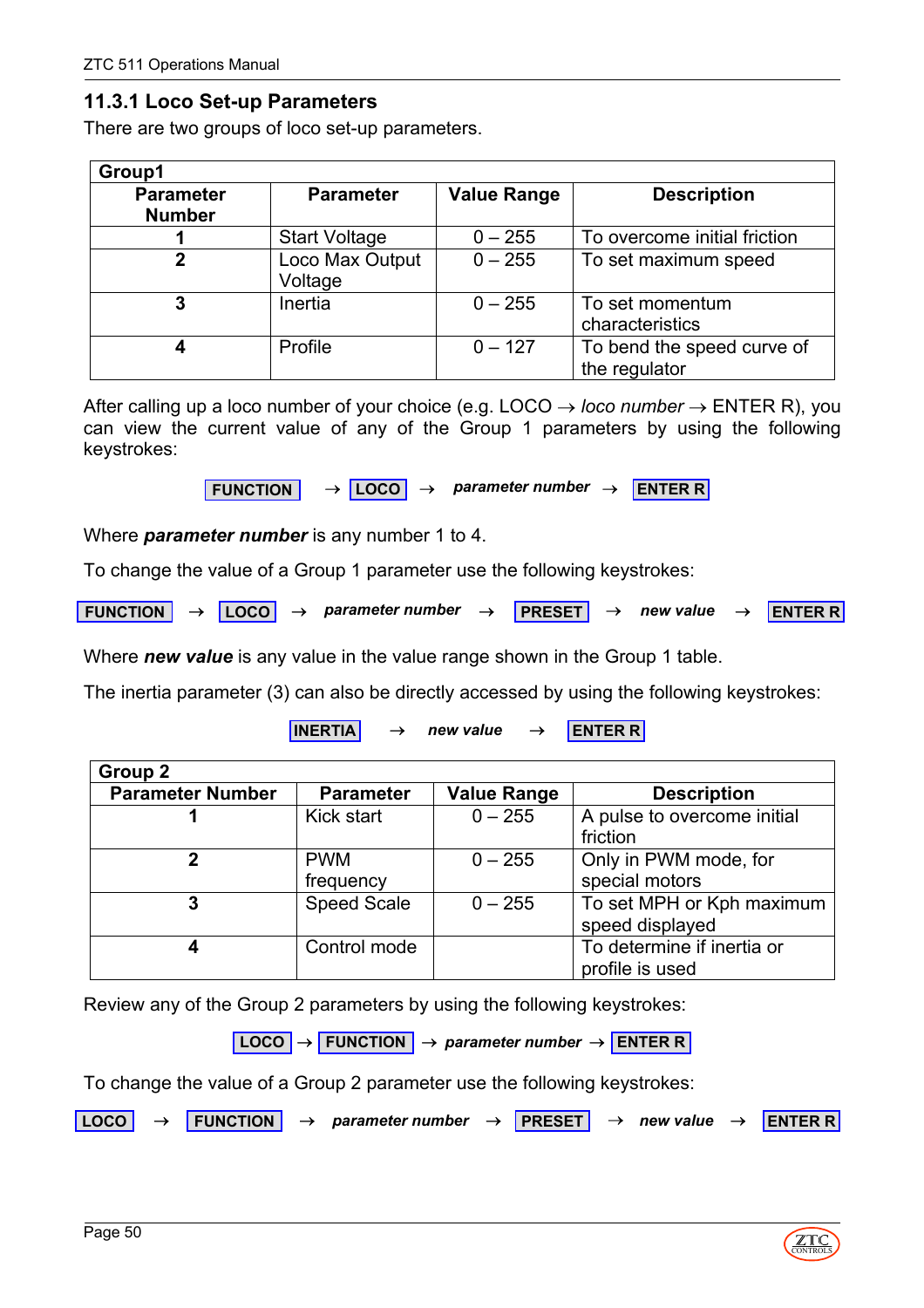<span id="page-50-0"></span>where *parameter number* is any number 1 to 4 and *new value* is any value within the Value Range shown in the Group 2 table.

### **11.3.2 Saving and Deleting Loco Set-up Parameters**

To **save** the set-up parameters for a particular loco number use the following:

**LOCO** → **PRESET** → *loco number* → **ENTER R**

Where *loco number* can be any number from 1 to 32767.

To **delete** the set-up parameters of a particular loco number use the following:

**FUNCTION** → **CONTROL** → *loco number* → **ENTER R**

To **delete** all previously set-up DC loco parameters from memory use the following:

**LOCO** → **POINT** → **ENTER L**

<span id="page-50-1"></span>To **restore** the factory default set-ups use:

**LOCO** → **POINT** → **ENTER R**

#### **11.3.3 Loco Roster**

The loco roster is a list of all DC loco numbers that have been saved to the internal memory in the ZTC 511. Pressing ENTER R will briefly display the number of loco set-ups stored in memory on the right hand side of the LCD screen.

To display a list of all loco number set-ups stored use the following key sequence:

**SIGNAL** → **CONTROL** → **ENTER R**

Pressing ENTER R repeatedly will scroll you through the roster listing. When the last loco number of the roster (up to 50 can be stored) has been displayed the LCD will return to the normal control screen. Pressing CLEAR at any point in the roster list will return you to the normal control screen.

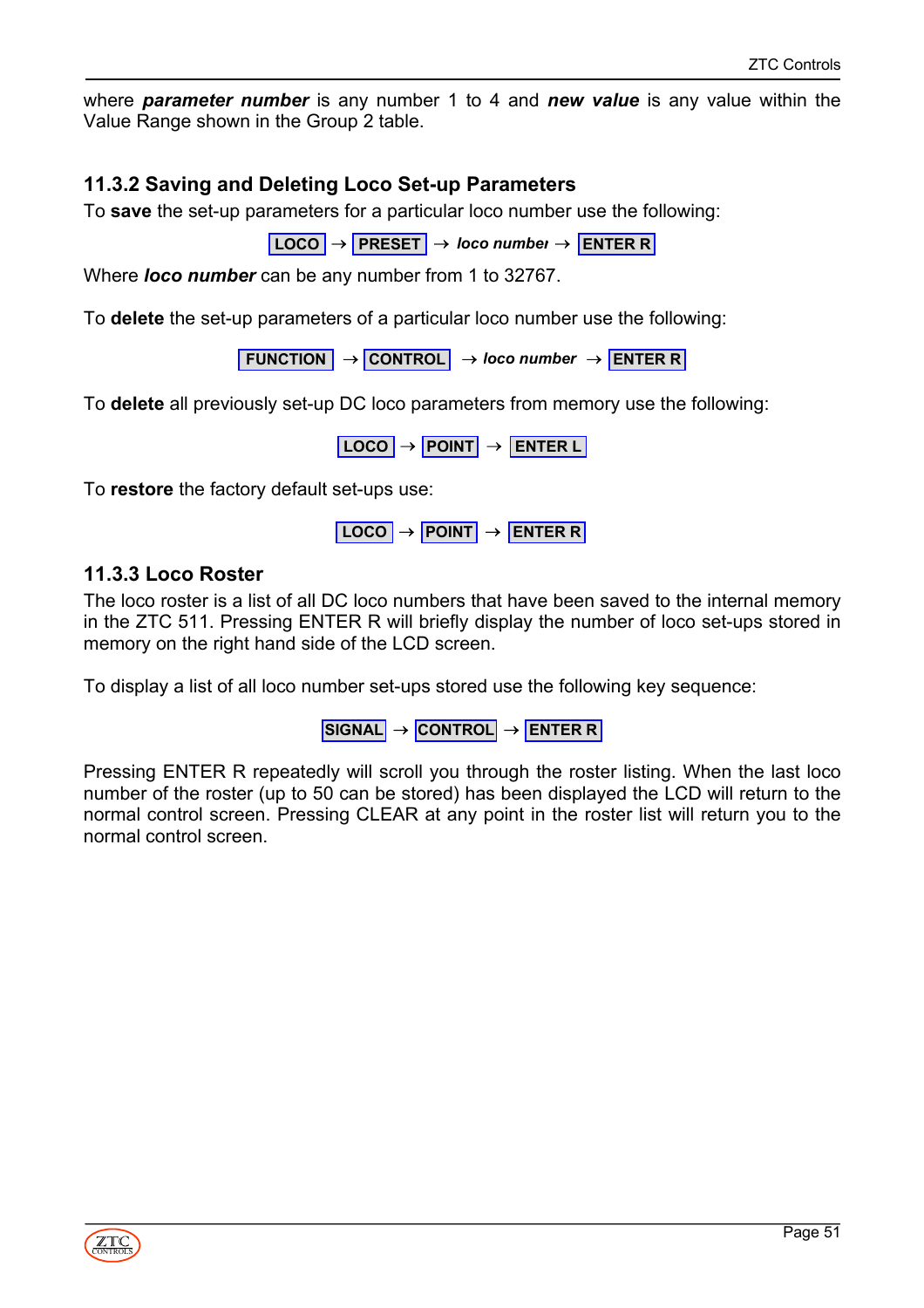# <span id="page-51-0"></span>**12.0 Test and Calibration**

The controls on the ZTC 511 are precision monitored by the internal processor for optimum results. From time to time it is recommended to check the controls in case of any slight mechanical drift of the end stop positions. If you find the regulator no longer gives 100% full power or the reverser no longer works properly, re-calibration may be necessary.

The test and calibration feature can also be used to check system voltages, current and light emitting diode (LED) operation.

# <span id="page-51-1"></span>**12.1 Testing The Controls**

To test the controls, disconnect all power from the track by turning off any track isolation switches, or pull out the plugs to the TRACK O/P1, O/P2 receptacles and programming terminals on the rear of the ZTC 511.

Then key in: **CLEAR** → **SYSTEM** → **PRESET** → *2* → **ENTER R**

| <b>CONTROL</b>   | <b>MIN</b><br><b>VALUE</b> | <b>MAX</b><br><b>VALUE</b> | <b>Note</b>                                                                               |
|------------------|----------------------------|----------------------------|-------------------------------------------------------------------------------------------|
| <b>REGULATOR</b> | 0                          | 255                        | There is a small dead<br>band at the beginning of<br>travel                               |
| <b>REVERSER</b>  | $-127$                     | $+127$                     | There is a small dead<br>band in the mid position<br>with an indent this should<br>read 0 |
| <b>BRAKE</b>     |                            | 255                        | not need<br><b>Does</b><br>he<br>to<br>calibrated                                         |

You can then see the values each control produces.

If any control does not operate over the range shown above, the unit needs to be recalibrated.

# <span id="page-51-2"></span>**12.2 Calibrating the Controls**

The controls are calibrated by first keying in:

**CLEAR** → **SYSTEM** → **PRESET** → *1* → **ENTER R**

Then, follow the displayed instructions to move each control to each extreme position, ignoring the displayed numbers. The sequence is:

Set the Regulator lever to **OFF** position Set the Reverser lever fully **FWD** then press Set the Reverser lever fully **REV** then press Set the Reverser lever to **MID** position Set the Regulator lever fully **OFF** then press Set the Regulator lever fully **OPEN** then press **ENTER R ENTER R ENTER R ENTER R**

By this process, the system memorises the positions of the end-stops.

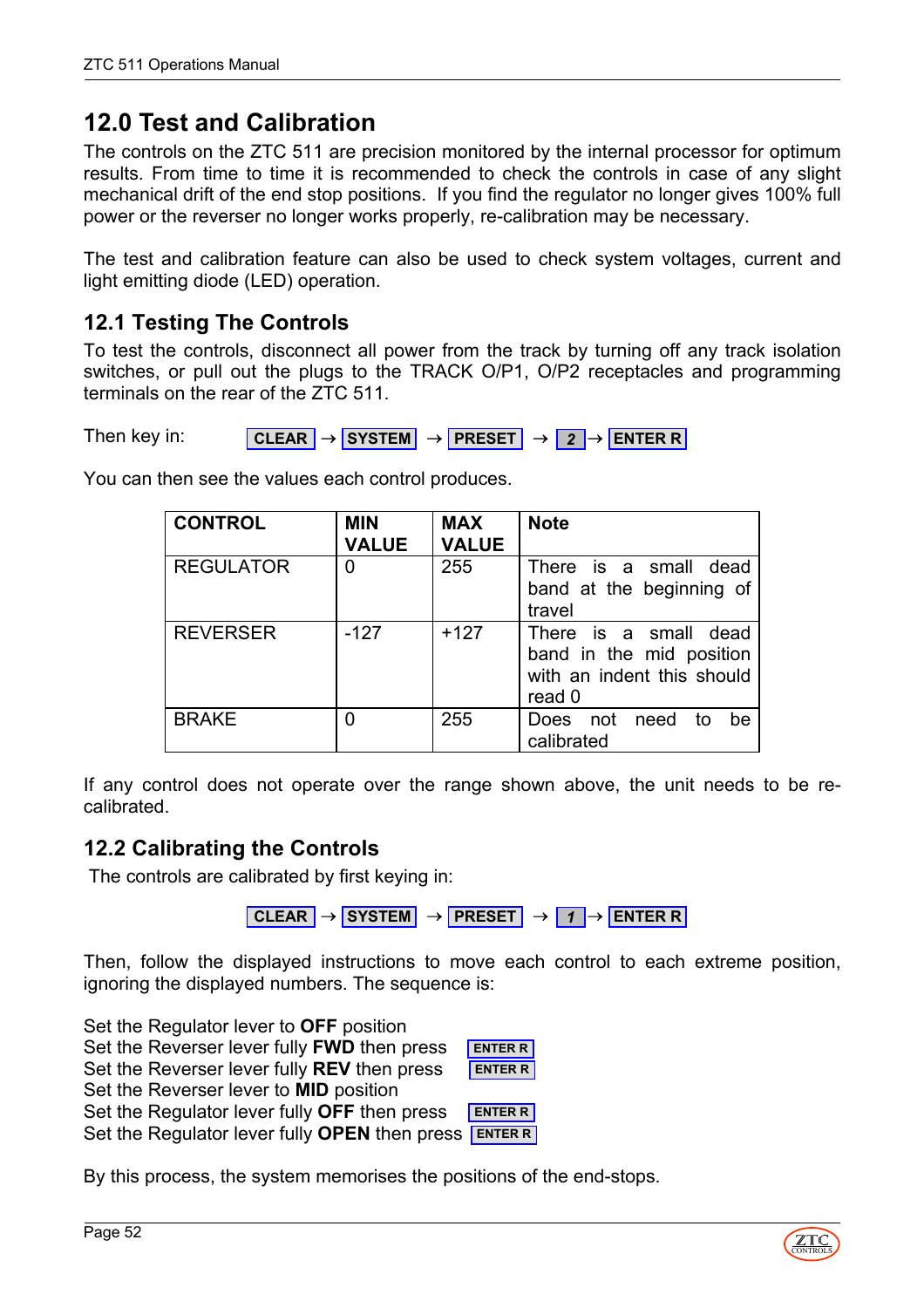The LCD screen will now be displaying the values associated with the position of each control. Check that the values displayed match those in the table above when each control is moved to its extremes.

To confirm if all controls are correctly positioned mechanically, key in the following:

**SYSTEM** → **PRESET** → *3* → **ENTER R**

Four figures will be shown briefly on the LCD screen. If any one of them reads 0, then the controls need mechanical adjustment. This should not be attempted by an inexperienced operator. The unit should be returned to ZTC for re-calibration.

### <span id="page-52-0"></span>**12.3 Transformer Test**

The ZTC 511 is able to estimate the voltage of the transformer powering it, to determine if the voltage value is in an acceptable in range. This is performed by pressing the following keys:

```
FUNCTION → SIGNAL → ENTER R
```
The value displayed is an estimate of the AC RMS output voltage of your transformer with only a light loading (about 250mA). If it is too high, the display will say so. An exceptionally high supply voltage to the unit could do internal damage or cause rapid overheating. Pressing CLEAR will exit the test function.

### <span id="page-52-1"></span>**12.4 Voltage and Current Measurement**

Refer to Section 2.3.1 for instructions on how to set the LCD to display various current and voltage measurements.

### <span id="page-52-2"></span>**12.5 LED Test**

All the front panel LED indicators, except the REMOTE LED, can be forced on for testing by keying:

**INERTIA** → **SIGNAL** → **ENTER R**

Disconnect power from the controller to return it to normal operational mode or press

**ENTER L** to return to the main menu.

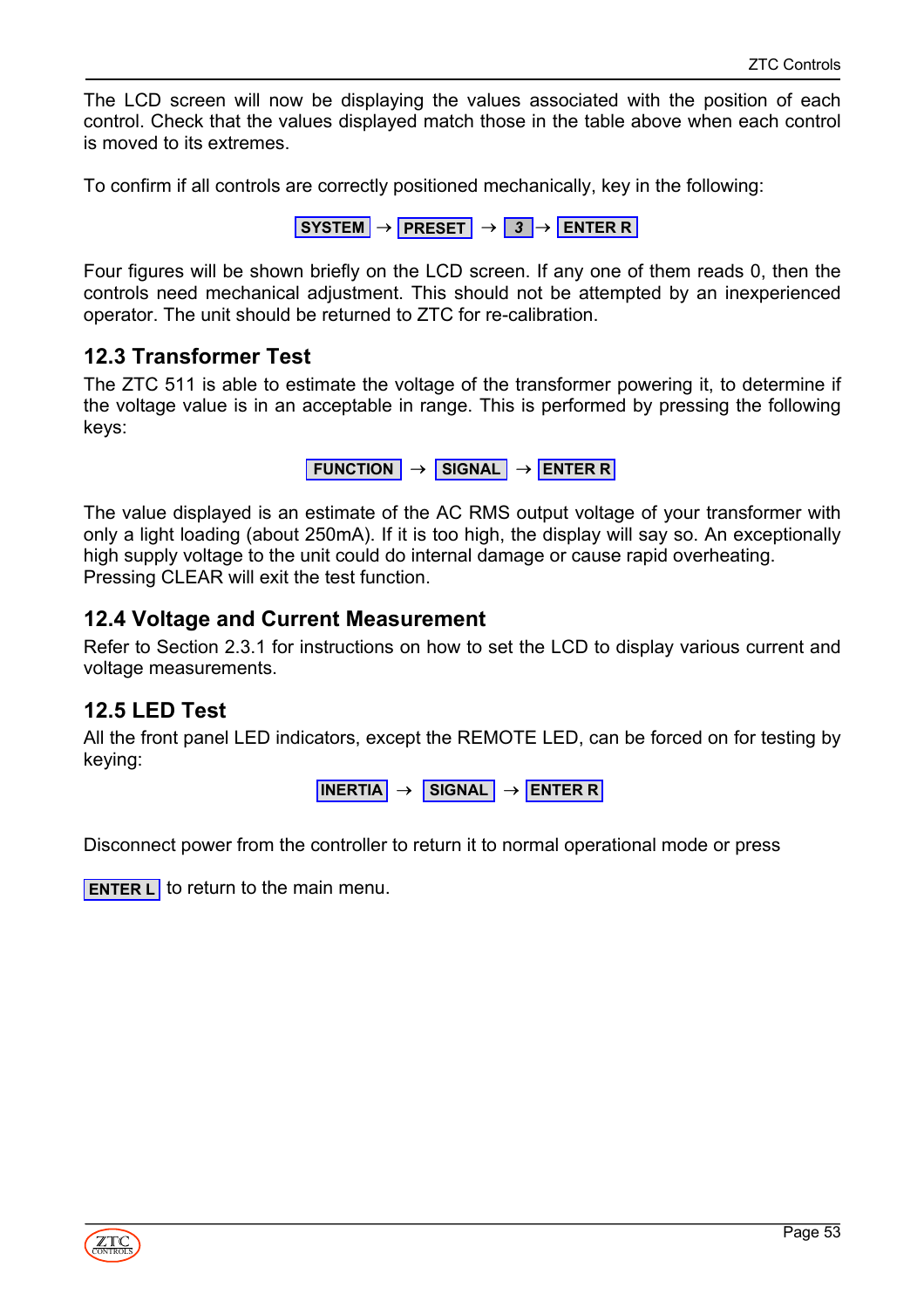# <span id="page-53-0"></span>**13.0 Installation**

You should have the following items to enable installation:

| ltem                                                                                                                                                                                                                     | <b>Quantity Required</b>                               | <b>ZTC Part No.</b>                                                            |
|--------------------------------------------------------------------------------------------------------------------------------------------------------------------------------------------------------------------------|--------------------------------------------------------|--------------------------------------------------------------------------------|
| Two Way Terminal Block                                                                                                                                                                                                   | 2 supplied with unit                                   | <b>ZTC 028</b>                                                                 |
| <b>Four Way Terminal Block</b>                                                                                                                                                                                           | 1 supplied with transformer                            | <b>ZTC 030</b>                                                                 |
| Twin white wire (see<br>Table of Recommended<br>Wire Gauge). Example<br>either $42 \times 0.2$ mm<br>stranded or<br>equivalent copper wire<br>with cross section area of<br>at least 1 sq. mm. ZTC<br>100 wire is ideal. | Not supplied                                           | <b>ZTC 100</b><br>10 meters Rated at 5.0<br>Amps<br>PVC Covered 42 x 0.2<br>mm |
| Screw Driver with 3mm flat<br>blade                                                                                                                                                                                      | Not supplied                                           | (Item not supplied)                                                            |
| AC Mains transformer<br>with 12-17 volt output at<br>least 2 amps maximum<br>AC.                                                                                                                                         | 1 (or more if ZTC 550<br>Booster units are to be used) | ZTC 56X Transformer<br>12 or 15 Volts AC at 5<br>amps max.                     |

# <span id="page-53-1"></span>**13.2 Power Input**

*WARNING: A DOUBLE INSULATED TRANSFORMER, PROVIDING A LOW VOLTAGE OUTPUT NOT EXCEEDING 17 VAC, MUST BE USED TO POWER THE ZTC 511. TRANSFORMERS MUST COMPLY WITH BRITISH STANDARD BS415 class 2 EN600065 EN60-772, OR OTHER EQUIVALENT STANDARD PUBLISHED BY UL, CSA OR OTHER STANDARDS AGENCY.*

> *DO NOT CONNECT MAINS VOLTAGES DIRECTLY TO THE ZTC 511. THIS WILL RESULT IN AN ELECTRIC SHOCK HAZARD AND WILL DESTROY THE UNIT*

The input power requirements of the ZTC 511 is low voltage only. Never attempt to directly connect live mains supply to the unit. A low voltage mains transformer or power supply must be used. The ZTC 560 is the recommended supply transformer for most UK applications.

A user provided transformer must meet the relevant safety standards. See the Transformer Recommendations table for recommended voltage and current ratings for different layout scales. A transformer of a higher current rating than that listed, is acceptable as it will generally give better regulated power. If too high a voltage is used to power the unit, it will cause internal damage.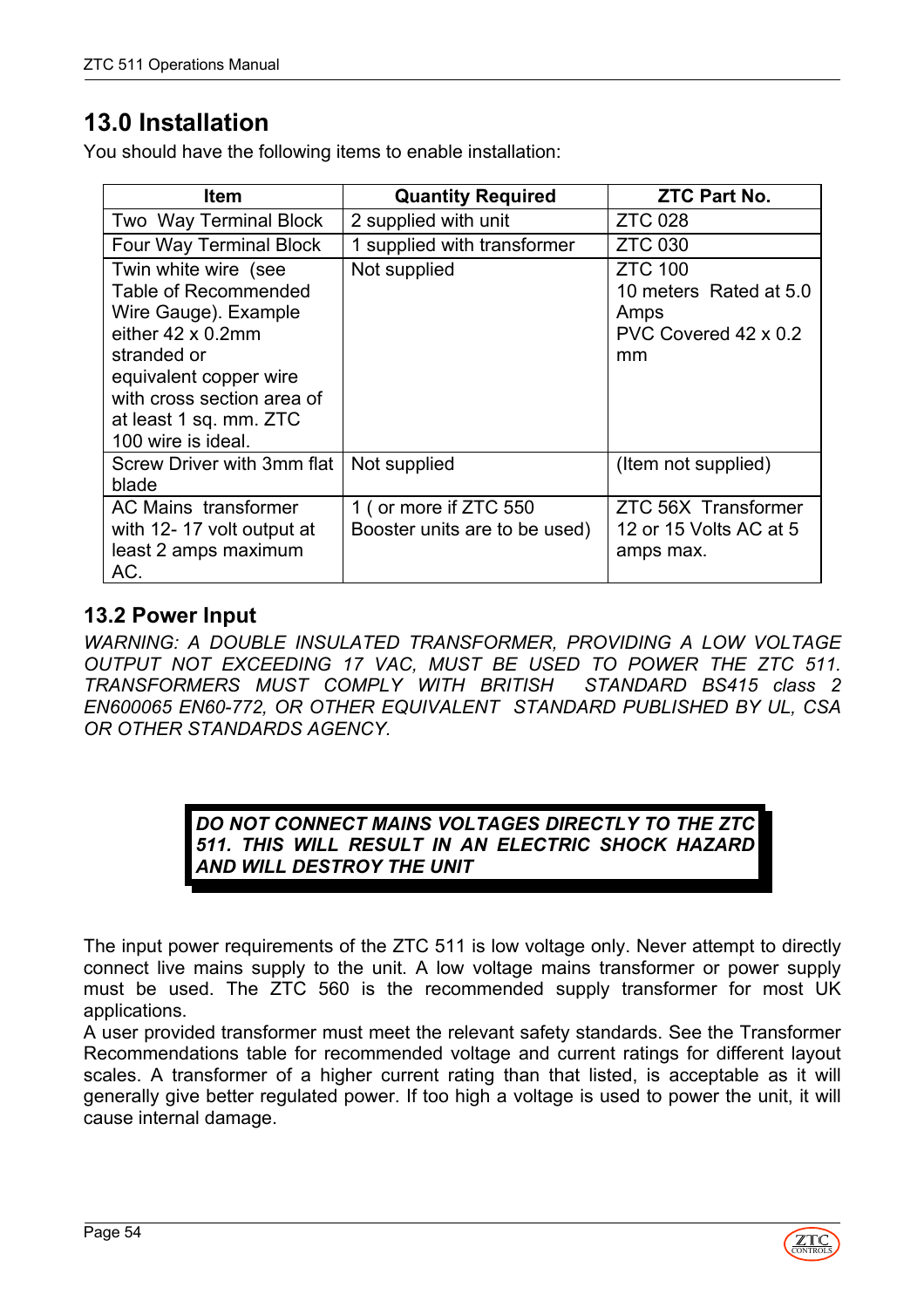| <b>Transformer Recommendations for UK Operation</b><br>(A range of products for other countries is available) |              |                       |                |  |  |  |
|---------------------------------------------------------------------------------------------------------------|--------------|-----------------------|----------------|--|--|--|
| <b>OUTPUT VOLTAGE</b><br><b>OUTPUT CURRENT</b><br><b>ZTC PART</b><br><b>SCALE / GAUGE</b>                     |              |                       |                |  |  |  |
| OO / HO                                                                                                       | 15 VAC       | 2 to 5 amps or more   | <b>ZTC 560</b> |  |  |  |
| N                                                                                                             | 12 VAC       | 1.5 to 3 amps or more | <b>ZTC 562</b> |  |  |  |
| $\circ$                                                                                                       | 15 VAC       | 1.5 to 5 amps or more | <b>ZTC 560</b> |  |  |  |
| G or Gauge 1                                                                                                  | 15 to 17 VAC | 5 to 10 amps          | <b>ZTC 564</b> |  |  |  |
| Z                                                                                                             | 10 to 12 VAC | 1.5 to 2 amps or more | <b>ZTC 566</b> |  |  |  |

#### <span id="page-54-0"></span>**13.2.1 Input Terminals**



When connecting to the POWER INPUT terminal block, use wire of sufficient rating (e.g. ZTC 100) as recommended in the Table of Recommended Wire Sizes (See Section 13.3). The 4 way, plug-in, terminal block, supplied with the ZTC 511 transformer, provides a convenient removable connection. Always connect the transformer output to the **two outer connections of the 4 terminals**, with the whitewith-black-trace wire connected to the terminal closest to the side of the ZTC 511. Check that there is no exposed copper wires or 'whiskers' at the stripped end of your wires where they go into the block. Clamp the wires using a 3mm (1/8") blade screwdriver. Do not over tighten. Do not attempt to apply power without using the 4 way terminal block.

The two **inside connections** are not to be normally used. They provide either an unregulated DC output from the unit's internal rectifier or a means of providing DC power input.

### <span id="page-54-1"></span>**13.2.2 Optional DC Power Input**



#### **This is an option you can ignore if you are using a transformer***.*

As an alternative, an external DC low voltage power supply can be used to power the ZTC 511 using the G (ground) and +P (+ve power) terminals. It should be 12 to 24 volts, regulated DC only. A capacity of 1.5 to 5 amps will be needed depending on your operational requirements. The supply should be suitably fused with an anti surge type fuse, not exceeding 5 amps. If the polarity is connected incorrectly, your fuse will blow and you may damage the ZTC 511.

The advantage of DC power supply operation is that the internal power dissipation is reduced, promoting cooler running at high output power levels.

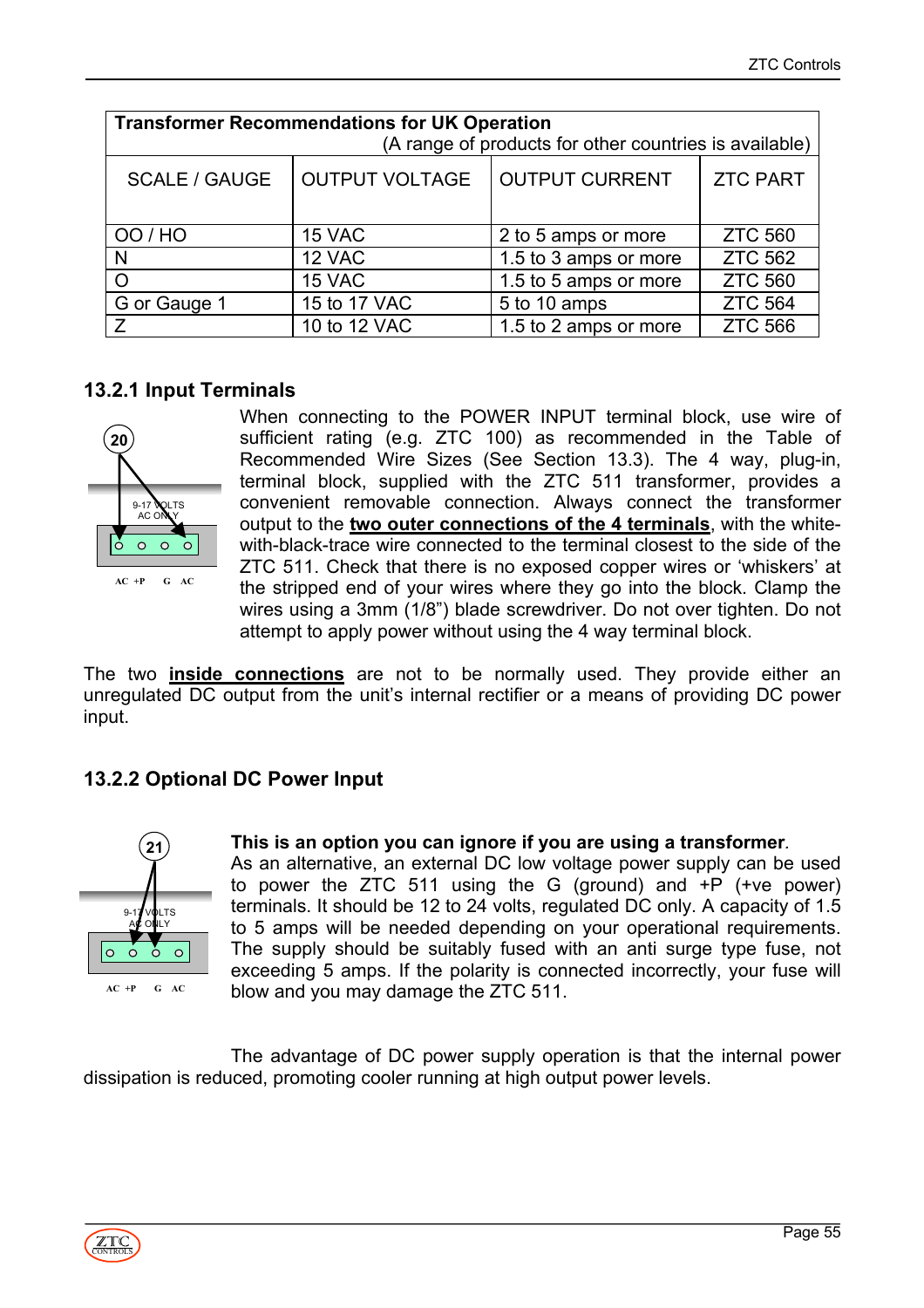# <span id="page-55-0"></span>**13.3 Recommended Track Wiring Gauge**

The wires used to connect to the track should be of a size and type suitable for the type and scale of railway and the maximum number of locos intended to be run. If the wires are too thin, there will be an increasing voltage drop along the wire, as the number of running locos increases. This causes poor loco operation.

With digital operation it is probable that the number of locos will grow from the initial phase. So it is better to use the heaviest recommended gauge wire for the job at the outset. See the table for more information. ZTC supply a self adhesive copper tape (ZTC 320) which is rated at 20 Amperes and ideal for all gauges. A flexible connection cable (ZTC 100), rated at 10 Amperes, is also available.

There are two terminal sockets at the rear of the unit marked, TRACK O/P 1 and TRACK O/P 2. These are identical and wired in parallel internally. Their use allows multiple feeds to spread the load to the track rather than using a single cable. Alternatively, one socket can feed the track and the other can feed any accessory decoders.

| <b>TABLE OF RECOMMENDED WIRE SIZES</b>                                                                                                                                                           |                                                                           |                                |                                |                        |
|--------------------------------------------------------------------------------------------------------------------------------------------------------------------------------------------------|---------------------------------------------------------------------------|--------------------------------|--------------------------------|------------------------|
|                                                                                                                                                                                                  | Expected maximum output current for ZTC 511.                              |                                |                                |                        |
|                                                                                                                                                                                                  | If wiring run distance is more than 10 Metres (30ft) use the next heavier |                                |                                |                        |
|                                                                                                                                                                                                  | gauge of wires                                                            |                                |                                |                        |
| <b>TRACK</b>                                                                                                                                                                                     | 1 to 2 amps                                                               | 2 to 3 amps                    | 3 to 4 amps                    | 5 amps (max)           |
| <b>CONNECTIONS</b>                                                                                                                                                                               |                                                                           |                                |                                |                        |
| Single pair cable                                                                                                                                                                                | 16 x 0.2mm                                                                | 23 x 0.2mm                     | 32 x 0.2mm                     | 32 x 0.3mm or          |
| feed or                                                                                                                                                                                          | $(0.5$ sq. mm) or                                                         | (0.75 sq. mm) or               | $(1.0$ sq. mm $)$ or           | 42 x 0.2mm             |
| <b>Transformer input</b>                                                                                                                                                                         | $1 \times 1.13$ mm                                                        | $1 \times 1.13$ mm             | 1 x 1.38mm                     | $(1.5$ sq. mm) or      |
|                                                                                                                                                                                                  | (1 sq. mm)                                                                | (1 sq. mm)                     | $(1.5$ sq. mm $)$              | 1 x 1.38mm             |
|                                                                                                                                                                                                  |                                                                           |                                |                                | $(1.5 \text{ sq. mm})$ |
| 2 cable feeds                                                                                                                                                                                    | 7 x 0.2mm                                                                 | 16 x 0.2mm                     | 23 x 0.2mm                     | 32 x 0.2mm             |
|                                                                                                                                                                                                  | $(0.22$ sq. mm $)$                                                        | $(0.5$ sq. mm) or              | $(0.75$ sq. mm) or             | $(1.0$ sq. mm) or      |
|                                                                                                                                                                                                  | or                                                                        | $1 \times 1.13$ mm             | $1 \times 1.13$ mm             | 1 x 1.13mm             |
|                                                                                                                                                                                                  | $1 \times 0.6$ mm                                                         | (1 sq. mm)                     | (1 sq. mm)                     | (1 sq. mm)             |
|                                                                                                                                                                                                  | $(0.28$ sq. mm $)$                                                        |                                |                                |                        |
| 3 cable feeds                                                                                                                                                                                    | $7 \times 0.2$ mm                                                         | $7 \times 0.2$ mm              | 16 x 0.2mm                     | 23 x 0.2mm             |
|                                                                                                                                                                                                  | $(0.22$ sq. mm $)$                                                        | $(0.22$ sq. mm) or             | (0.5 sq. mm) or                | (0.75 sq. mm) or       |
|                                                                                                                                                                                                  | or                                                                        | $1 \times 0.6$ mm              | $1 \times 1.13$ mm             | $1 \times 1.13$ mm     |
|                                                                                                                                                                                                  | $1 \times 0.6$ mm                                                         | $(0.28$ sq. mm $)$             | (1 sq. mm)                     | (1 sq. mm)             |
|                                                                                                                                                                                                  | $(0.28$ sq. mm $)$                                                        |                                |                                |                        |
| <b>Programming track</b>                                                                                                                                                                         | Separate stub                                                             | If siding is part              | If siding is part              | <b>Not</b>             |
| output                                                                                                                                                                                           | of track:<br>16 x 0.2mm                                                   | of running line:<br>16 x 0.2mm | of running line:<br>16 x 0.2mm | recommended            |
|                                                                                                                                                                                                  | $(0.5$ sq. mm $)$ or                                                      | $(0.5$ sq. mm) or              | $(0.5$ sq. mm) or              |                        |
|                                                                                                                                                                                                  | $1 \times 1.13$ mm                                                        | $1 \times 1.13$ mm             | $1 \times 1.13$ mm             |                        |
|                                                                                                                                                                                                  | (1 sq. mm)                                                                | (1 sq. mm)                     | (1 sq. mm)                     |                        |
| <b>Transformer feed</b>                                                                                                                                                                          | 23 x 0.2mm                                                                | 23 x 0.2mm                     | 32 x 0.2mm                     | 32 x 0.3mm or          |
| to ZTC 511 AC                                                                                                                                                                                    | $(0.75$ sq. mm $)$                                                        | (0.75 sq. mm) or               | $(1.0$ sq. mm) or              | 42 x 0.2mm             |
| voltage supply                                                                                                                                                                                   | or                                                                        | $1 \times 1.13$ mm             | $1 \times 1.38$ mm             | $(1.5$ sq. mm) or      |
| input                                                                                                                                                                                            | 1 x 1.13mm                                                                | (1 sq. mm)                     | $(1.5 \text{ sq. mm})$         | $1 \times 1.38$ mm     |
|                                                                                                                                                                                                  | (1 sq. mm)                                                                |                                |                                | $(1.5 \text{ sq. mm})$ |
|                                                                                                                                                                                                  |                                                                           |                                |                                |                        |
| Multi-strand wire sizes shown as "number of strands x strand diameter" with equivalent cross<br>sectional area. Single core wire is shown as "1 x wire diameter" with equivalent cross sectional |                                                                           |                                |                                |                        |

area.

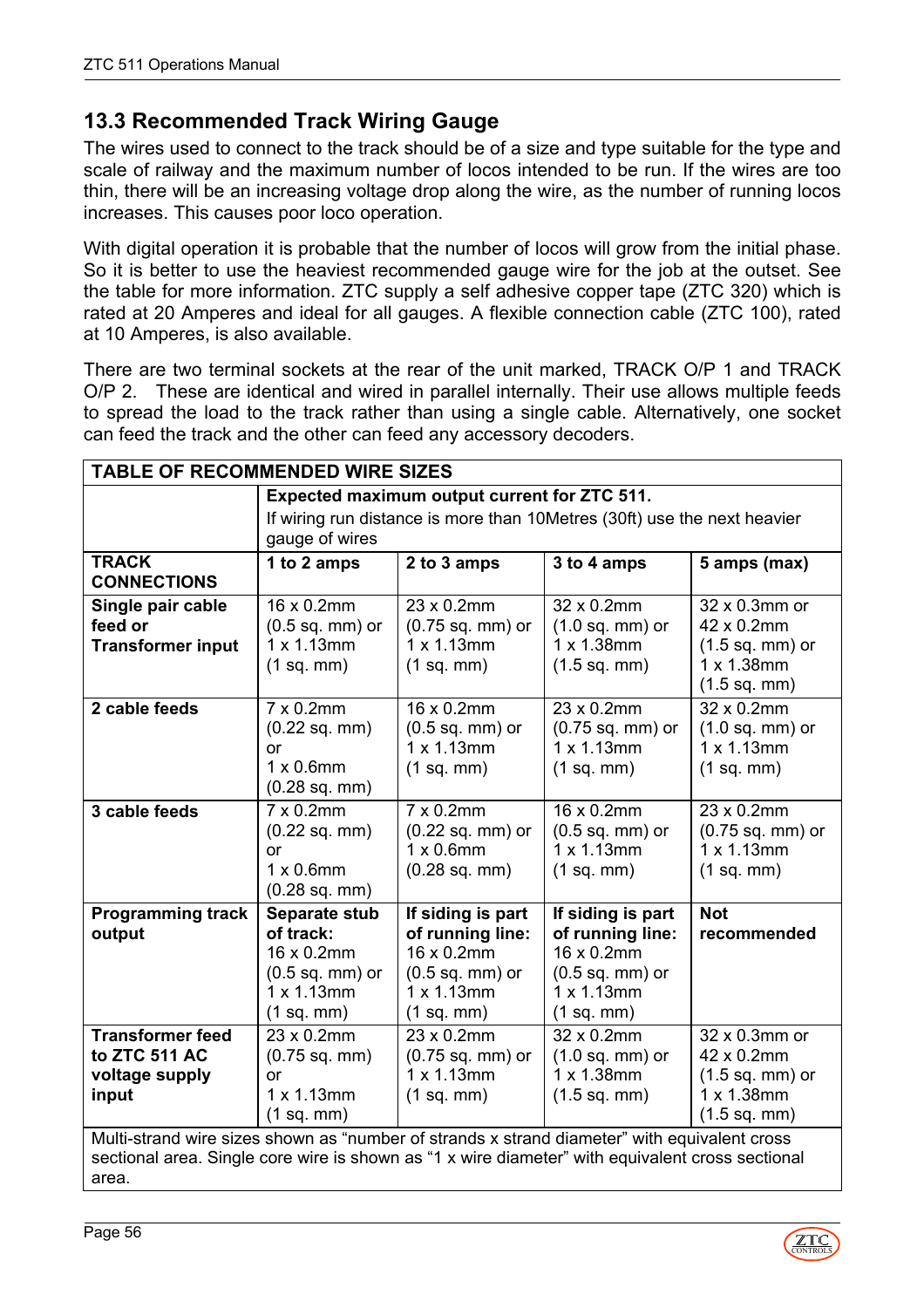# <span id="page-56-0"></span>**13.4 Wiring the ZTC 511 Outputs to the Track(s).**

The following diagram illustrates the recommended method of connecting the ZTC 511 to the track.



# <span id="page-56-1"></span>**13.5 Output Terminals**

ZTC terminals are labelled TN for TRACK NORTH and TS for TRACK SOUTH as a convention. On an ordinary DC controller, the NORTH rail would be on the right side and positive polarity with a loco going forwards. Your wiring and track configuration should not allow NORTH to make contact with SOUTH or else you will have a permanent short circuit! When operating in DIGITAL mode the track polarity has no effect on the direction of running as it would for ordinary DC operations.

The plug-in 2 way terminal blocks, supplied with the ZTC 511, provide a convenient way of connection. Use a 3mm (1/8") width flat bladed screwdriver when tightening up the terminals screws. Do not over tighten. Check that there is no exposed copper or 'whiskers' of wire at the stripped end of your wires where they go into the blocks.

You may insert multiple track connections into each terminal block for either TRACK O/P1 or TRACK O/P2. You do not have to use both outputs and they are interchangeable. When the controller is used in ordinary DC mode or PWM, both these outputs are still the same.

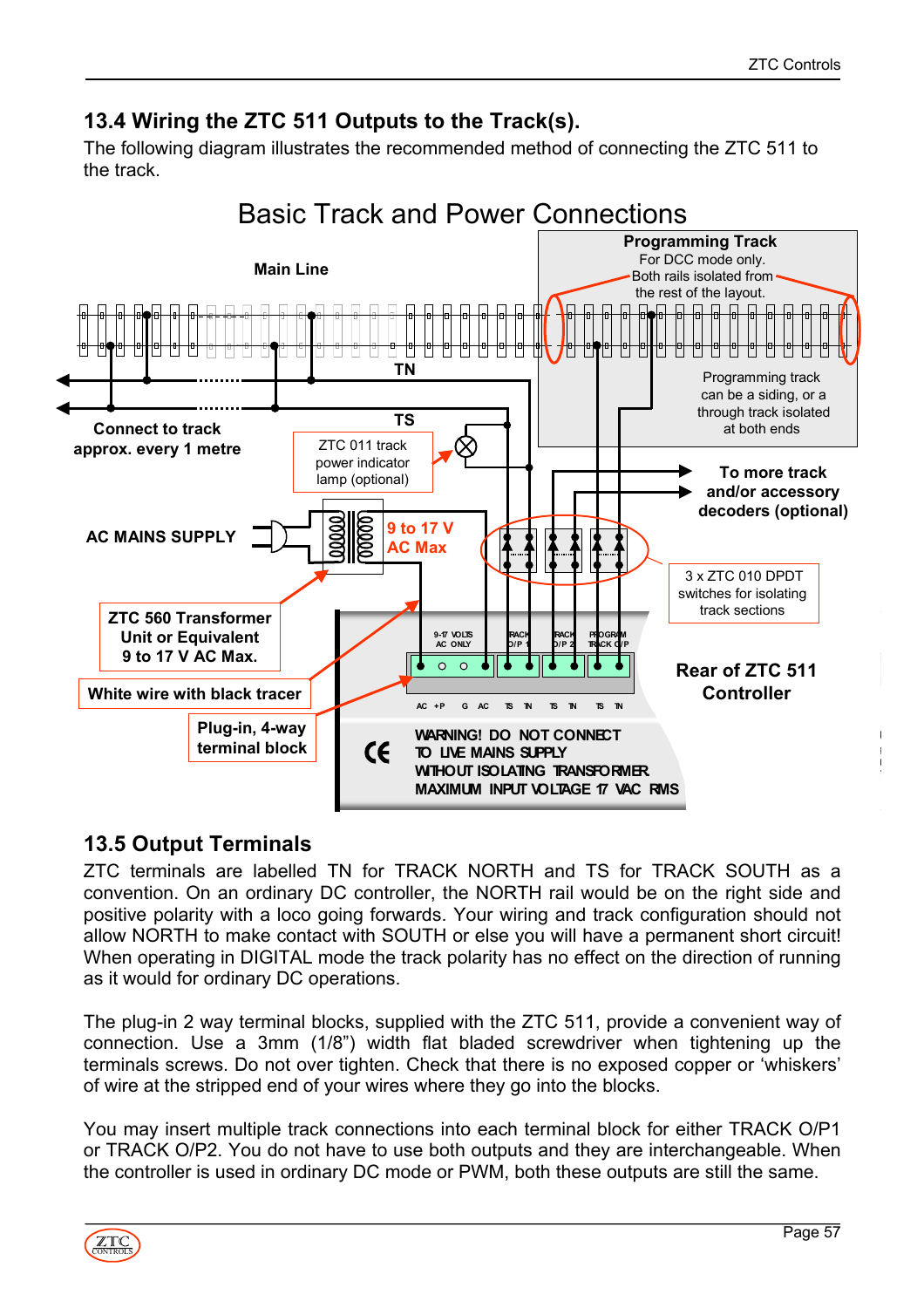#### NB: **There is no common return from the TN TS pairs of terminals and any other input or output terminals. They should both be regarded as "Live" although the output voltage is less than 25 Volts.**

# <span id="page-57-0"></span>**13.6 Wiring the Main Line**

The length of the wiring from the TRACK O/P 1 and 2 should be minimised to avoid undue voltage drops in the cable. On most layouts, the track alone cannot be relied on to carry the power signals to all parts of the system. Rail joiners are particularly poor electrical conductors and may cause reliability problems if the layout does not have multiple feeds.

Good electrical integrity between the controller and all trackwork is extremely important for successful DCC digital operation. Since current in the system can be quite high when operating multiple trains, the wire used should be more substantial than for a conventional layout. Dirty track and poor rail joints will not reliably pass the data signals and commands, carried on the AC track voltage to the locomotives.

It is strongly recommended that the main current to the track be carried by at least one ring main pair of wires located under the layout surface. ZTC recommends ZTC 320, a self adhesive copper tape, rated at 20 Amperes.

For best results use nickel-silver track.

### <span id="page-57-1"></span>**13.6.1 Multiple Track Feeds**

Running at least one tape or cable pair round your layout and tapping off to the track with copper wire (ZTC 321) at regular intervals will promote good power integrity. The distance between feeds can vary depending on the gauge and average track lengths. One tapping or dropper per metre (36-40") or so is prudent for N and OO/HO. For gauge 1 this might be lengthened to 2 metres or so (6-7 feet). If the interval between feeds is too far, it will show itself in reduced performance between the feed points. With the power bus, it will be easy to add extra feeds when it appears to be needed.

When installing droppers be careful not to mix up the TRACK NORTH and SOUTH wiring polarity, as this will create a short circuit across the track.

# <span id="page-57-2"></span>**13.7 The Programming Track**

The programming output from the controller is used for setting up the loco decoders installed in the locos. This is not relevant if you only use the controller for DC mode or as a slave to another unit.

The PROGRAM TRACK output is derived from the same source as the TRACK O/P 1 and 2. It can therefore feed any separate siding, stub, or through track on your layout. In the programming mode of operation, an internal relay within the ZTC 511 disconnects the rest of the layout and only the programming track remains energised at a low power level. This allows the set-up of a loco with decoder when it is placed on this special section. It should be conveniently close to the controller.

# <span id="page-57-3"></span>**13.8 Connecting Accessory Decoder Modules**

Generally these take their signal information from the same source as a loco decoder and therefore can be connected to either TRACK O/P 1 or 2. They can also be fed by taking a tap off the track feed or the track itself. See the information that comes with the Accessory Decoders for full installation instructions.

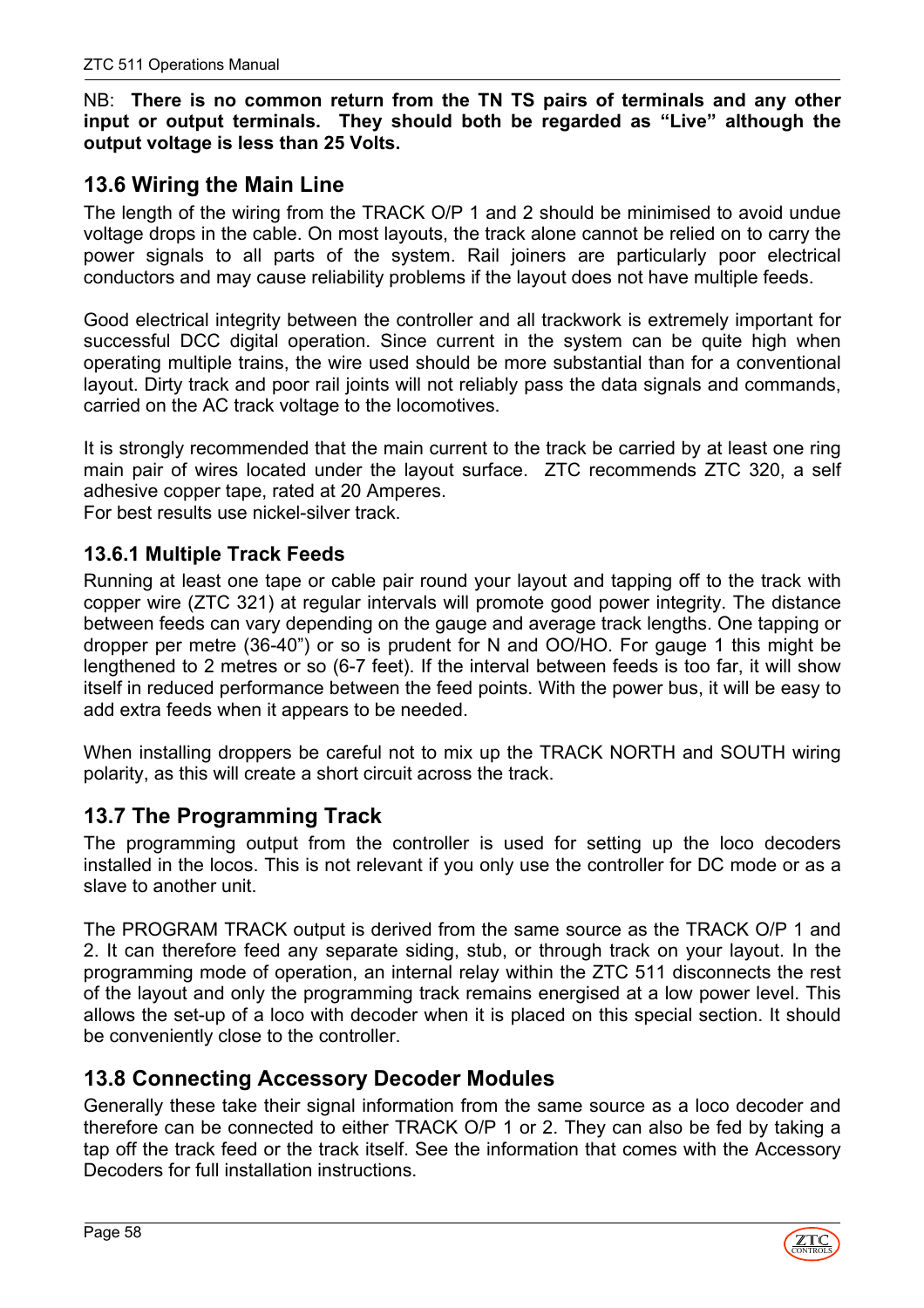# <span id="page-58-0"></span>**13.9 Points & Turnouts**

Both insulated and live frog points may be used with the DCC system (e.g.: Peco "Insulfrog" and "Electro-frog"). Live frogs are better as they promote better continuity over the crossings, especially at low speeds. However, a small amount of extra work, when installing, will be necessary as the rails into the frog must be insulated from the continuing rails to prevent shorts as the blades switch over. The track power is fed from the toe as in conventional practice. Both following rails should be wired so as to be permanently live. When using insulated frog points, the switch blade usually disconnects the opposing side's

rail. Unless you particularly require an isolated siding, bridge wires should also be fitted to keep both sides live.

**Bridging Wires Round a Live Frog Point** 



With some types of insulated frog point certain locos cause problems due to excessive tyre width. These can cause occasional short circuits as they pass over the frog. The ZTC 511 controller will automatically reset itself from such a trip condition and carry on running. To avoid this situation occurring, these points can be treated the same as live frog types, with insulated joints to both frog rails and a bridge wire connected from each end of the point section. For more information on point and layout wiring contact our help desk or www.wiringfordcc.com.

# <span id="page-58-1"></span>**13.10 Large Layouts – Isolating Track Sections**

When the ALL STOP button on the controller is pressed twice, all power is cut off from the track. However, it is recommended that a track isolating switch be installed between the controller outputs and the track. On large layouts, if you do get a short circuit for some reason, it will be easier to locate if each of the major sections of the layout has an isolating switch to disconnect the power from the controller. Any switch used for track isolation needs to have wiping contacts rated at 5 Amps at 24 volts AC, double pole, single throw. Both TN and TS should be switched. The ZTC 010 is the ideal switch for this purpose. An indicator lamp, ZTC 011, may also be fitted if required.

# <span id="page-58-2"></span>**13.11 Power Boosting**

The ZTC 511 Master Controller has a maximum power output of 5 Amps. The maximum power is drawn when locos are simultaneously starting which might be double their nominal running currents. Accessory modules may also be connected to the track power as well. So eventually the system could 'run out of steam'.

The ZTC 550 power booster operates like an amplifier, taking the signal from the master controller and providing a separate power output feed. This is connected to additional (remote) parts of the railway system and can provide up to another 5 amps of power. A separate mains transformer has to be connected to the booster to provide it with power. More boosters can be connected should even more power be needed.

**Power boosters cannot be used for pure DC output mode.**

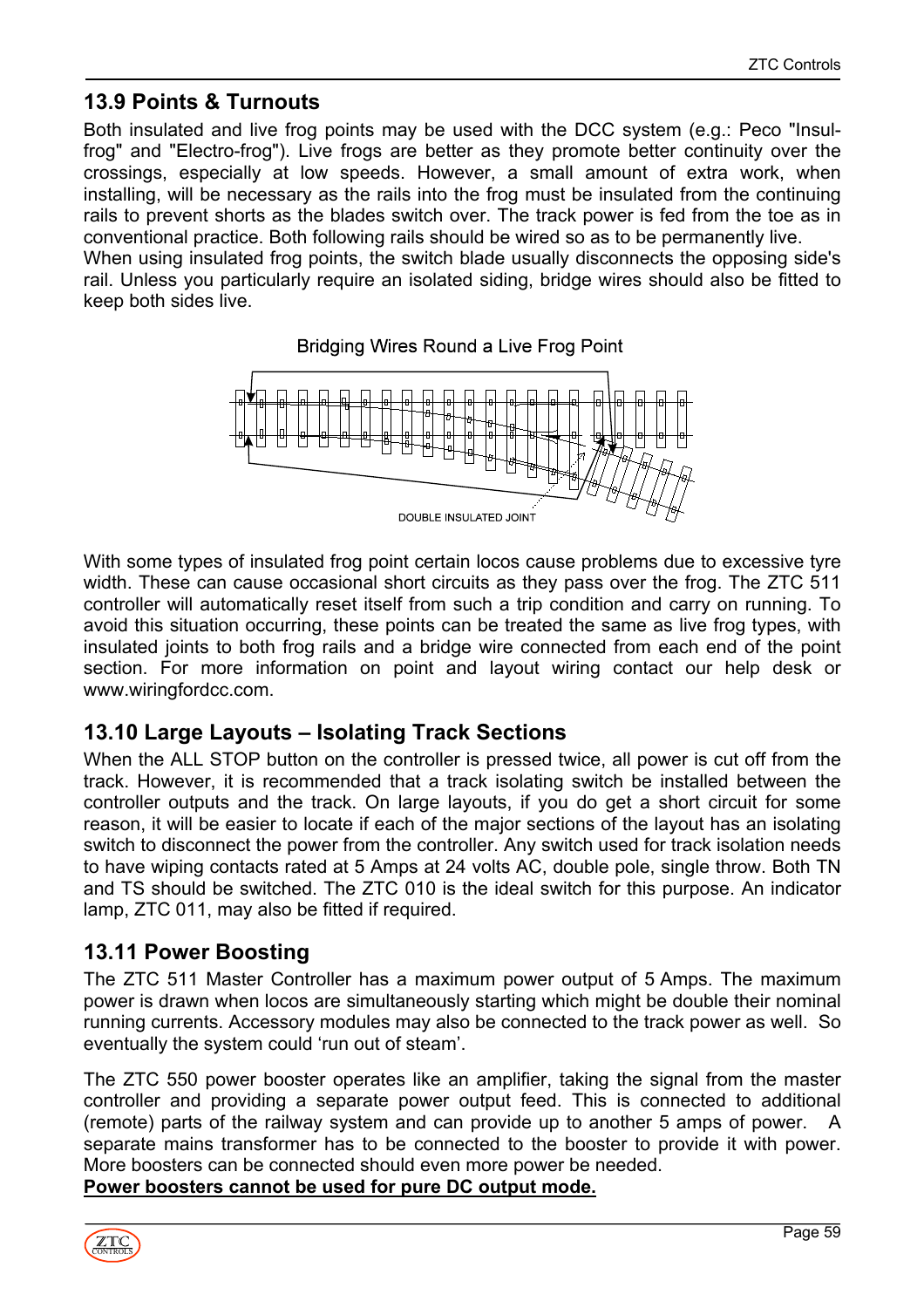# <span id="page-59-0"></span>**13.12 Reverse Loops**

The main problem with a reverse loop is the fact that the TRACK NORTH rail sweeps round to join up with the TRACK SOUTH rail and vice-versa, causing a short circuit. To prevent the short circuit, insulated joints are placed at the entry and exit of the loop.



However, if the loop section is fed by a ZTC 550 power booster, continuous running will be possible through the loop. The booster senses the phase of the track signal needed and automatically switches itself at either the entry or exit as the train passes the insulated joint. One booster could serve two or more reverse loops on the layout provided only one train is ever expected to pass in or out of any loop at one time.

Installation information is given in the ZTC 550 Manual.

# <span id="page-59-1"></span>**13.13 Over Temperature Protection**

During normal operation, heat is generated by the electronic components inside the ZTC 511 cabinet. If the unit has been operating for extended periods of time, at excessive current levels, then there is the possibility that internal temperatures may reach values that could affect the performance of the ZTC 511 circuitry. This is especially so if the ambient temperature is high. The ZTC 511 is protected against such an event. If the temperature reaches a critical level, then the output will automatically shut down, to prevent this happening. The message "OVER TEMPERATURE" will be displayed on the LCD screen for as long as the output is shut down. Once the temperature has dropped to a safe level, the output will be automatically restored.

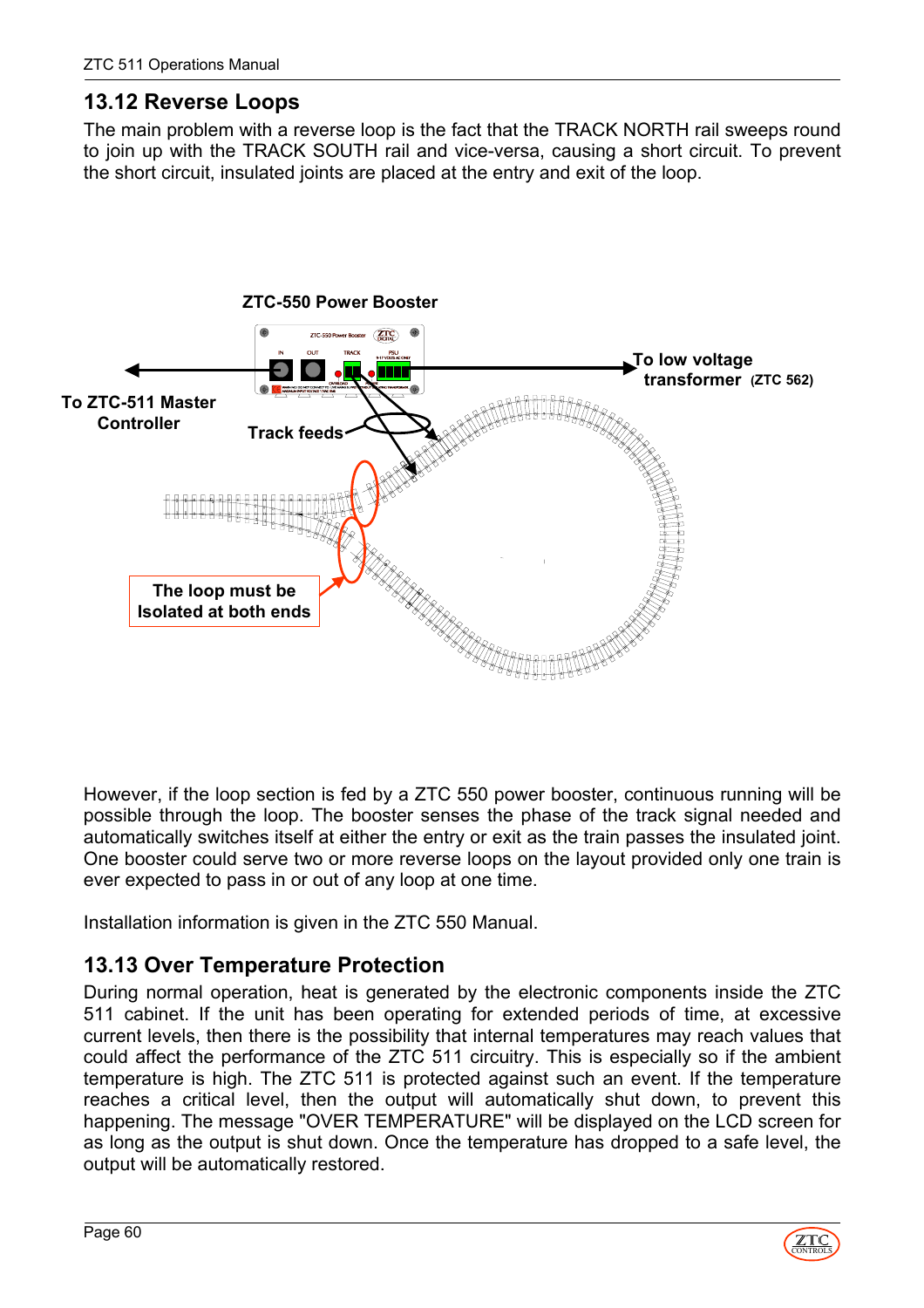# <span id="page-60-0"></span>**14.0 Software Upgrades**

Further ZTC research and development will in the future provide new and/or enhanced features for the ZTC 511 controller, which will be made available to existing users as software upgrades. The software is contained on an integrated circuit called an EPROM. To upgrade software means that a new EPROM has to be installed in the ZTC 511.

#### **NOTE: This procedure should only be carried out if you are confident in handling electronic components and are aware of the risks that static electricity poses to EPROM circuitry. Otherwise contact ZTC Controls.**

To change the EPROM proceed as follows:

- 1. Ensure that the controller is disconnected from its power supply and that all other connections (i.e. to the track) are also removed.
- 2. Unplug the display unit from the rear of the main controller and remove the display by unscrewing the brass thumb-screws found on either side of the main unit.
- 3. Carefully undo the two screws in the left hand side and the four screws in the right hand side of the controller housing using a pozi-drive, or Phillips type screwdriver.
- 4. Lift the ZTC 511 off its base unit and turn over, placing the main controller onto a soft surface. We recommend a cotton towel.
- 5. Locate the EPROM as indicated in the diagram below.
- 6. Remove the EPROM from its socket by gently levering up both ends of the chip with a flat bladed screwdriver or similar implement. Take care not to damage either the device (bending pins) or the socket.
- 7. Place the software upgrade EPROM into the now vacant socket with the indentation in its housing pointing towards the reverse gear lever. Push home using a gentle but firm pressure, taking care to support the printed circuit board from behind with your fingers.



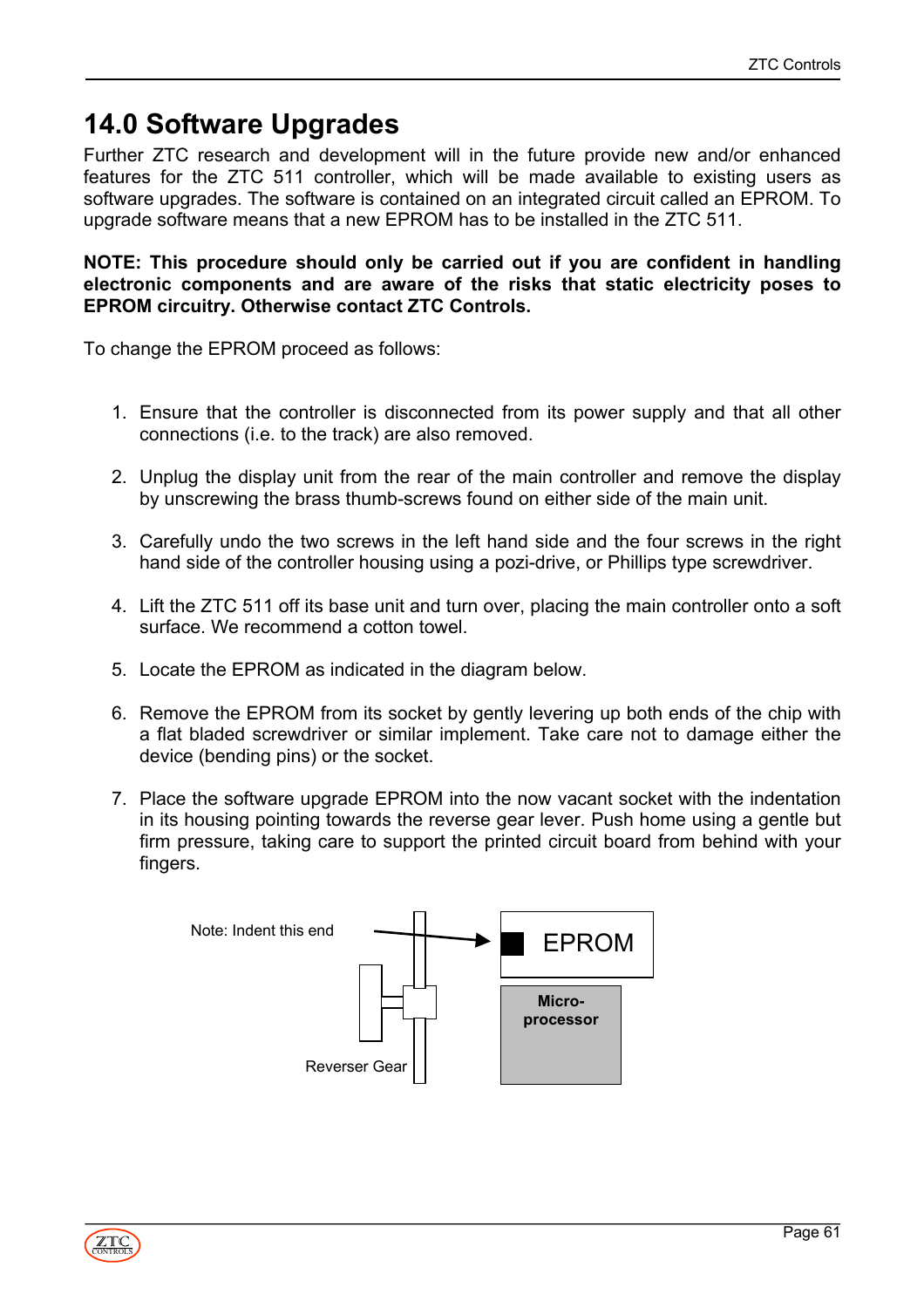- 8. Reconnect the ZTC 511 display unit and apply power to the system. If the EPROM has been correctly installed then the controller will emit a beep and the display will show the software version number before going into `operational` mode. If for some reason this does not happen remove power immediately and check the orientation of the EPROM in its socket. If it has been installed incorrectly then remove it as described above and re-install. If the unit fails to operate for some other reason then contact ZTC Controls.
- 9. Insert the main unit onto its base and replace the self-tapping screws, making sure not to over tighten.
- 10. Replace the display unit onto the rear of the main controller and secure with the brass thumb-screws. Plug the display into the rear of the main unit.
- 11. Reconnect all the required connectors (track, etc.). Finally reconnect the power connector.

Your ZTC 511 should now be operating under new software, with enhancements to some of its already unique features. If it fails to do so, then contact ZTC Controls for advice.

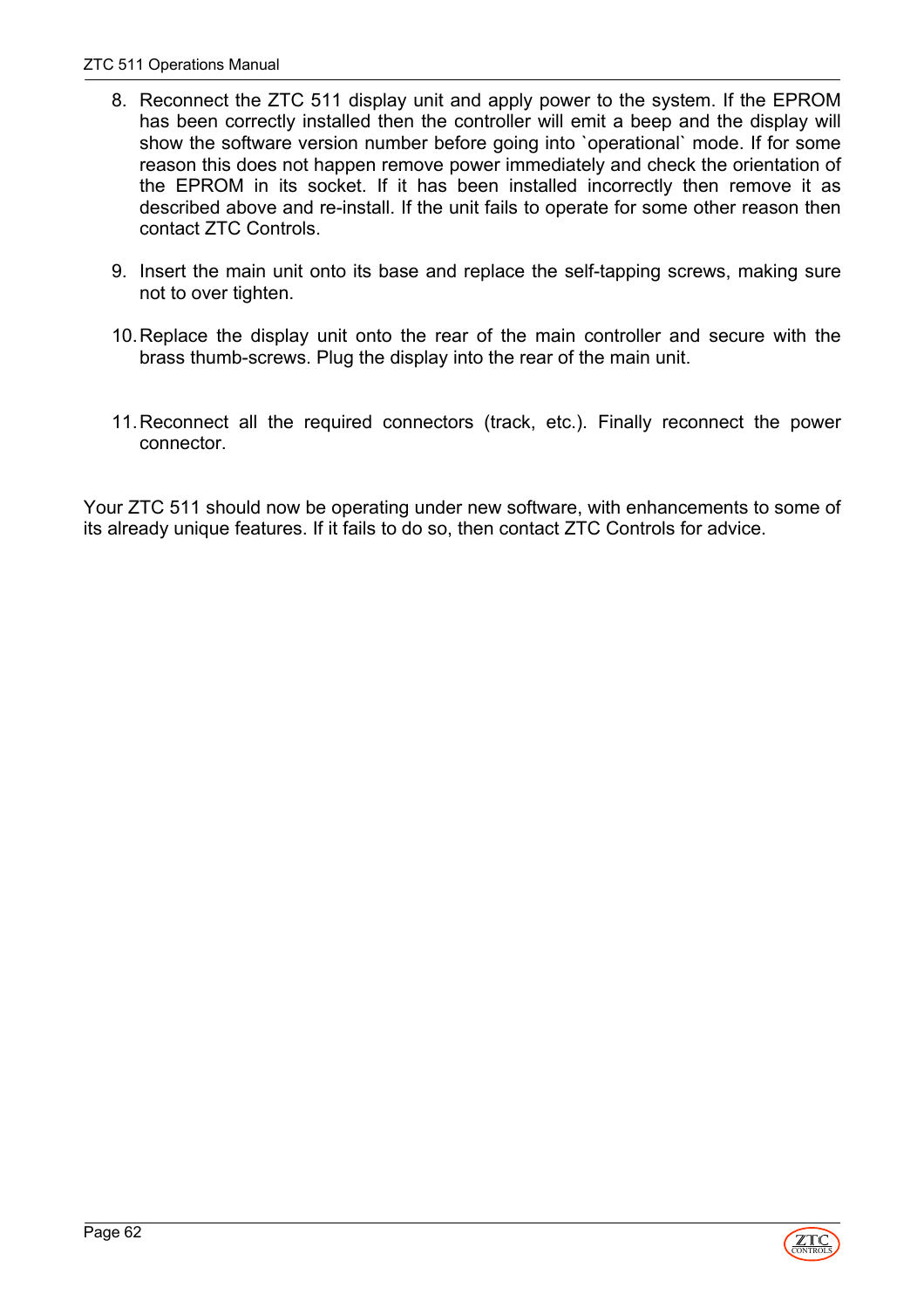# <span id="page-62-0"></span>**15.0 Alternative Decoder Programming Modes**

As discussed earlier, there are two main methods for CV programming. One is the preferred **Paged Mode** and the other is the **Direct Mode.** If a decoder does not respond to the Paged Mode, try the Direct Mode or a third method called **Physical Register Mode**. There are also different methods for verifying the value of a CV. Note that in all instances the loco needs to be on the programming track.

### <span id="page-62-1"></span>**15.1 Direct Mode**

Use the following keystrokes to change CV values:

**PRESET** → **LOCO** → *cv number* → **PRESET** → *cv value* → **ENTER R**

The *cv value* can be any number 0 to 255, except in the case of CV 1 (loco address), which is restricted to 1 to 127.

To verify the present value of a CV use the following key sequence:

**PRESET** → **LOCO** → *cv number* → **ENTER R**

The controller will take a few seconds to scan the decoder and retrieve the CV value, which will be displayed on the LCD screen. If you want to repeat the test, just press again. To exit the verify mode press **ENTER R ENTER L CLEAR**

# <span id="page-62-2"></span>**15.2 Physical Register Mode**

In **Paged Mode**, some older non ZTC makes do not page properly nor will they work in the **Direct Mode**. Their physical registers (the equivalent of CVs) can all be directly accessed by keying numbers 2001 to 2008 to correspond to 1, 2, 3, 4, 5, 6, 7 and 8. The decoder programming is then the same as for **Paged Mode** using these +2000 CV numbers. The specific instructions for the decoder should be followed, which may be different, in number range and usage, from ZTC or other NMRA compliant types.

# <span id="page-62-3"></span>**15.3 Loco Address Verification**

In addition to using the Paged or Direct Modes for verifying CV 1 (loco address) there are two other methods. For the first one use the following keystrokes:

$$
SIGNAL \rightarrow \boxed{\text{LOCO}} \rightarrow \boxed{\text{ENTER R}}
$$

The second method requires that you use the following:

```
LOCO → SIGNAL → ENTER R
```
The second method will not work if the loco address is between 113 and 127, or if the motor current is too small to be detected. This may work for older decoders from Marklin 2 rail, Arnold and Lenz.

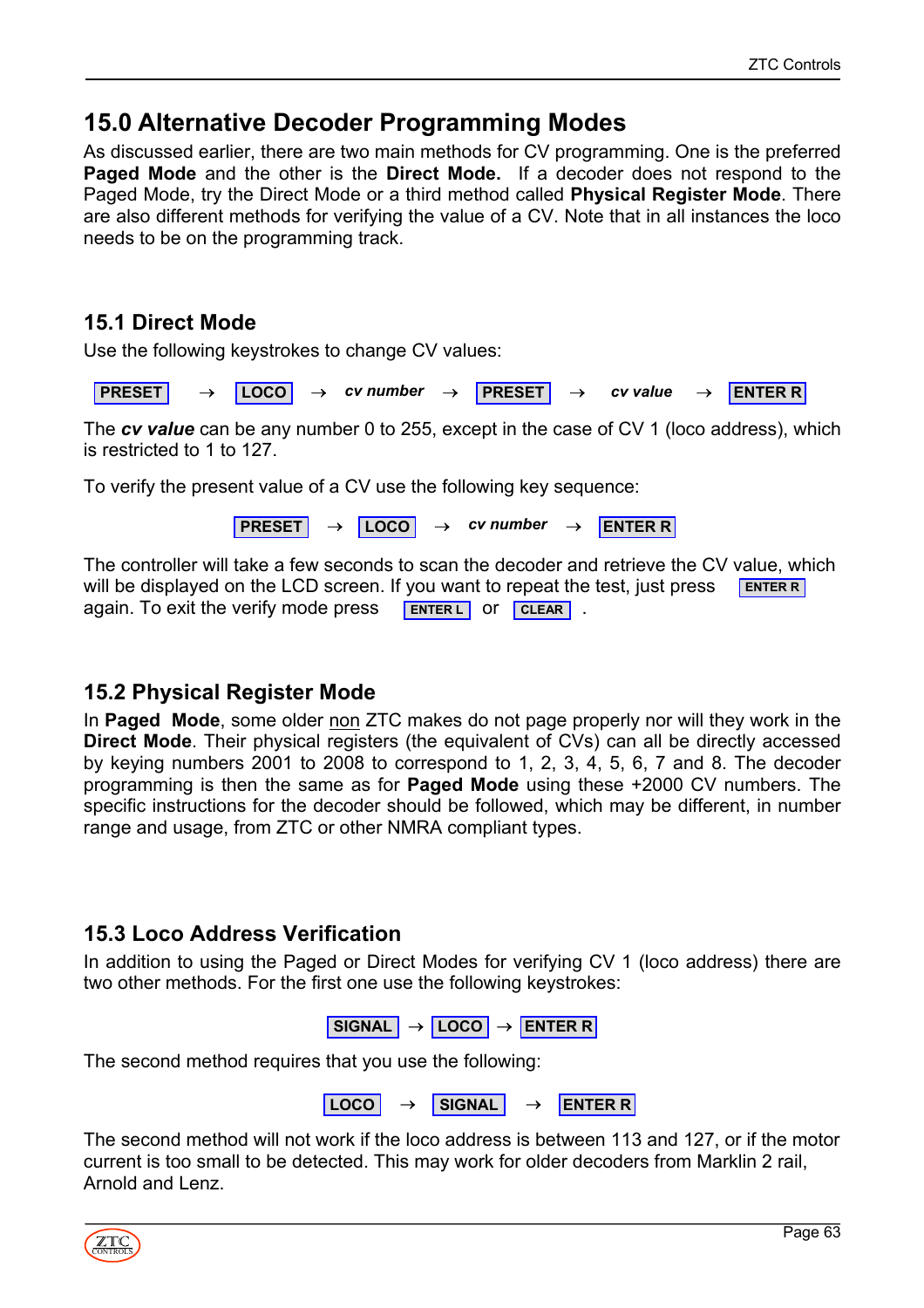### <span id="page-63-0"></span>**15.4 Loco Address Programming**

In addition to programming CV 1 in the ways described above, the loco address can also be programmed using the following keystrokes:

**SIGNAL** → **LOCO** → *loco number* → **ENTER R**

This automatically sets CV 1 to the new loco number (address).

This method may not work with some other brands of decoder, or older models of Marklin 2 rail, Arnold or Lenz.

### <span id="page-63-1"></span>**15.5 Entering CV Values Using the Brake Handle Control**

For those who may prefer turning a control to enter numbers, as opposed to keying them in from the number keyboard, a number of parameters can be set using the brake handle control for this purpose.

### <span id="page-63-2"></span>**15.5.1 System Parameters**

To set a system parameter value using the brake handle do the following:



#### <span id="page-63-3"></span>**15.5.2 Clock Speed**

Set the clock speed by using the following steps:



#### <span id="page-63-4"></span>**15.5.3 Loco Speed Indicator**

The maximum speed indicated on the LCD for a loco can be selected by using:

```
\vertINERTIA \rightarrow \vert LOCO \vert \rightarrow ENTER R \vert \rightarrow wind in the desired value \rightarrow ENTER R
```
#### <span id="page-63-5"></span>**15.5.4 Train Inertia**

Train inertia can be entered using:

 $\overline{\mathsf{INERTIA}}$   $\rightarrow$  **ENTER R**  $\rightarrow$  *wind in the desired value*  $\rightarrow$  **ENTER R** 

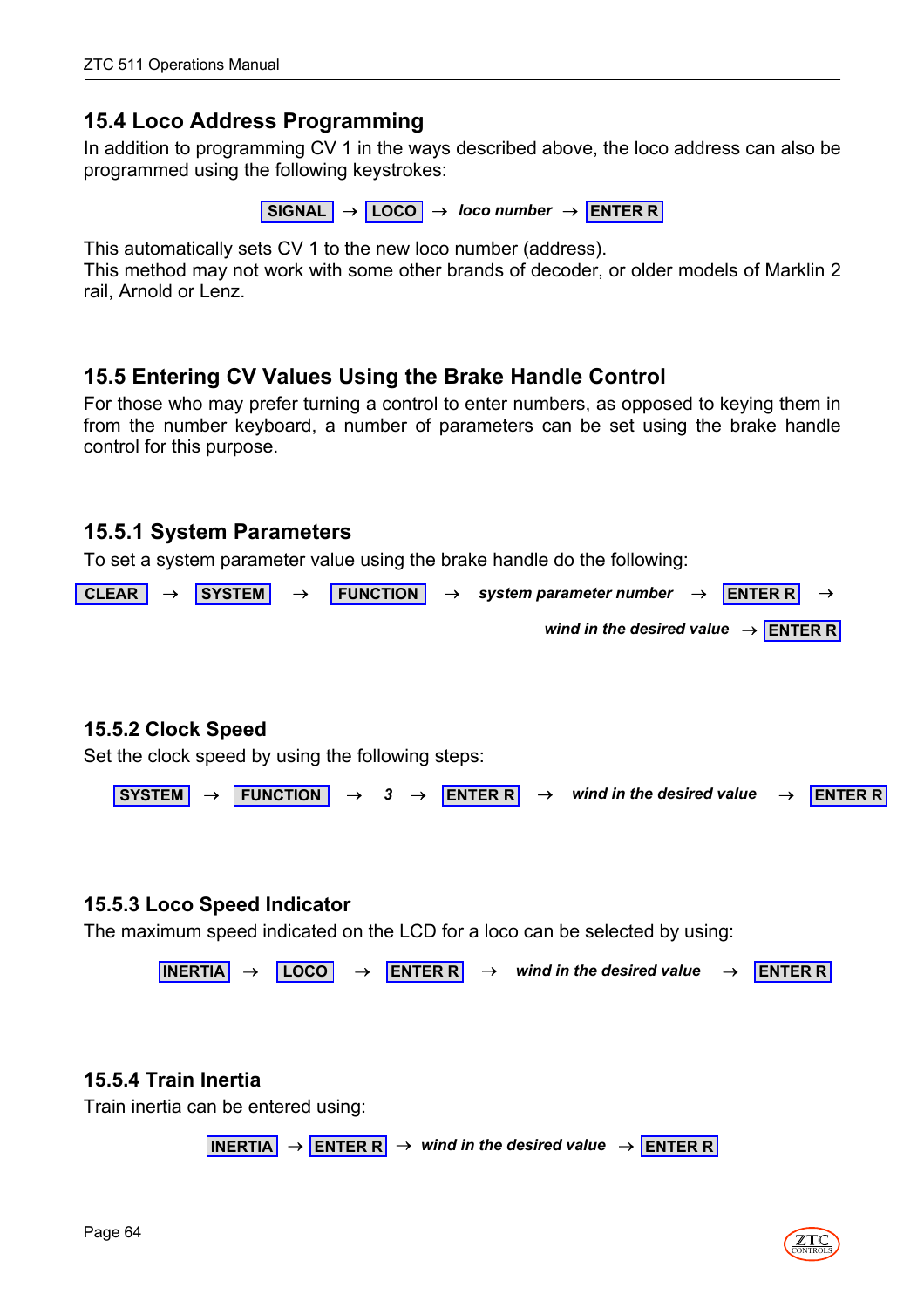#### <span id="page-64-0"></span>**15.5.5 DC Mode Loco Parameters**

To change a Group 1 parameter use the following:

**FUNCTION**  $\rightarrow$  **LOCO**  $\rightarrow$  1, 2, 3, or 4  $\rightarrow$  **ENTER R**  $\rightarrow$  *wind in the desired value*  $\rightarrow$  **ENTER R** 

To change a Group 2 parameter use the following:

**LOCO** → **FUNCTION** → *1, 2, 3, or 4* → **ENTER R** → *wind in the desired value* → **ENTER R**